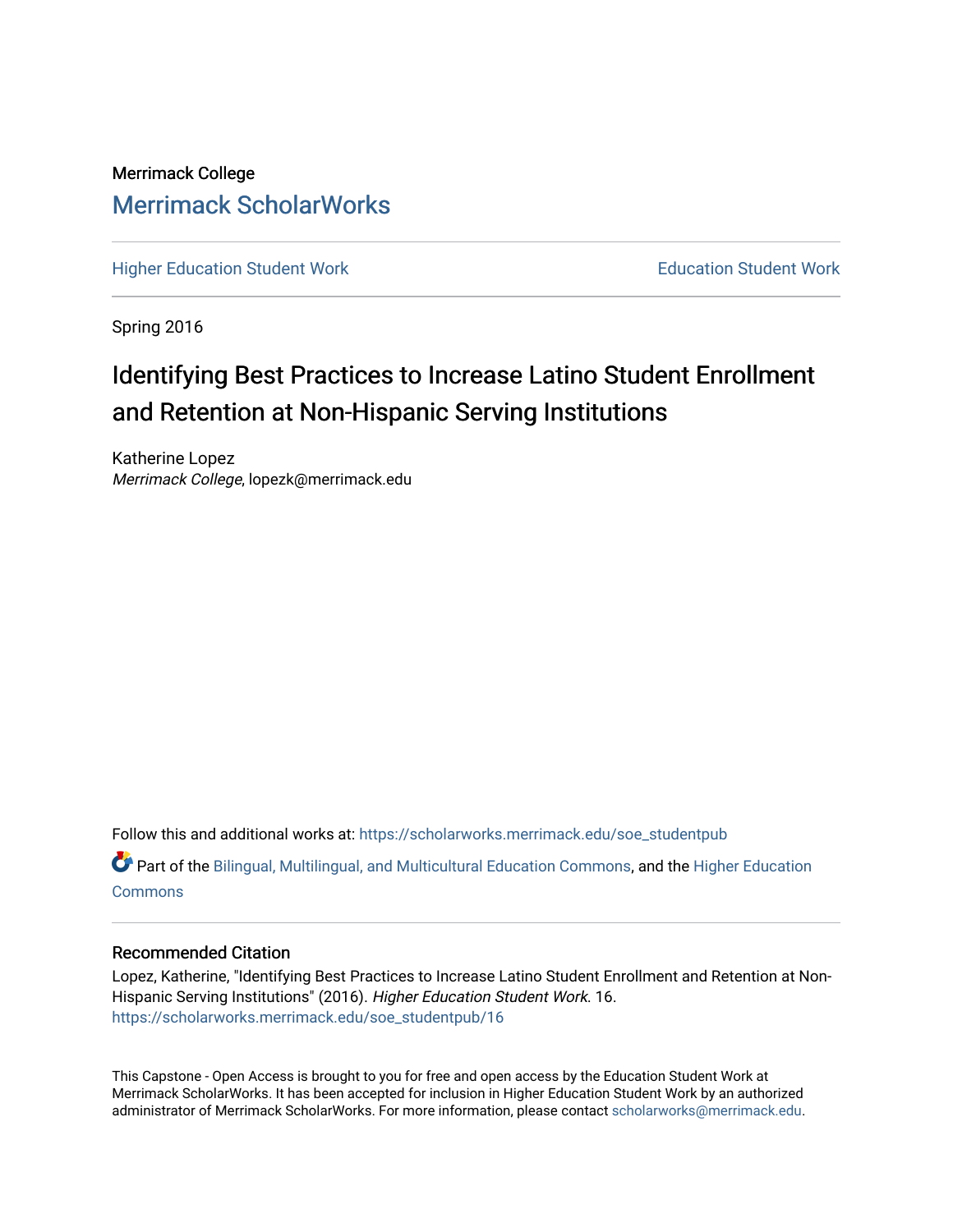Running Head: Increasing Latino Student Enrollment and Retention

Identifying Best Practices to Increase Latino Student Enrollment and Retention at

Non-Hispanic Serving Institutions

Katherine Lopez

Capstone Project Submitted in Partial Fulfillment of the Master of Education in Higher Education

Degree, Merrimack College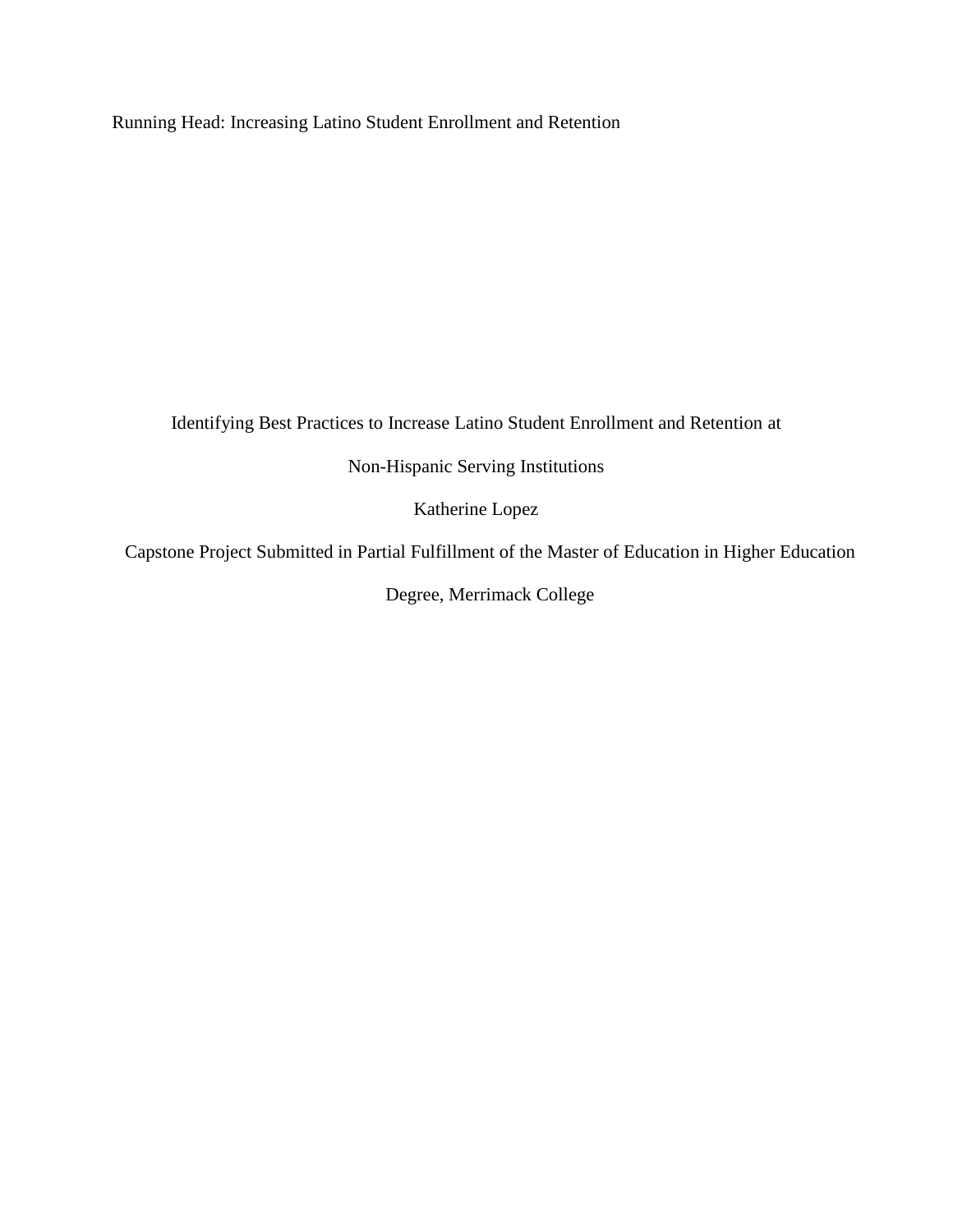### **Abstract**

Latino college students are the fastest growing population in the United States, yet their educational attainment falls significantly behind compared to Asians, Whites, and Blacks (Santiago & Soliz, 2012). This study sought out to identify best practices to recruit and retain Latino students at US four year colleges and universities. Interviews with seven knowledgeable stakeholders at non-Hispanic Serving Institutions across the country were conducted. Participants were asked about specific programming and strategies used at their institutions to meet the needs of the Latino population. The findings suggested that this special population needs additional financial, cultural and academic support in order to succeed and persist in higher education. Specific strategies that were highlighted by participants include the need to collaborate with a variety of offices across campus, the need to see Latino/Hispanic identities reflected within the faculty and staff, and the need for bilingual marketing tools. Recommendations for institutions looking to increase their Latino population include the need for more faculty and staff that identify as Latino, peer mentoring programs, and dedicated spaces to explore their intersecting identities.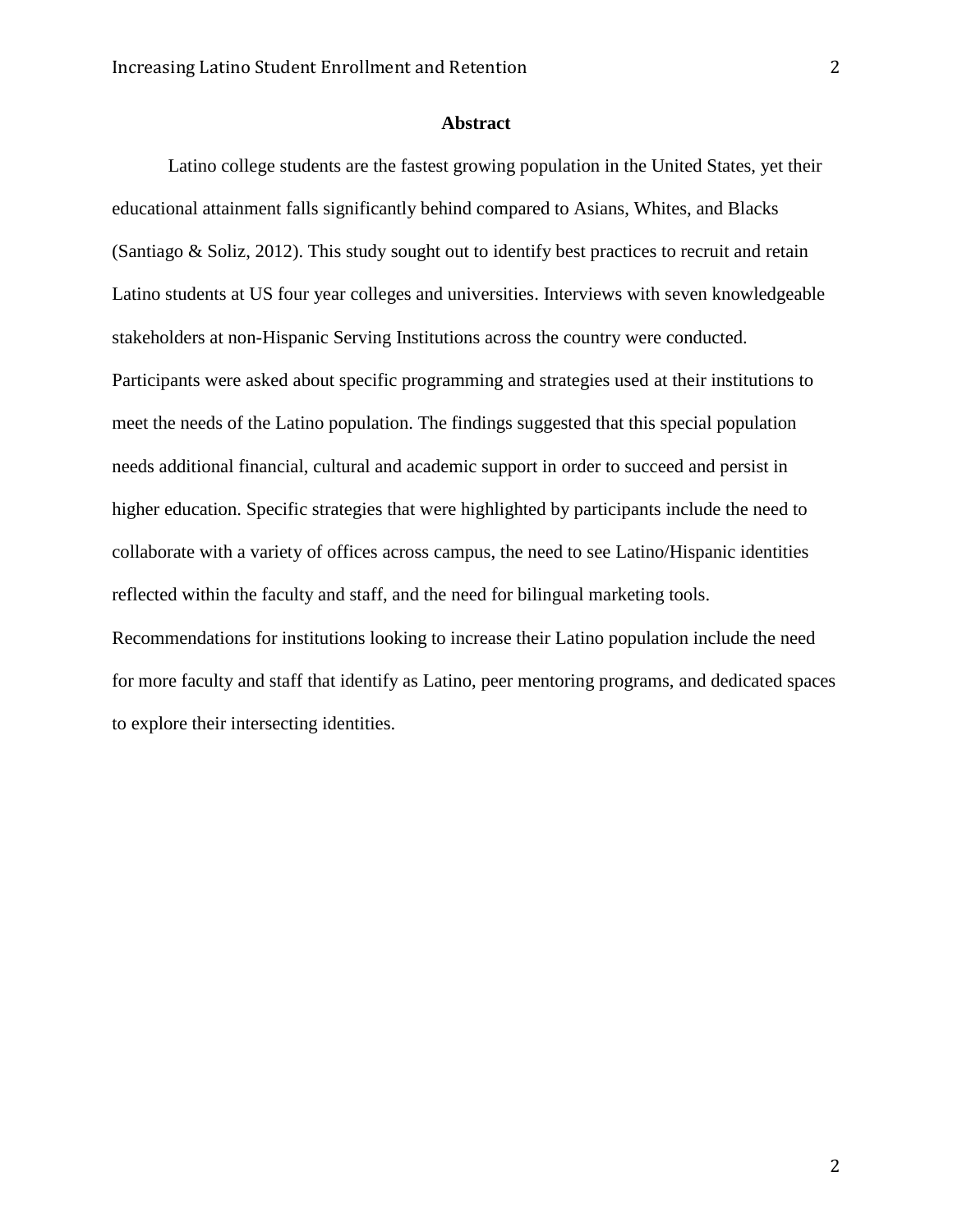# **Table of Contents**

|                                                                         | $\overline{4}$ |  |
|-------------------------------------------------------------------------|----------------|--|
|                                                                         | 5              |  |
| Recruitment and Outreach Strategies and Latino Students                 | 6              |  |
| Effects of Identity and Campus Environment on Latino Student Engagement | 9              |  |
|                                                                         | 12             |  |
|                                                                         | 16             |  |
|                                                                         | 18             |  |
|                                                                         | 18             |  |
|                                                                         | 21             |  |
|                                                                         | 25             |  |
|                                                                         | 29             |  |
|                                                                         | 32             |  |
|                                                                         | 44             |  |
|                                                                         | 47             |  |
|                                                                         |                |  |
|                                                                         |                |  |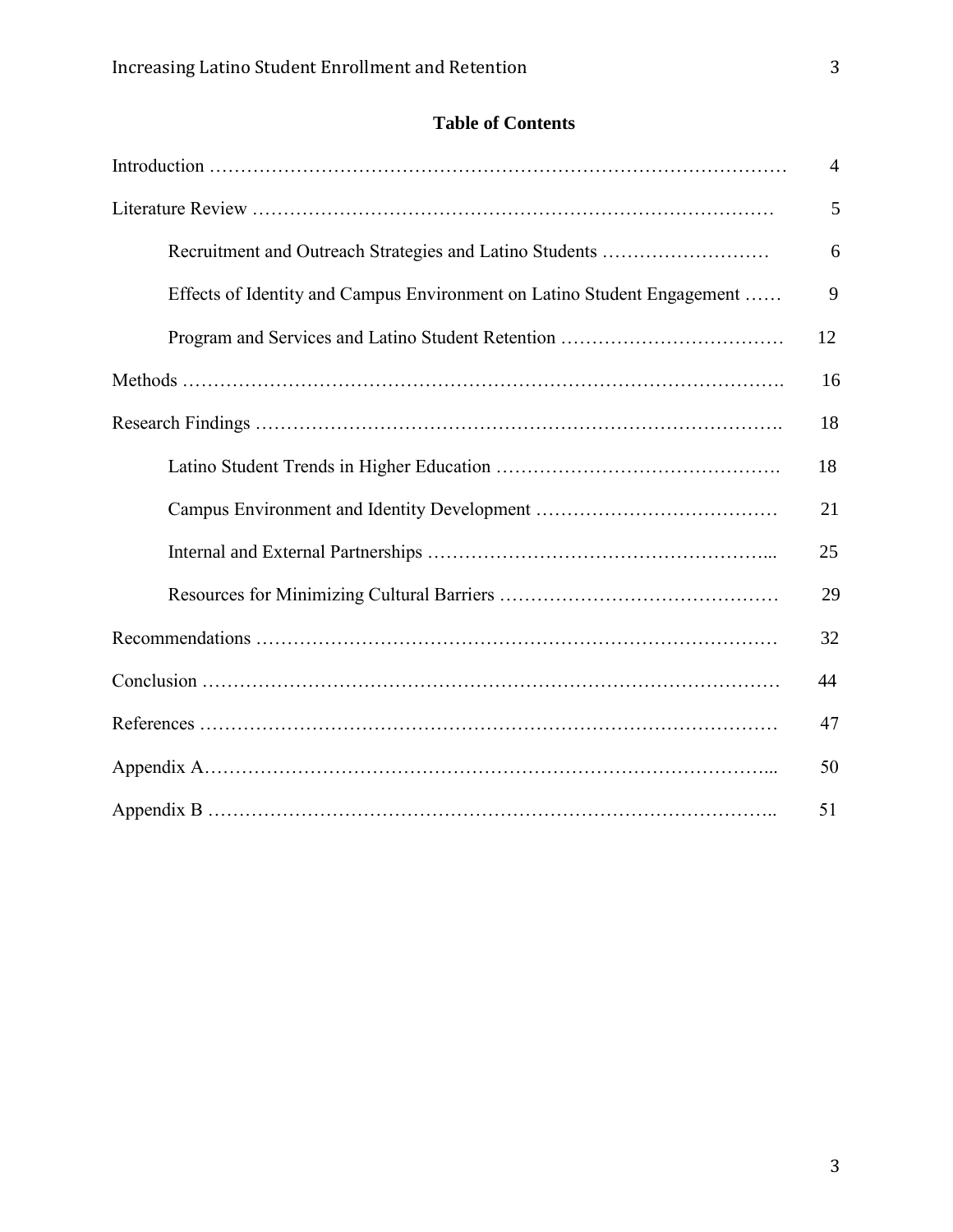### **Introduction**

The growth of the Latino population has impacted the face of college students today. In 2010 alone, 32% of Latino students, ages 18-24, were enrolled in college, which is equivalent to 1.8 million Latino students on college campuses (Fry, 2011). The rapid growth of Latinos in the United States, however, has led to a discrepancy in the education system, because in 2011 only 21% of the entire Latino Population had earned an associates degree or higher, compared to 57% of Asians, 44% of Whites and 30% of Blacks (Santiago & Soliz, 2012). The numbers clearly show that, although Latino students have made tremendous educational strides and are enrolling in college at a much higher rate now, they are still acquiring and completing higher education at a much lower rate than their Asian, White and Black counterparts. Not only is this concerning for the Latino population, but it is also concerning for the future of the United States. By 2050, fifty million new jobs will require a post secondary degree (Mazyck, 2014), requiring a much more highly skilled workforce. If something is not done about increasing access and retention for Latino students, Latinos will continue to live in poverty, as education is often linked with social mobility, and the economy of the United States will suffer from not having the means to hire qualified, educated personnel.

Due to the concerning statistics and underrepresentation of Latinos in college, this study examined recruitment and retention strategies that appear to increase Latino presence on college campuses. I began by looking at what the existing literature reveals about this special population to better inform my understandings of their needs on college campuses. To expand on the literature and on my own personal knowledge, I conducted interviews with knowledgeable stakeholder at a variety of institutions across the country. These included the Director of a Latino Center, the Director of a Latino Studies Program, an Admissions Counselor, and a variety of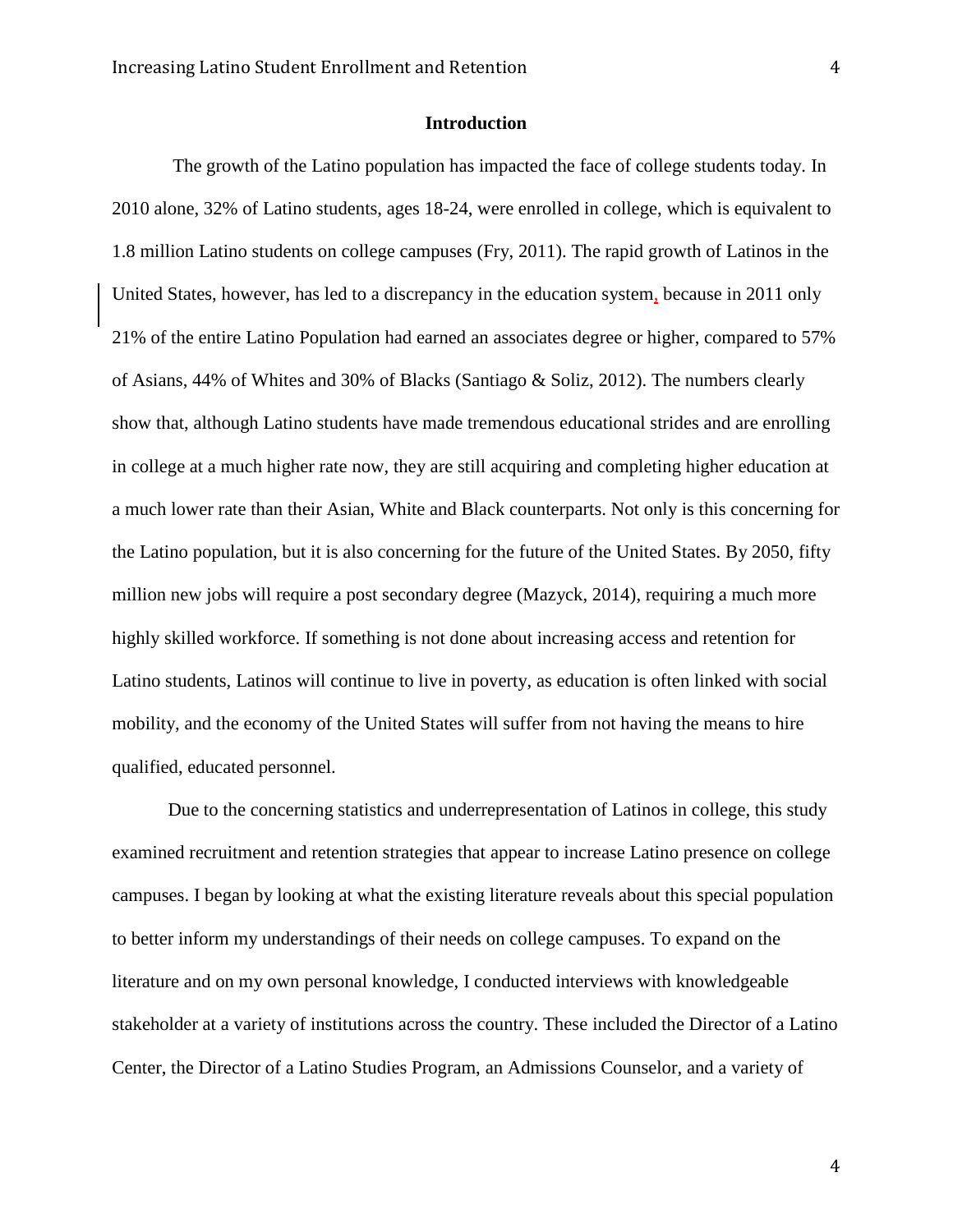student affairs personnel who work in institutions with a track record of high Latino engagement and completion. I specifically interviewed personnel at institutions that are not specifically Hispanic- serving institutions, assuming that these colleges are already recruiting Latino students at a high rate. An HSI is an "accredited, degree granting institution where at least 25%" of the student population is Latino (Lynch & Engle, 2010).

Conducting these interviews allowed me to add to and validate the already existing body of literature on the trends and factors affecting the Latino student population. Three major themes surfaced in the literature and that includes specific outreach strategies for Latino students, Latino identity and the effects of that on student engagement, and support services that aid in their retention. Similar themes also surfaced in the findings where participants discussed Latino identity and how the campus environment can affect that, the importance of partnerships within the institution and in the community, and services that can promote Latino recruitment and retention.

The purpose of this study was to examine this population and better understand their needs as well as how they can best be served by higher education institutions all over the country. By conducting qualitative research, I provided some insight on some successful strategies for Latino engagement that already exists on campuses, so that other institutions looking to increase and or support their Latino population can look to these as examples. Based on the literature and my own findings, a list of recommendations is included at the end of this paper.

#### **Literature Review**

The next section will review the literature that already exists on Latino students. The findings in the literature fall under three sub-sections. The first sub-section focuses on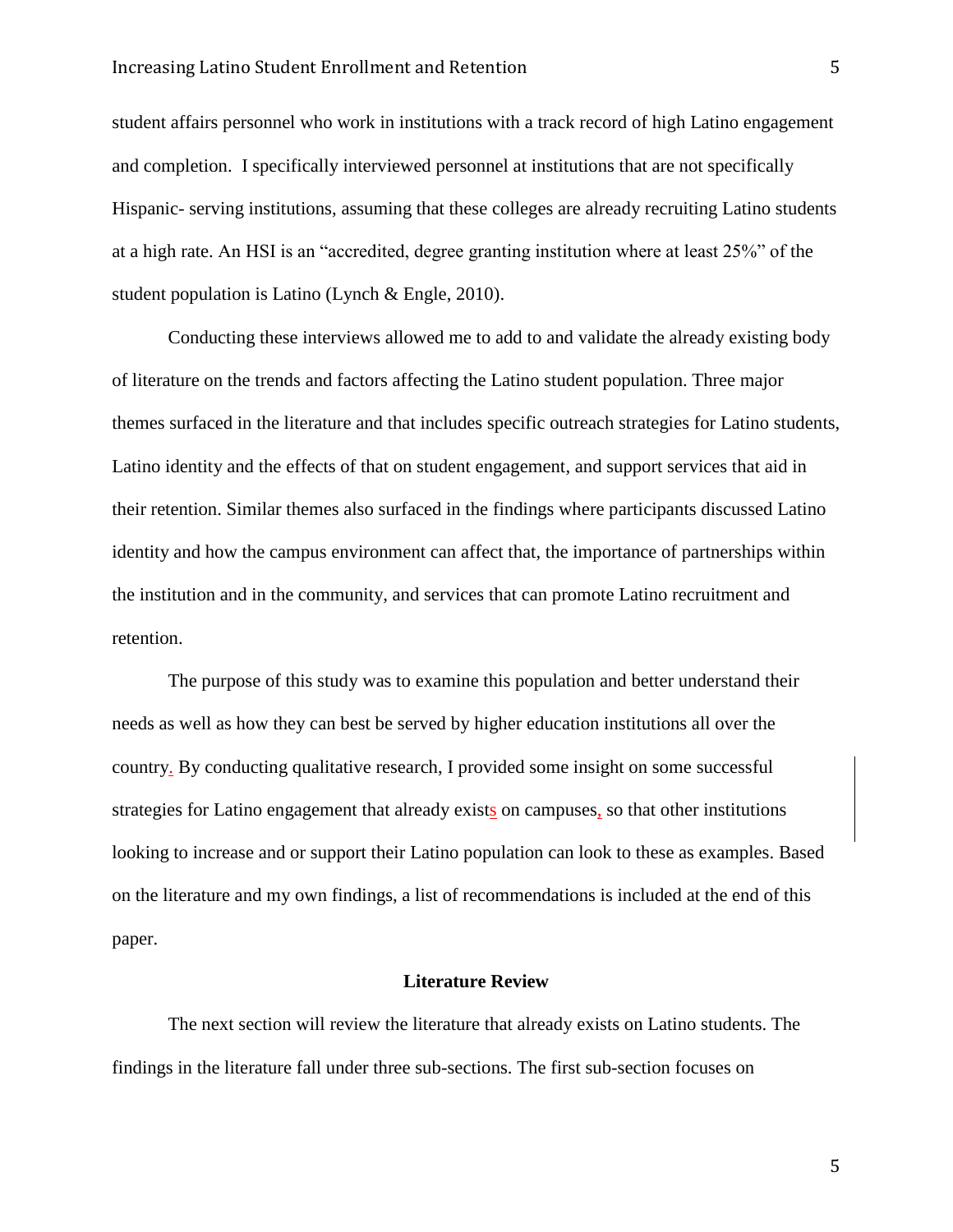#### Increasing Latino Student Enrollment and Retention 6

recruitment and outreach strategies that institutions have adopted or should adopt in order to attract Latino students. The second sub-section focuses on how Latino identity and campus environment effect Latino student engagement in higher education. Lastly, the third sub-section focuses on programs and services that help Latino students persist in college.

### *Recruitment and Outreach Strategies and Latino Students*

In their research, Dumas-Hines, Cochran and Williams (2001), provide a list of recommendations colleges and universities can use to effectively promote diversity within their student body and faculty. They based their recommendation on research done at 29 universities in Midwestern United States. Four main strategies came out of the research. First they emphasized the importance of developing a philosophy and or mission statement that is inclusive and promotes cultural differences. Secondly, there should be a constant assessments and analysis of cultural diversity in the student body and within the faculty. They stated that analyzing these data could help institution create a framework for future plans to diversify the campus. The third strategy focused on researching best practices that promote recruitment and retention of students and faculty of diverse backgrounds. The last strategy focused on developing, implementing and evaluating a comprehensive plan, based on the mission, assessments and research that had been done prior.

Cortez and Cortez (2004) took a more comprehensive approach at answering similar questions around recruitment strategies, specifically for Latino students, by using research completed by the Intercultural Development Research Association (IDRA). Their study focused on answering three questions pertaining specifically to San Antonio College: 1) What strategies is the college using to recruit students from targeted (minority and low-income) and nontargeted groups and how effective are the strategies? 2) What recruitment strategies worked for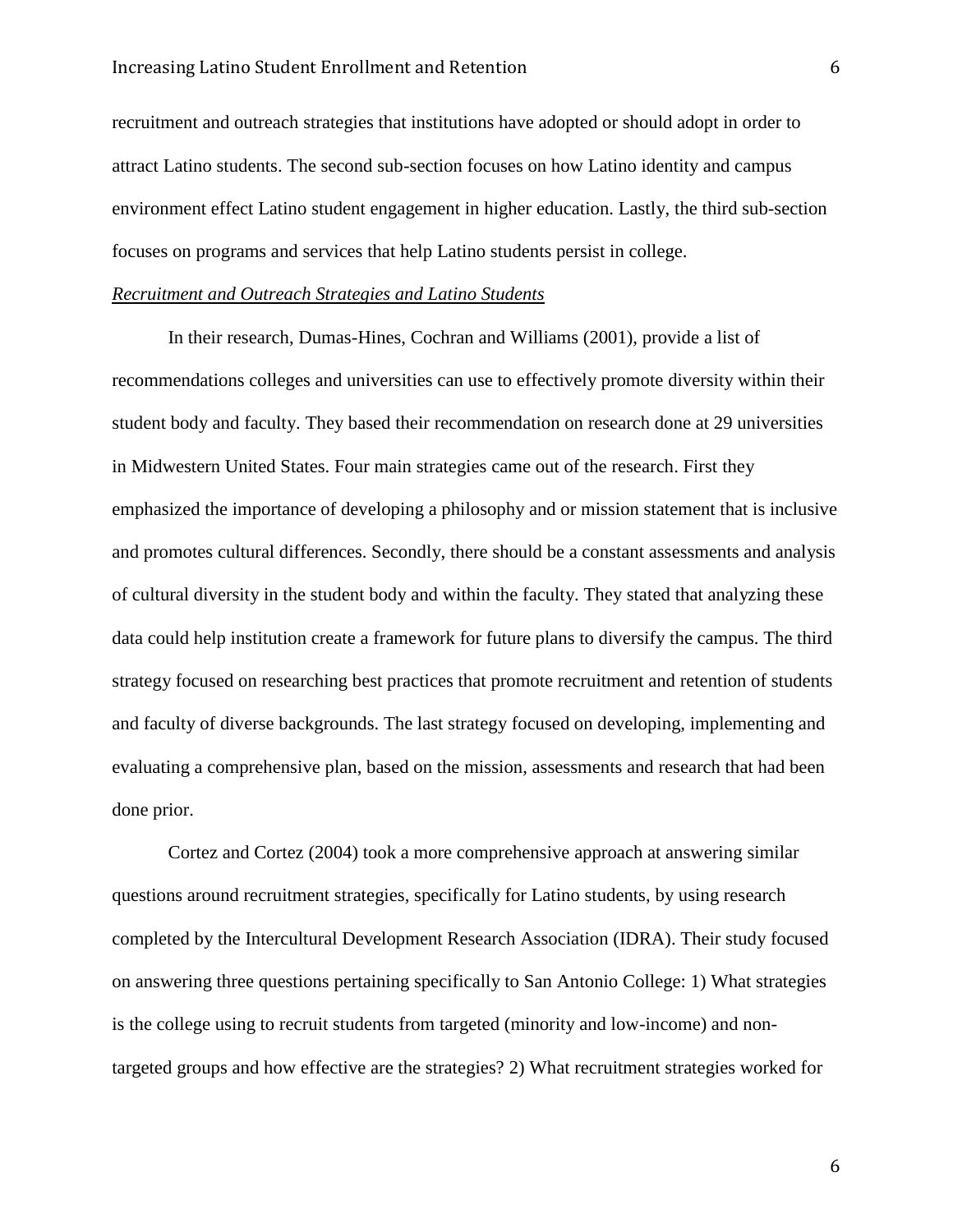#### Increasing Latino Student Enrollment and Retention 7

targeted students who enrolled at the college? 3) What institutional changes are needed at the college to improve recruitment for target students? With the authorization of San Antonio College, the IDRA used a mixed method approach, which was made up of analysis of archival data like demographics and feeder schools in the area, focus groups and individual interviews of stakeholder, high school administrators, counselors, high school students, and they also surveyed and interviewed Alianza Program Directors. These participants were asked questions that related to their decision to attend the college, what type of students were enrolling, and how could the college improve their recruitment strategies. Findings suggested that in order to increase access, targeted students, their parents and their teachers needed to have more access to accurate information. However, there needed to be a shift in focus from getting students to access college to getting students to succeed in college. In terms of recruitment strategies, the study provided a list of best practices based on similar findings from the eight Project Alianza Directors at different universities. They identified some key strategies such as public service announcement in both Spanish and English TV stations, creating partnerships with K-12 schools in the district, targeting students in English as a second language courses at the college, using non-traditional students to help recruit non-traditional students, keeping students in cohorts and creating a space for faculty working with the cohort to exchange data, and collaborating with individuals and entities that help develop exposure and provide insights for the rest of the community.

Unlike Cortez and Cortez (2004) who conduct their own research on how to recruit Latino students, Stavans (2006) drew on his own experiences, as a Latino faculty member at Amherst College to examine the outcomes of elite colleges in the northeast, and how they fail Latino students. He incorporated his own explanation as to why Latinos will continue to enroll in small numbers. He focused his discussion on how the college had failed Latino students given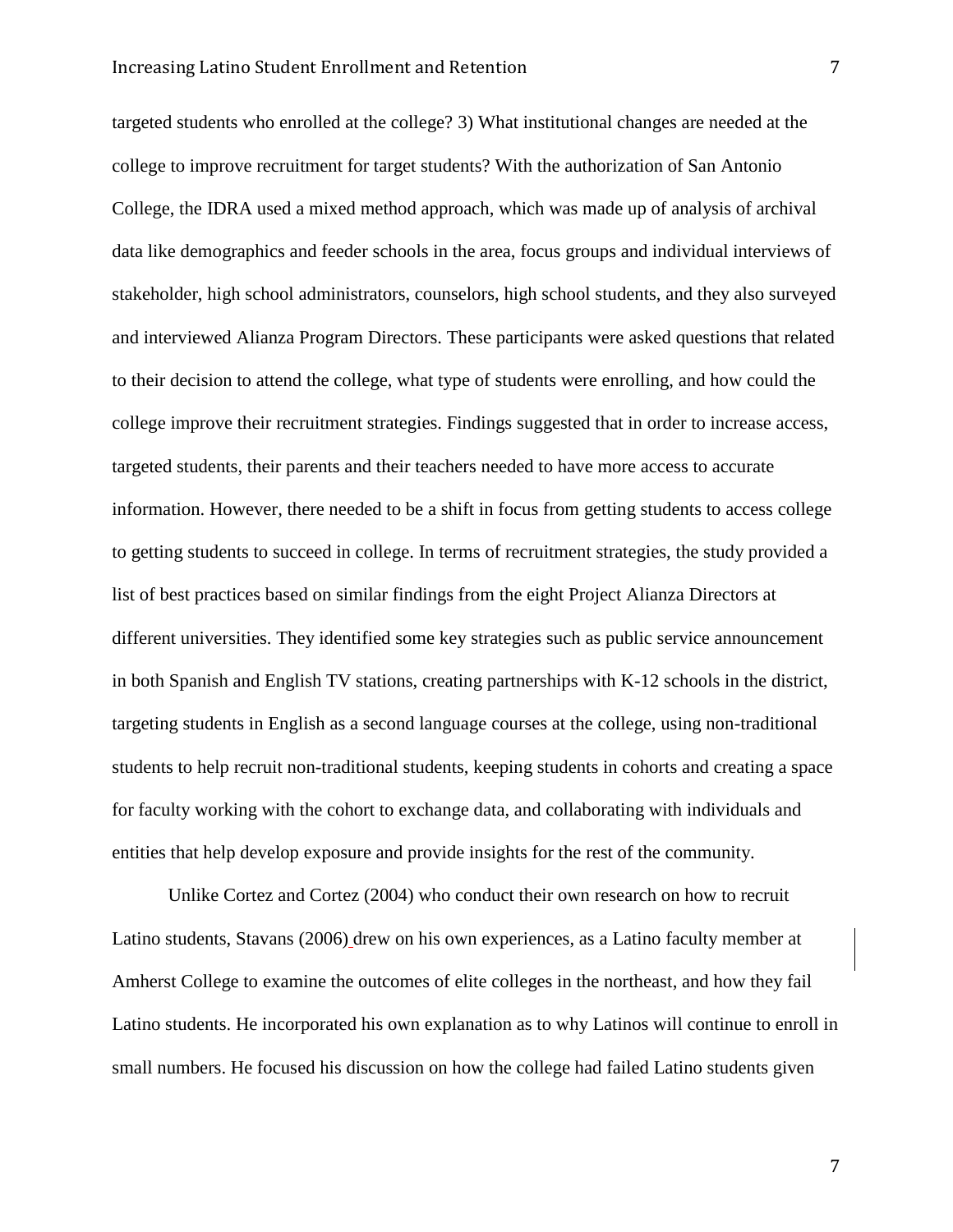the fact that out of 115 Latino students who had applied, only 24 students enrolled. He admitted that although colleges meant well when hosting weekends and panels that target students of color, they lack real knowledge on the basic history of Hispanic civilization. He believed that this affected their effectiveness when targeting Latino students because faculty and staff members at the colleges failed to realize that they all come from different places and they do not all share the same culture. Some Latino students however, hold on to their culture, their language, their food, and their music very strongly. Colleges are not yet welcoming to this mixture. Similarly to Cortez and Cortez (2004), Stavans (2006) said that when it comes to recruiting these students colleges were constantly relying on SAT scores. Because the elite colleges were all trying to compete against each other they all target the same students and therefore the same 325 Latino students that applied to Amherst applied to similar colleges. Even when these students are successfully enrolled at Amherst they were constantly being asked to represent the Latino group on campus and present on different cultural traditions even though these traditions might not be ones that they actually practice. Lastly, he talked about not having enough Latinos in positions of power like admissions, as president, deans, trustees or as donors. This in turn makes it harder for Latino students to form a relationship with their teachers and other authority figures, and makes it harder for institutions to make them a priority.

Smith (2008), on the other hand, focused on one specific area of recruiting which is the importance of family when recruiting Latino and African American students. Smith suggested that there needs to be a shift in the outreach approaches done by admissions in order to target more African American and Latino students. He focused his reasoning on the importance of family and how the shifts needed to be more family-oriented instead of student-oriented especially because so many of these parents were misinformed or were lacking information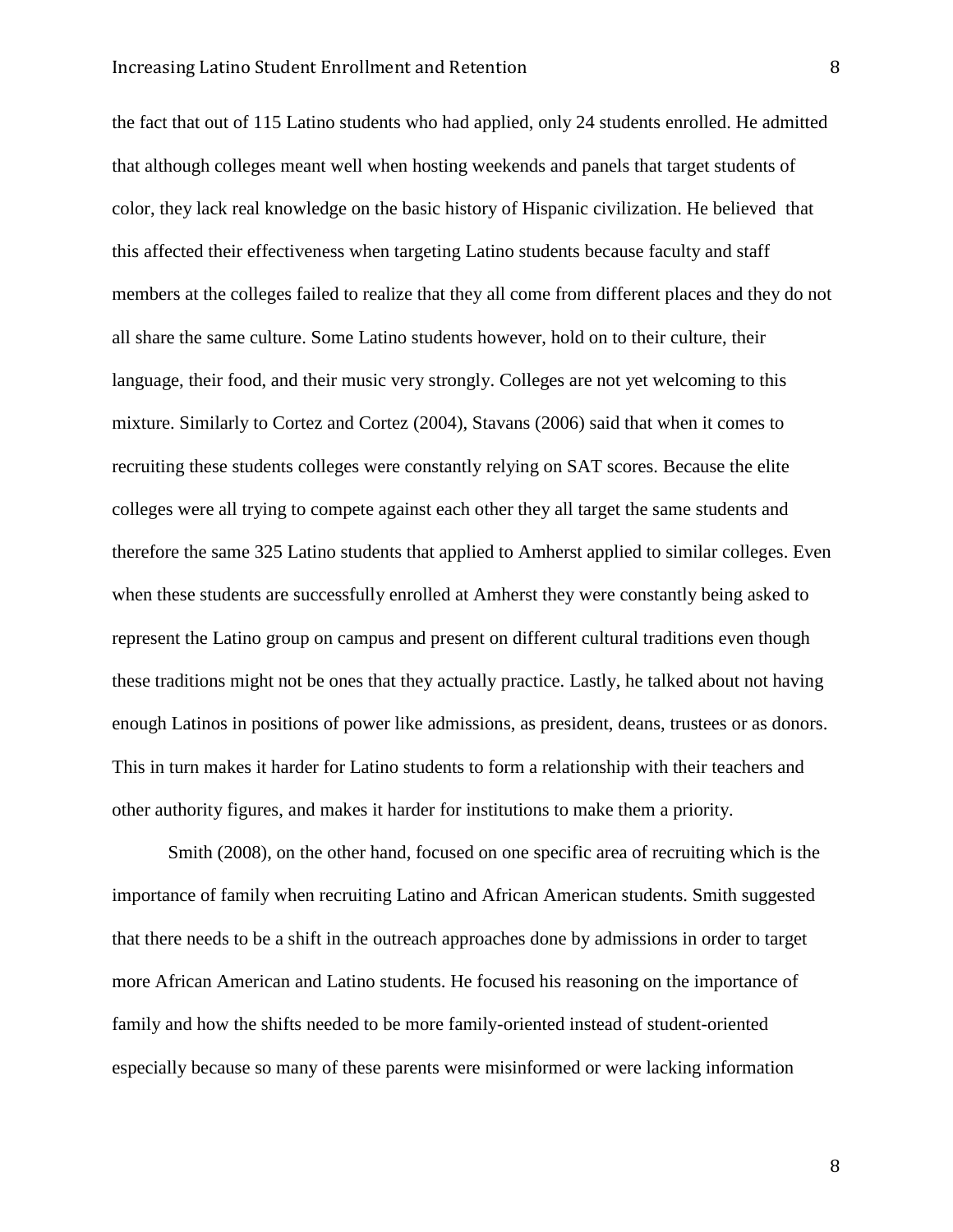about the college admissions process, financial aid and costs. He acknowledged the competition between colleges being an impediment for successfully recruiting low SES African American and Latino Students. According to Smith (2008), they use all of their resources to recruit students who score high on their SAT tests rather than other students who have great potential beyond test-taking skills. Smith (2008) suggested that in order to make this shift schools needed to 1) host these students and their families on campus visits and to welcome them to the campus community, 2) host summer programs such as Upward Bound, but make sure that parents are also included and learn about the different college process, and 3) ensure that admissions counselors be more present in low-income high schools, including weekends when their parents are more available. Lastly, Smith suggested, like Stavans (2006) mentioned previously, that instead of schools competing against each other for the same students, they should work together to increase the number of students they are reaching. By pooling their financial resources to host collaborative events within the same area not only are they reducing the cost of their recruitment efforts, but they reach more Latino and African American students from low SES and their families, while also working for the public good.

### *Effects of Identity and Campus Environment on Latino Student Engagement*

This section focuses on Latino students' experiences on campus. In his qualitative study, Hernandez (2002) wanted to better understand the first year experience for Latino students. He used purposive sampling and interviewed ten Latinos who were involved in a mentoring program in a mid-Atlantic university in the United States. He asked open-ended questions that related to the students experience in their first year, family influences, cultural influences and involvement in campus activities. He found that although only one student expressed hating their experience, all students had to cope and adjust to the college environment. Some students found it difficult to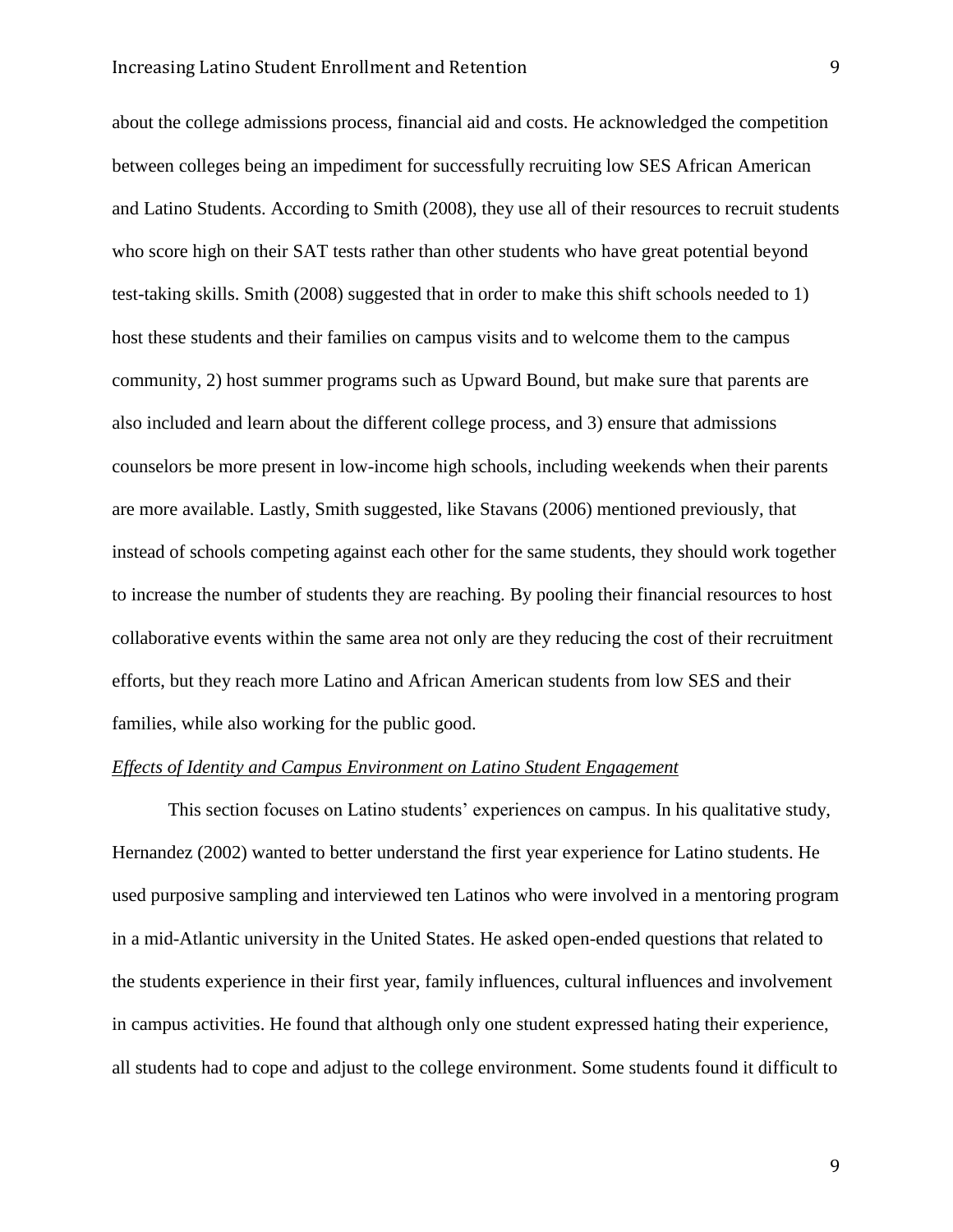#### Increasing Latino Student Enrollment and Retention 10

find friends and some were more affected by feeling as if they did not have access to their culture. When it came to their family influences, Hernandez (2002) found that students were strongly encouraged by their family members to attend college even if their parents themselves did not attend. Others stated that they were in college because they wanted to financially support their family members once they got out. Although some students were getting involved with student organizations, two students in his study talked about not getting involved because they wanted to test out how the work load and wanted to put their academics first. Lastly, Hernandez (2002) found that students were constantly feeling torn between two cultures because some were raised in the U.S but were raised with the expectation for their parents' culture.

Castillo and his colleagues (2006) took their research on identity a step further by looking at the relationship between ethnic identity, perception of the university and whether that affected college persistence. Using undergraduates who self-reported as Hispanic or Latino, students from Latino organization and a snowball technique they mailed out survey to students at a predominantly white institution in western Unites States. Out of the students who were contacted, 180 Latino undergraduates completed the survey, which made up 23% of the Latino population at the college. Students were asked questions based on a ranging scale, some of which were 4 or 5-point scales (strongly agree to strongly disagree) or 7-point scales (not at all true to very true). Questions were around persistence attitudes, perception of university environment and ethnic identity. After analyzing the data, the researchers found that Latino students who had a higher ethnic identity were more likely to have a negative perception of the school and therefore were more likely to not persist in college. The researchers suggested that in order to change the perception that Latino students have of the college to a more positive one, therefore increasing the persistence attitudes, colleges should provide them with resources such as Latino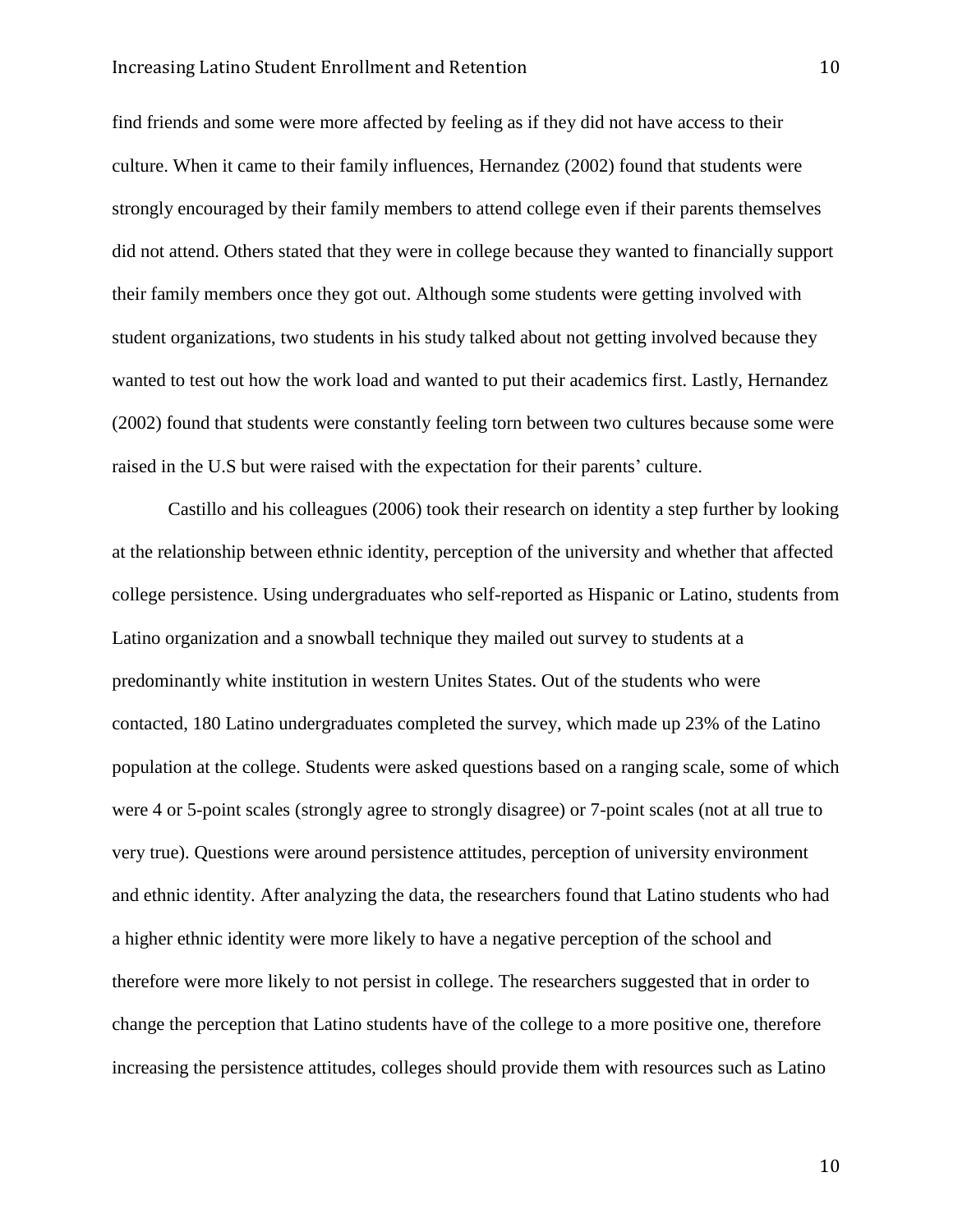student organizations and opportunities or programs that encourage positive student-faculty interactions.

Nelson et al. (2007) took a different approach to analyzing the identity and campus environment. Instead of focusing on the student's identity, they focused on the identity of the schools and whether that had an impact on Latinos students' engagement. More specifically they were interested in gaining a better understanding of Latino student experiences at predominantly White institutions (PWI's) and Hispanic-serving institutions (HSI's) compared to the experiences of African American students at PWI and historically Black colleges and universities (HBCU's). Using and analyzing data from the 2003 National Survey of Student Engagement (NSSE), they narrowed down their sample size to 2,896 African Americans seniors and 2,149 Hispanic seniors. Of those African Americans, 334 were at PWIs and 1,852 were from HBCUs. Of the Hispanics, 321 were at PWIs and 2,028 were from HSIs. The survey asked questions related to students' participation in a variety of activities like asking questions in class, making contribution to class discussions, interactions between student and faculty, campus environment, college satisfaction and gains in overall development. The analysis of the data showed that while African American students were more engaged at the HBCUs than their counterparts at PWIs, Hispanic students did not show significant difference between the two institutional types. The study suggests that a possible explanation for this is the recent establishment of HSIs. Many of these schools have recently been characterized as an HSI because of the influx of Hispanic student enrolling in the colleges and not so much the support that they provide for these students. Many HSIs are still structured, internally, as PWIs because that is the population they originally served. Consequently this affects Hispanic students and their ability to be engaged within the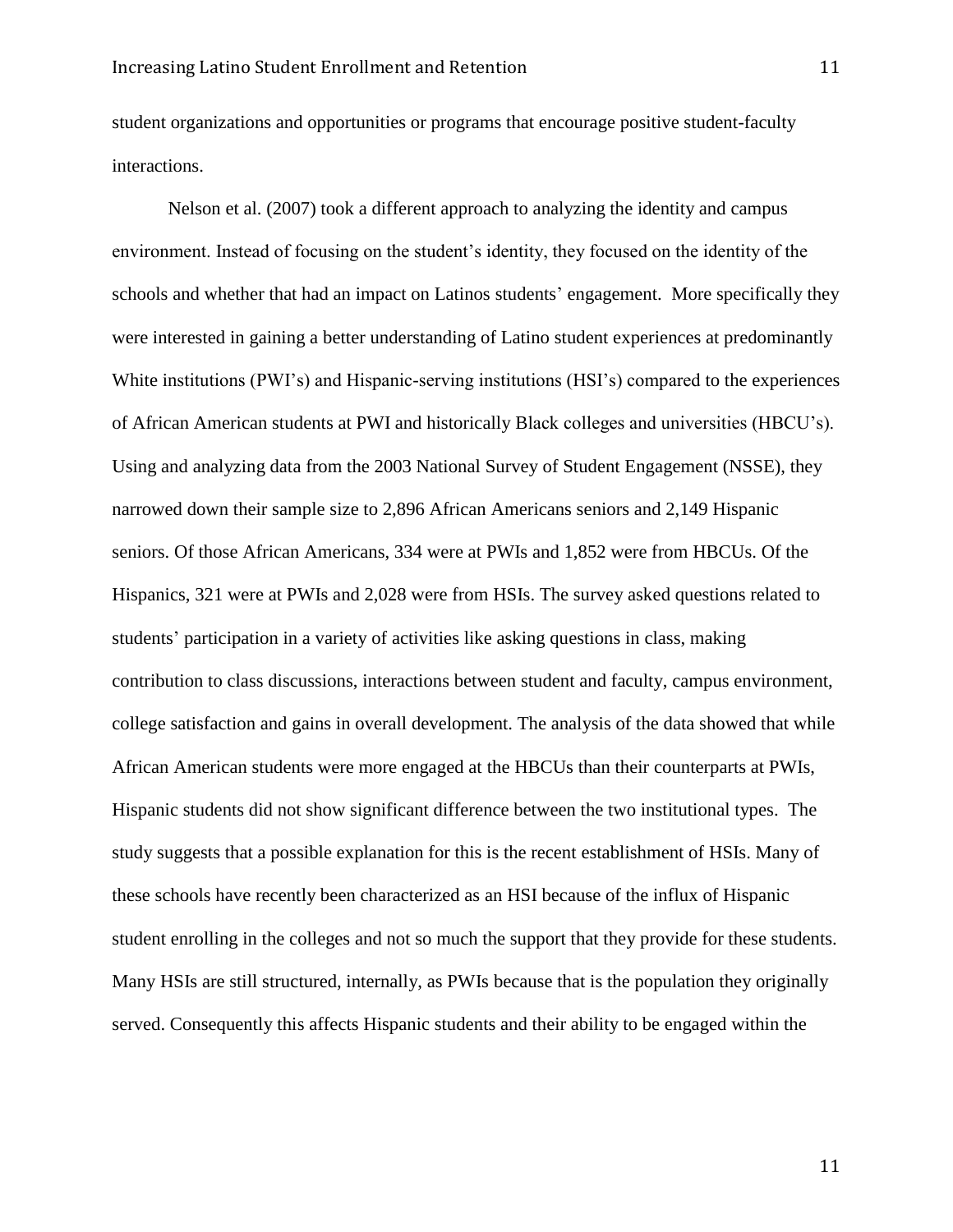college community, including the classroom, because there are no programs and services geared toward their success.

#### *Programs and Services and Latino Student Retention*

Lastly, the literature identified support services that Latino Students need in order to persist in college. Saunders and Serna's (2004) study takes a longitudinal approach and followed a group of 30 students who were enrolled in a college-prep program over a number of years. They were interested in knowing if there was a long-term affect of college prep programs in relation to the way Latino students navigated the transition to college and their ability to use support services, both academically and socially. They used quantitative data to gather information on students post high school, for examples grades and class patterns. They also used qualitative data and conducted one on one interviews twice a year with 10 students out of the original 30 students who participated in the research. These students were asked questions relating to challenges and adjustments they encountered in the transition, participation, immediate or future plans, goals and social justice activism. In addition to surveys and interviews, they also collected data through focus groups, cyberspace communication, written reflections and first-hand college observations 2-3 times a year.

In the end they found that the Latino students fell under three categories: those who were able to effectively establish new networks and using resources on their new campuses, those who were more comfortable maintaining and only seeking old networks and resources, and then there were those who were unable to seek help in either their new campuses or maintain relationships in their old networks. The findings reveal that students who fall under category one, where they were able to establish new networks, felt more comfortable and secure on campus and achieved a higher G.P.A because of it. They suggest that college-prep programs expand their services from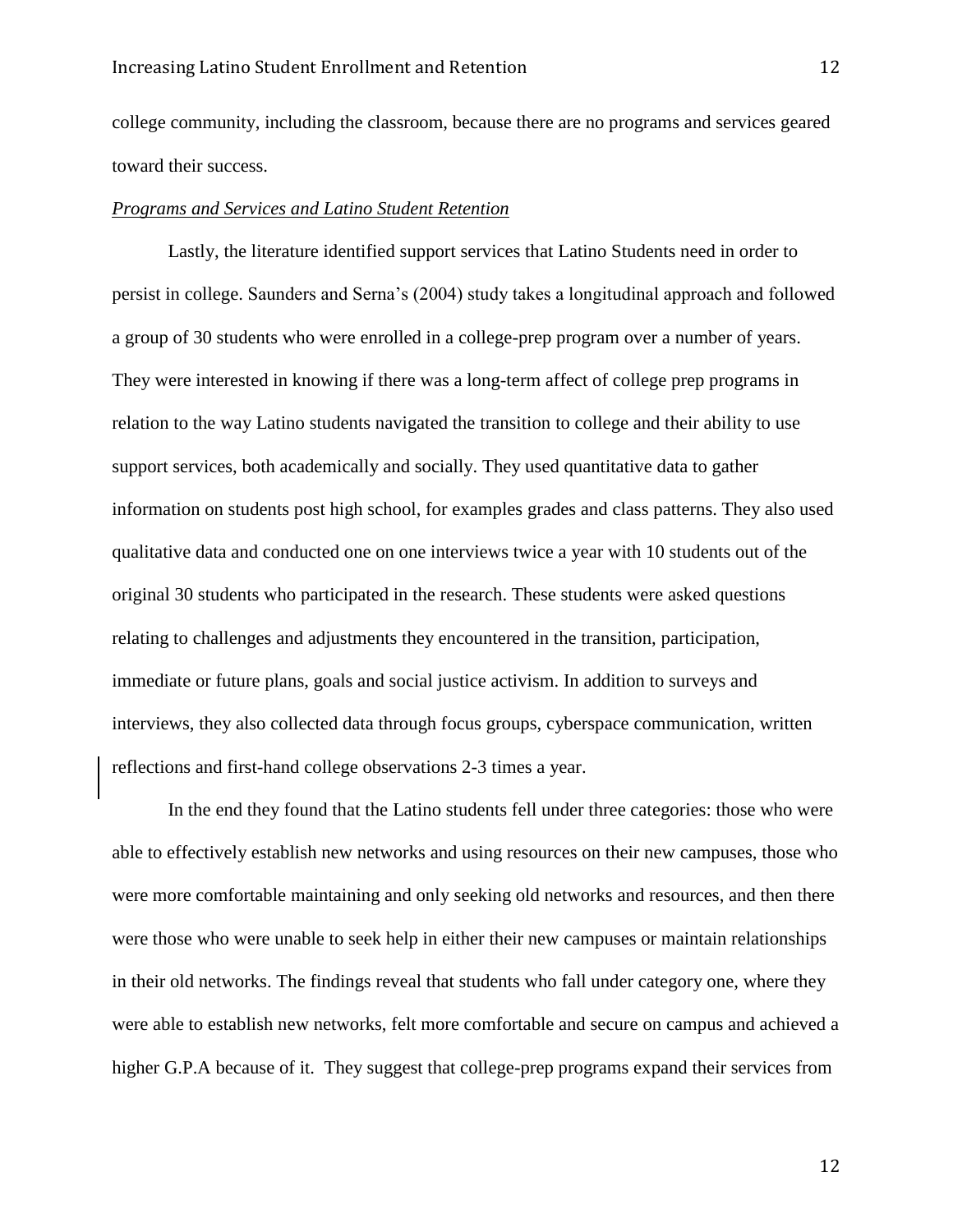high school to college so that they can continue to support their students and that the college adopt a pedagogy that instills a sense of trust and community for first-generation Latino students.

Oseguera, Locks and Vega (2008) went more in depth than Saunders and Serna (2004) by using theories, that bring forward new information on Latino student retention, to analyze the factors that Latino Students face before entering college and once they are in college. Like Cortez (2008) and Stavans (2006), mentioned earlier, Oseguera et al. wrote about the overreliance on standardized test as being a major factor for these students, especially since Latino students are constantly scoring lower on these tests than any other groups. Campus culture is the second factor they identified because Latino students are in higher risk of experiencing culture shock due to what Saunders and Serna (2004) found in their study and their constant need to navigate between two cultures: the culture at school and their culture at home. The authors described civic engagement and the need for diverse faculty and staff members as the next two factors that Latinos face. Civic engagement as named because the population served by the institution should feel a social responsibility to engage with other students, and doing so provides students with the opportunity to have their point of views questioned. Secondly, having faculty and staff members of color can serve as a liaison between the student and the school, promote cultural awareness and serve as role model for students. Lastly, they talk about finances being a major factor for Latino students because many of them do not have the resources to pay for school and therefore rely heavily on financial aid. In the end of their study they took it one step further than Saunders and Serna (2004) and provided a list of programs that are already put into place, whether that is nationally, like TRIO, statewide, like Puente Programs, or locally, like Purdue University's HORIZONS program. These programs were designed to help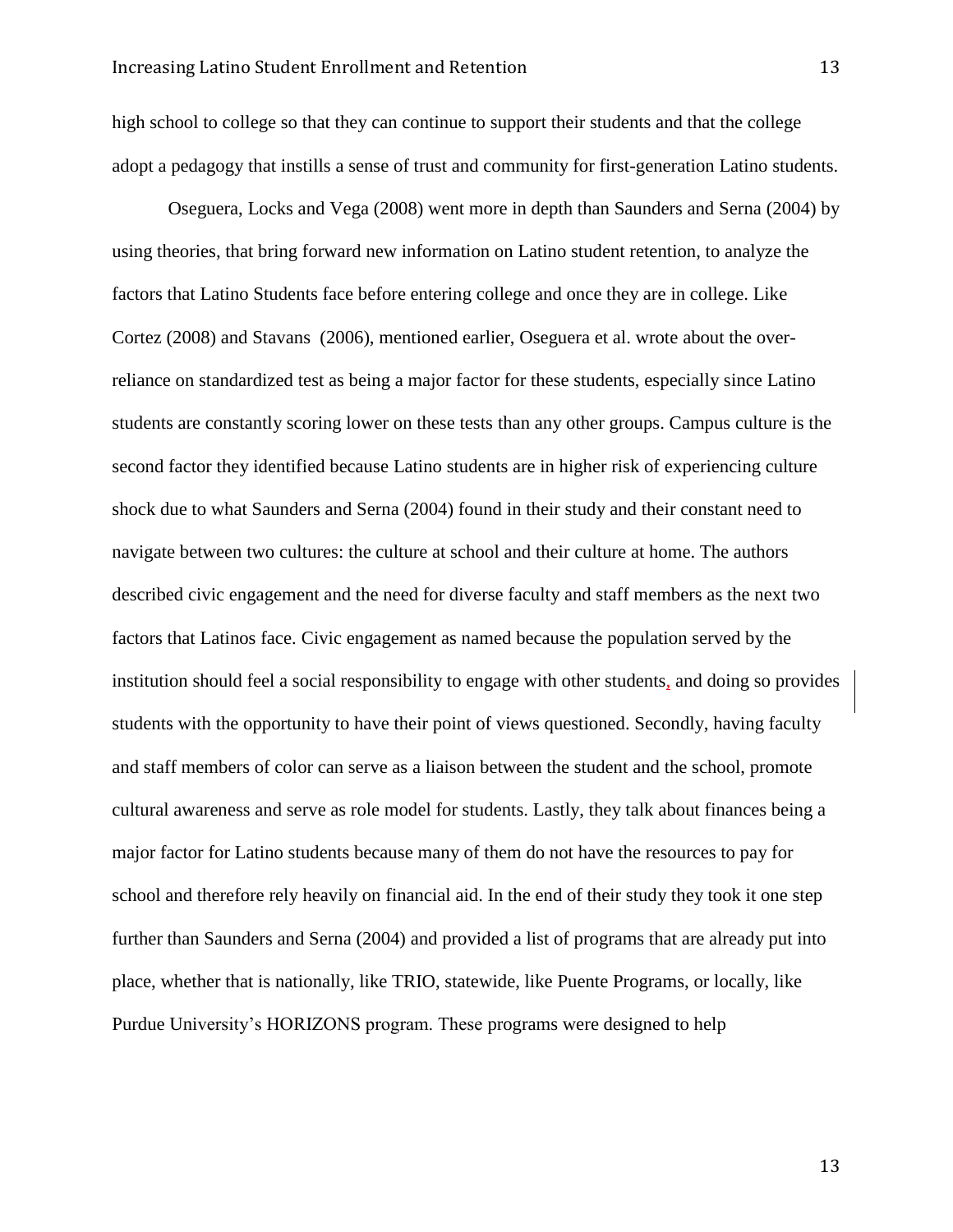underrepresented student population and some were even designed specifically for Latino students.

Although not an actual study, Santiago's (2008) report focused on practices and programs that work for Latino students. This report is the third briefing in a series of three and specifically focused on the observation of twelve HSIs, six of which were community colleges and the other six were public colleges, located in New York, Texas and California. He focused his observation on the institutional leadership and practices that aid in Latino student success. He found that these schools focused on five areas related to institutional practices: community outreach, academic support, data use, faculty development, and transfer paths. Some best practices around community outreach were programs that encouraged students to enroll in college or that connected the colleges to feeder schools through summer programming, in specific subject like math, or workshops that connected students to community leaders like business owners. Three different support programs came out of academic support: developmental education, cohort support programs and academic advising. Developmental education included summer immersion programs that prepared students for the placement test, while courses like First Year Experience fell under cohort support programs. Data use was found to be important because it created a "culture of evidence" and it helped facilitate campus discussions. Some best practices around faculty development included programs that taught faculty how to pronounce non-English names. Lastly, they found that there needed to be an open line of communication between community colleges and bachelor awarding institutions in order to provide a clear path for students to transfer after earning their associates degree.

In a separate report by Santiago (2012), he focused on the top 25 institutions that are graduating Latinos. This brief remained very general in the sense that it only looked at the top 25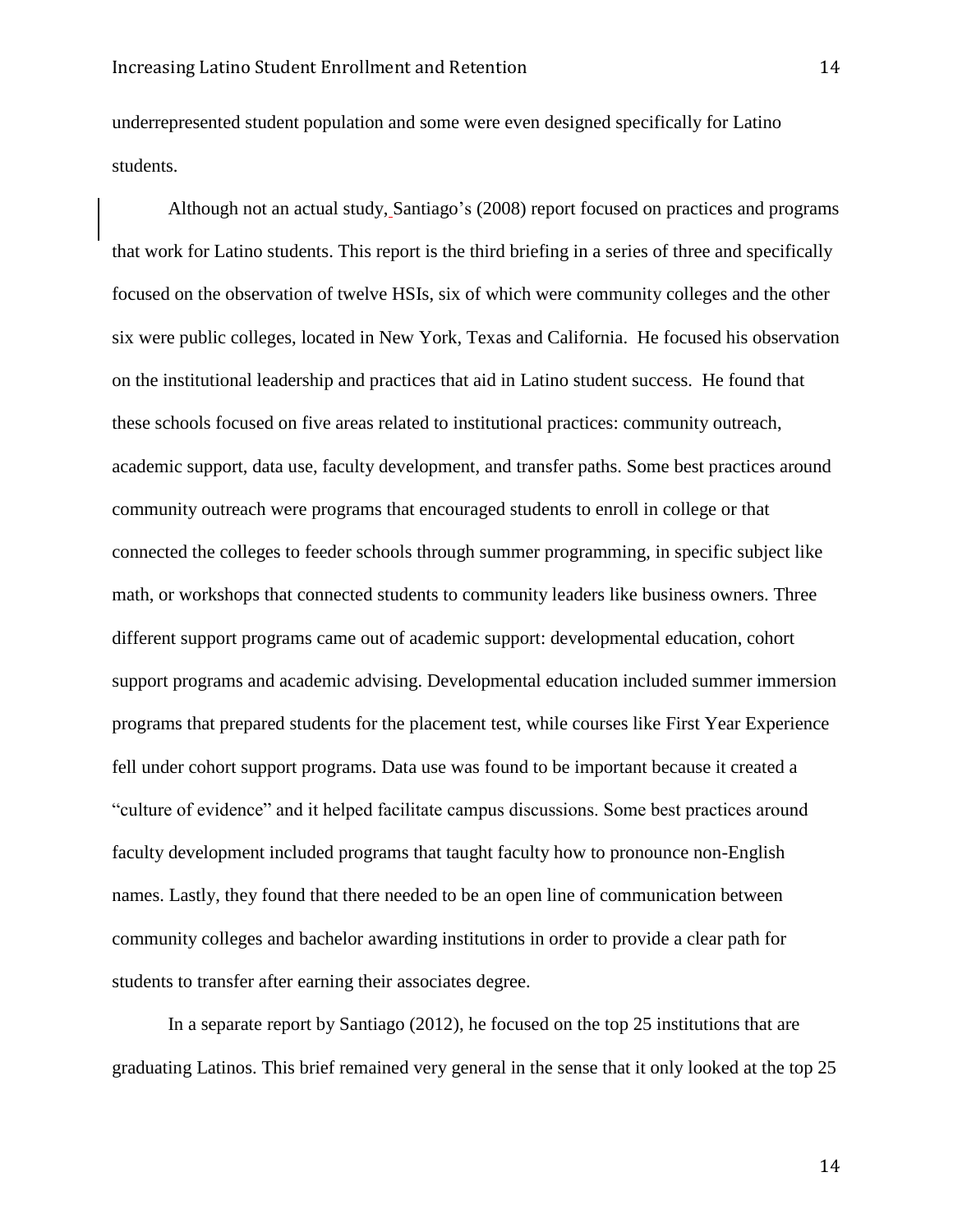institutions graduating Latino's based solely on the number of certificates awarded in 2009-2010. Although the report does not provide much information of what these institutions are doing in order to graduate these students, it does, however, break up the 25 institutions, including public, private, non-profit and for-profit institutions, based on education level ranging from certificates to doctoral degrees. The report found that Hispanic students were graduating at a higher rate from certificate level programs (58% - 74%) then they were from doctorate level program (7%). It also found that most of the institutions on the list were Hispanic serving institutions (HSIs) and were only located within 14 States, DC and Puerto Rico. Majority of schools on the list that were on the top certificate awarding institutions were for-profit institutions. Lastly, the institutions listed in this reports graduated 30% of the entire Hispanic population in higher education programs.

The literature showed that there are many factors outside of the students' control that play a role on whether Latino students access and succeed in college. Parents and family members, recruitment strategies, and institutions themselves all need to work together in order to recruit and retain Latino students. The literature suggests that Latino students and their parents must have access to accurate information especially around the applying and financial aid process in order to make college accessible and affordable for these students and their families. Institutions, on the other hand, need to make sure that they are creating an inclusive campus environment in order to attract these students and once these students are admitted, they need to make sure that they are getting the student support services that they need in order to be successful. Additionally, faculty and staff members need to become more knowledgeable in Latino culture so that students are not grouped as just one, but instead as individuals within the group.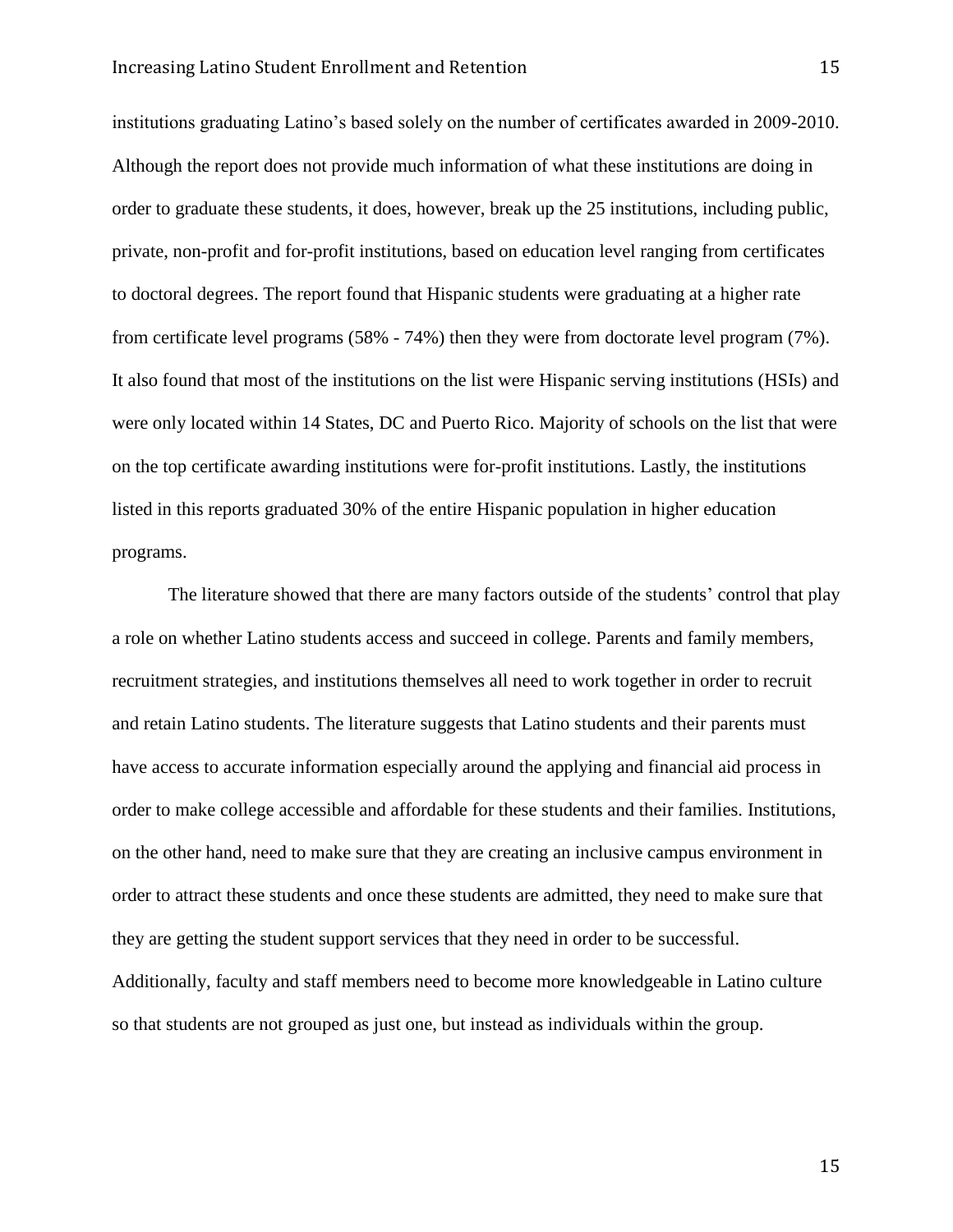The next section of this paper will delineate the methods approach I took in my own research. Below, I will further discuss the paradigm, data collection process, and how my findings have helped me develop my understanding and the understanding of others when working with Latino students.

#### **Methods Section**

The goal of this study was to generate a list of strategies and best practices that will help personnel at higher education institutions and myself better understand how to increase Latino student enrollment and retention at institutions that are not Hispanic-Serving Institutions (HSI). To develop this understanding further, I conducted my research through a pragmatic paradigm. This paradigm supports the idea that there is only one reality, but each individual has its own representation of it (Mertens, 2015). In this study, the reality is that Latino students are one of the most underrepresented populations in higher education and that the representation is not proportional to the amount of Latinos living in the U.S. However, what institutions are doing, and have done, to support these students is unique to that specific institution. This study unifies all of these best practices in order to better inform other institutions that are trying to do the same. As the researcher, using the pragmatic paradigm gave me the freedom to choose what is important and appropriate, based on the needs of the Latino population (Mertens, 2015).

In order to generate a list of strategies and practices, I conducted interviews with personnel at institutions across the country. Using purposive sampling, I identified twenty-two non-Hispanic serving institutions that have seen an increase in Latino enrollment in recent years. These institutions were identified through the literature and recent articles and reports published in websites such as the Chronicle of Higher Education, Inside Higher Ed, and Excelencia. After contacting several institutions, I used snowball sampling in order to grow my sample pool.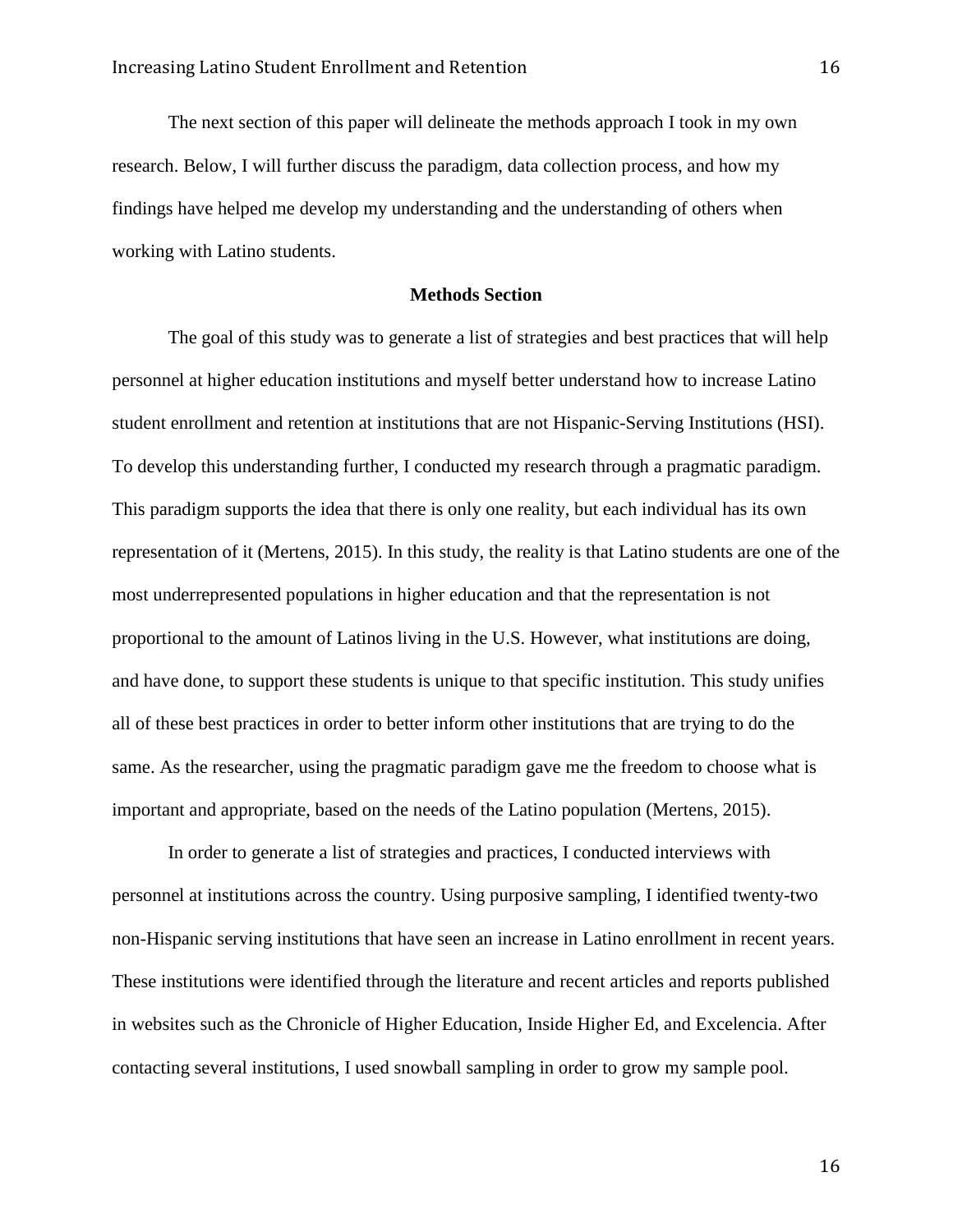Snowball sampling, as stated by Mertens (2015), allowed me to ask participants to recommend other people that are also knowledgeable about the subject that I then contacted. In the end I interviewed seven individuals at six different institutions. The participants included a Director of a Latino Center, a Director of a Latino Studies Program who was also a tenured professor, a Director of Intercultural Affairs, a Dean of Students, an Admissions Counselor, a Director of Student Orientation and First Year Programs, and a Director of an Education Program (*see participant table in Appendix A*). Five out of the six institutions included in this study were predominantly White Institutions with the exception of one. The institutions included a 1) large, Midwestern, public institution, 2) a medium, public institution in the Mid-Atlantic, 3) a medium, religiously affiliated, private institution in the West Coast, 4) a small, religiously affiliate, private institution in the Northeast, 5) a small, public institution in the Northeast, and 6) a large, public institution in the Northeast.

The interviews with each participant varied from  $25 - 60$  minutes. The interviews began with a general overview of the institution, the institutional type and the participants' role. Throughout the interview they were asked about current trends with the Latino student population on their campus. More specifically, the interview included questions around programming and/or techniques that have helped with the increase of Latino presence on their campus, and whether the institution had adopted and or ran specific programs that target Latino student. Additionally, they were asked directly what kind of suggestions they have for other institutions trying to also increase their Latino enrollment and retention.

Current Latino students were not interviewed for this study, and because I did not directly deal with an underrepresented population, there was no risk involved in the data collection process. The study included minimal risk and there was no discomfort anticipated for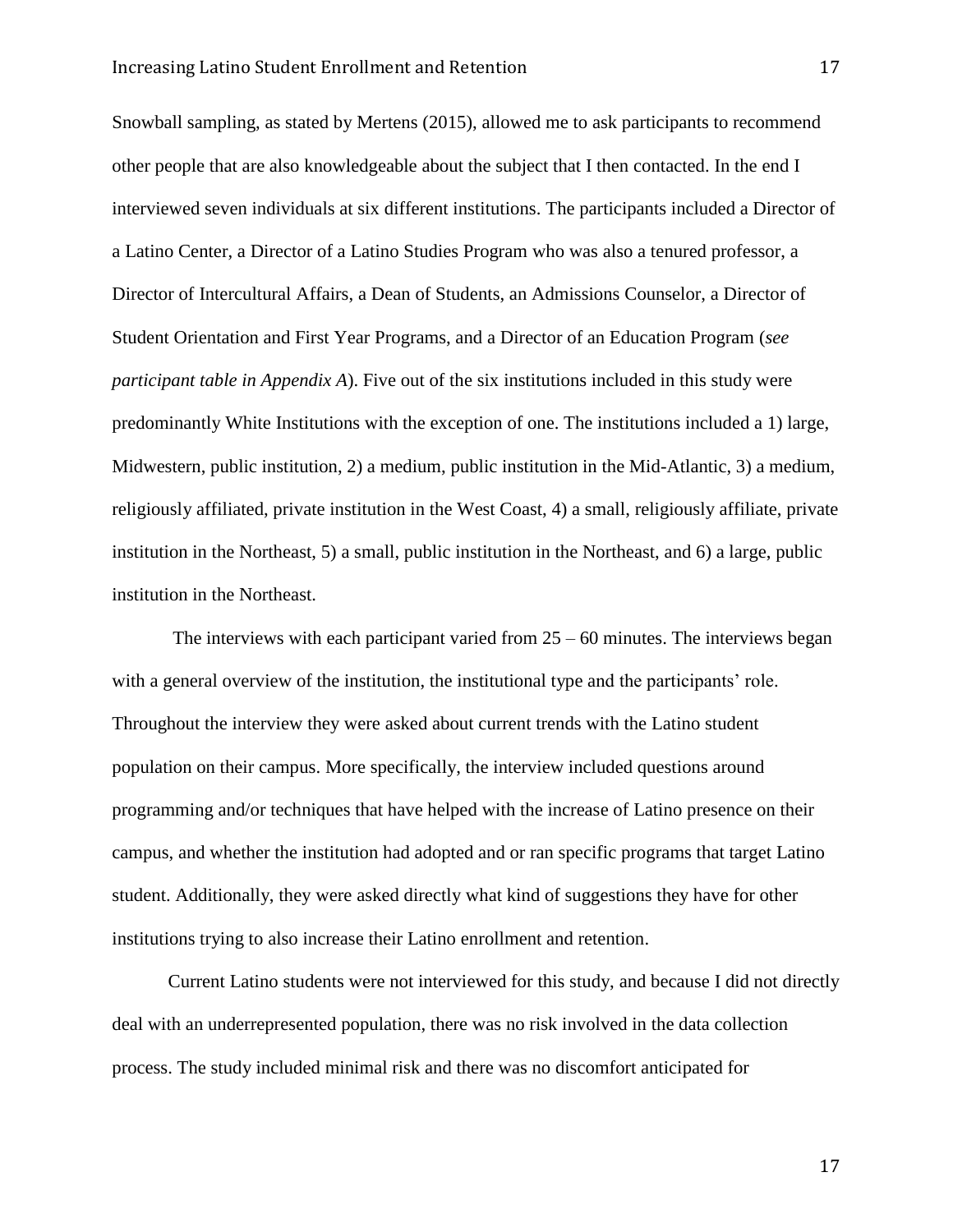participants. The original proposal for this study was reviewed and approved by the Institutional Review Board at Merrimack College. Prior to interviewing, participants were asked to sign and return a consent form and were reminded during the interview that they were free to withdraw at any moment. In order to maintain confidentiality and privacy of the participants of this study, all names, of personnel and institutions, were masked. Additionally all transcriptions, recordings and notes will be kept in a password protected computer that only I have access to. To analyze my data, I used standard methods of coding qualitative data (Saldana, 2015). I transcribed each interview/focus group, then conducted line by line coding to identify themes and patterns, from which my findings and subsequent recommendations are generated.

#### **Research Findings**

Participants in this study were asked a series of questions in relation to what their institutions are doing in order to increase Latino enrollment and support Latino retention. They were asked about specific programming that exists either within their admissions department, their student affairs departments, or in some cases campus wide initiatives. Many of the topics and ideas revealed from the interviews were consistent throughout, creating a similar pattern to those found in the existing literature. Major themes explored in this next section are 1) Latino student trends in higher education, 2) campus environment and identity development, 3) internal and external partnerships and 4) resources for minimizing cultural barriers.

#### *Latino Student Trends in Higher Education*

Participants were asked to analyze the trends they were noticing within the Latino student population on their college campuses. As a result multiple themes were identified, including differing social identities, a focus on careers and professions, and factors impeding success. All participants saw an overall increase of minority students on their campuses. Most of the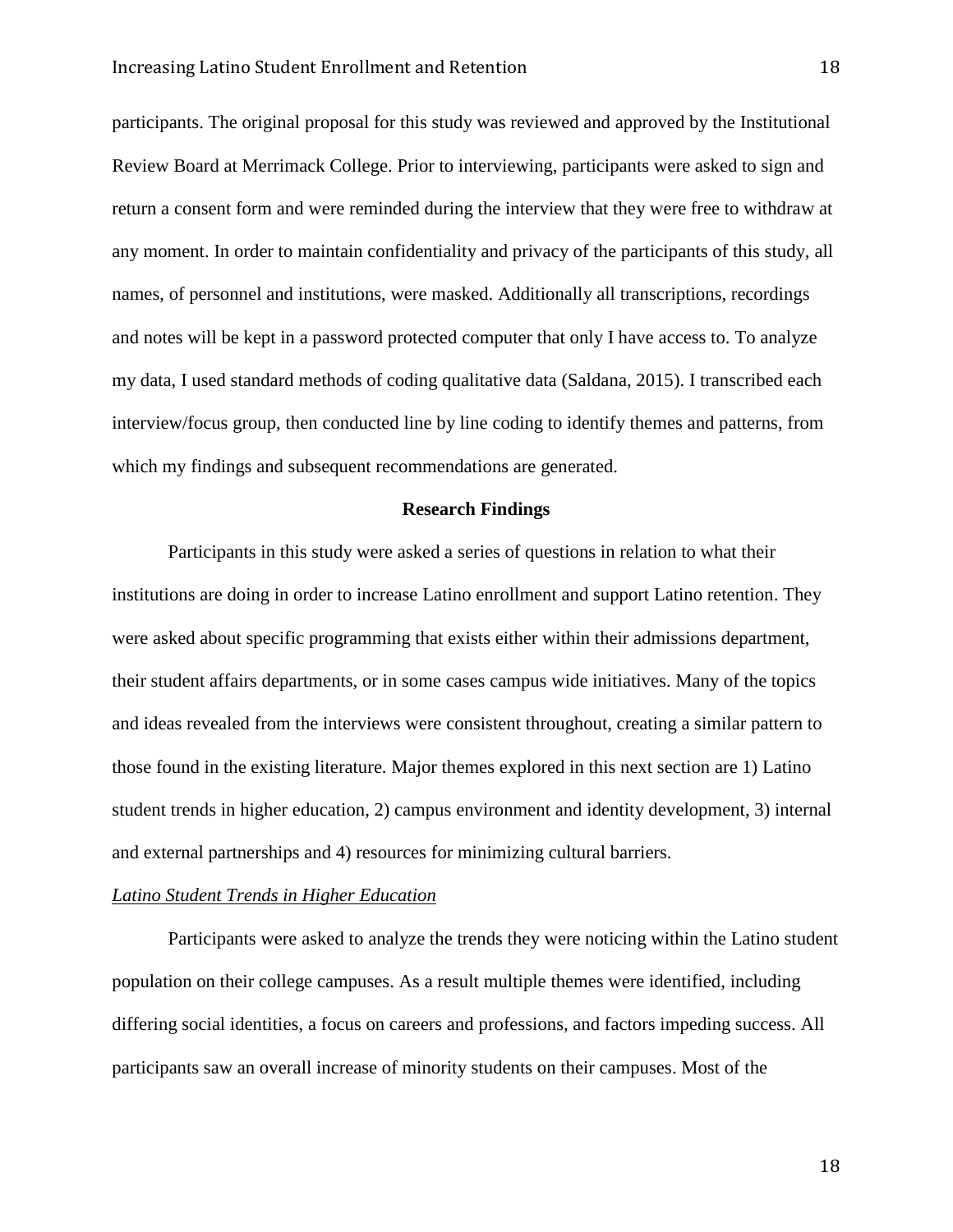participants saw changes within social identities, particularly in race and or ethnicity and in some cases within gender. In terms of gender, some participants noted that there are significantly more Latina women on their college campuses than there are Latino men. Several participants noticed an increase in South American students, specifically from Colombia and or Venezuela. Other institutions saw a growth in their bi-national and bi-cultural students. These are students that, as Ana stated, when "Christmas break comes they are heading back to wherever that motherland is…very much on those airplanes flying back to wherever home is for the family." In general, the participants in this study have also seen a growth in immigrant and undocumented students at their institutions. Some noted the difference between an immigrant student who is coming from an educated background. Ana also stated,

So they are not necessarily first-generation college bound but they are first-generation in in the U.S. So their parents were schooled abroad, which the educational system is very different. So we are still having to basically instruct them and inform as if they were firstgen college bound.

Another important distinction made by participants was that international students who come from Latin American countries are not recognized as Latino students by the institution, and instead are considered solely international students, which in return can affect the way Latino students are served since many of them use the same services.

In addition to social identities, participants observed career trends for Latino students. Overall, Latino students are drawn to the helping professions and from an early stage, they reported that, many choose to remain on a vocational track. They are choosing majors such as psychology, criminal justice, business management and more recently are also choosing to study exercise health, the sciences, and nursing. Carla noted that "it's almost slightly like there is a vocation edge to that major and its practical and the jobs are there." This suggests that Latino students are prioritizing immediate financial security in careers where they are helping others,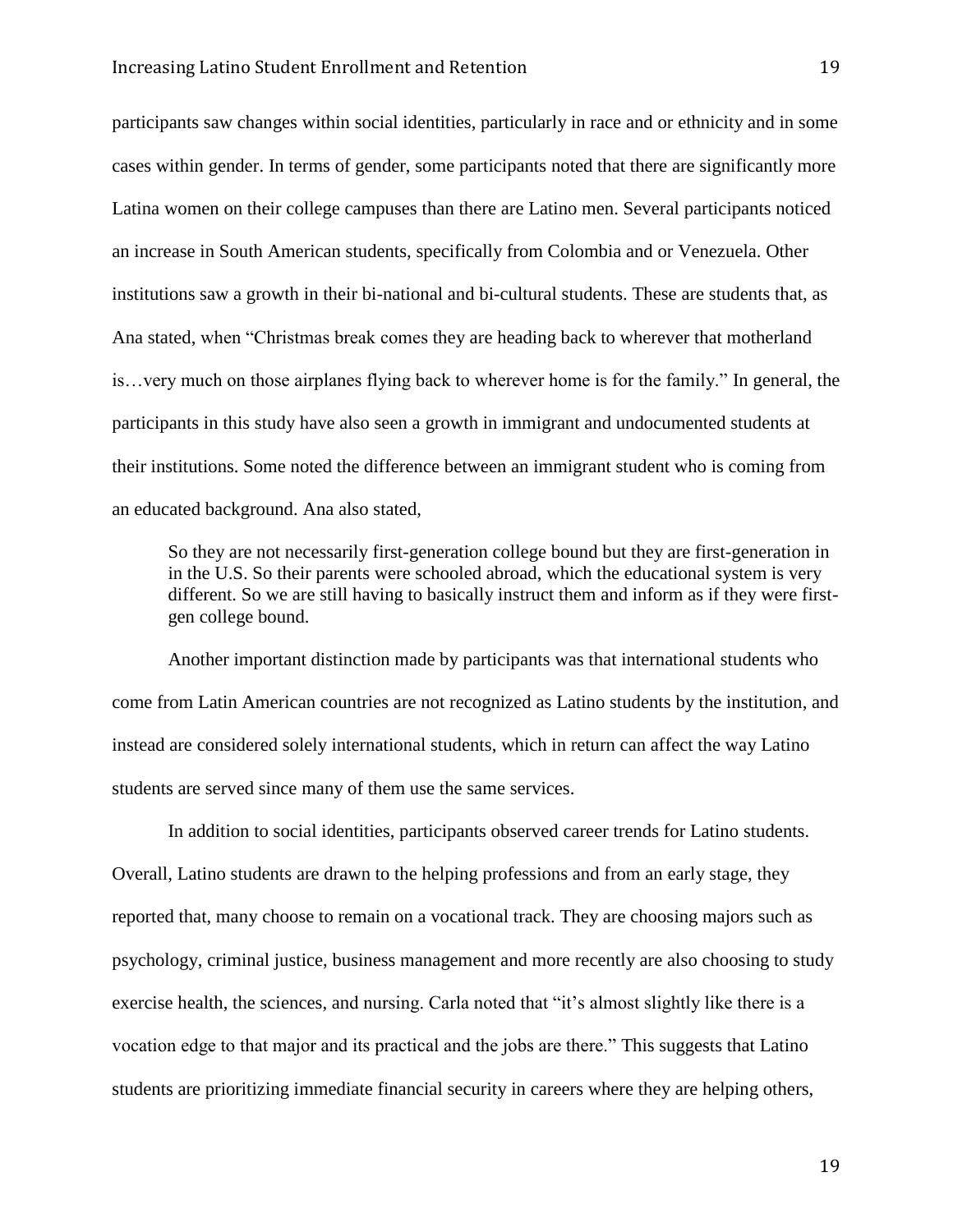similar to their familial values. Preferring a vocational career path is consistent to Santiago's (2012) report where he shows that there is a significant amount of Latino students graduating from certificate programs where many of these vocational track professions are offered. Santiago's (2012) report also shows a high number of Latino students enrolled in associate degree awarding institutions, where many of these tracks are also offered.

One trend that was consistent across all institutions was the factors that participants observed were impeding Latino student success, including the need for better resources for identity development and obstacles instilled at the institutional level. Several participants reported that there is a significant need to provide students a space to develop or maintain their Latino identity and to voice their struggles as a minority. Some participants coined this feeling as stereotype burnout, because students were constantly feeling like they represented an entire race. Gloria expressed this best when she said,

I think once being here…coming into their own identity development of what it means to be Latino in [city] because we draw a lot of our Latino students from out of the area, from California where they are surrounded by the culture and here there is no culture in regards to Latino culture, close to campus at least. You really need to speak it out and even for myself as a professional that has been hard.

In relation to their Latino identity, some participants observed how some of their Latino students are struggling with this part of their identity. Jose discusses what he has seen at his institution:

"In terms of what does it mean to be Latino, I see a mixture of students … that come in who have very strong Latino identity and then there are others who are wow I am kind of finding this identity, I am exploring it, I am embracing it and what does that mean in terms of navigating those lines? What does it mean to be Latino? Am I Latino enough?"

Exploring and navigating their Latino identity is supported by Hernandez (2002), who finds that a Latino student experience can be impacted by the lack of access to their culture and the challenges of having to navigate between two cultures, the ones they were raised in and the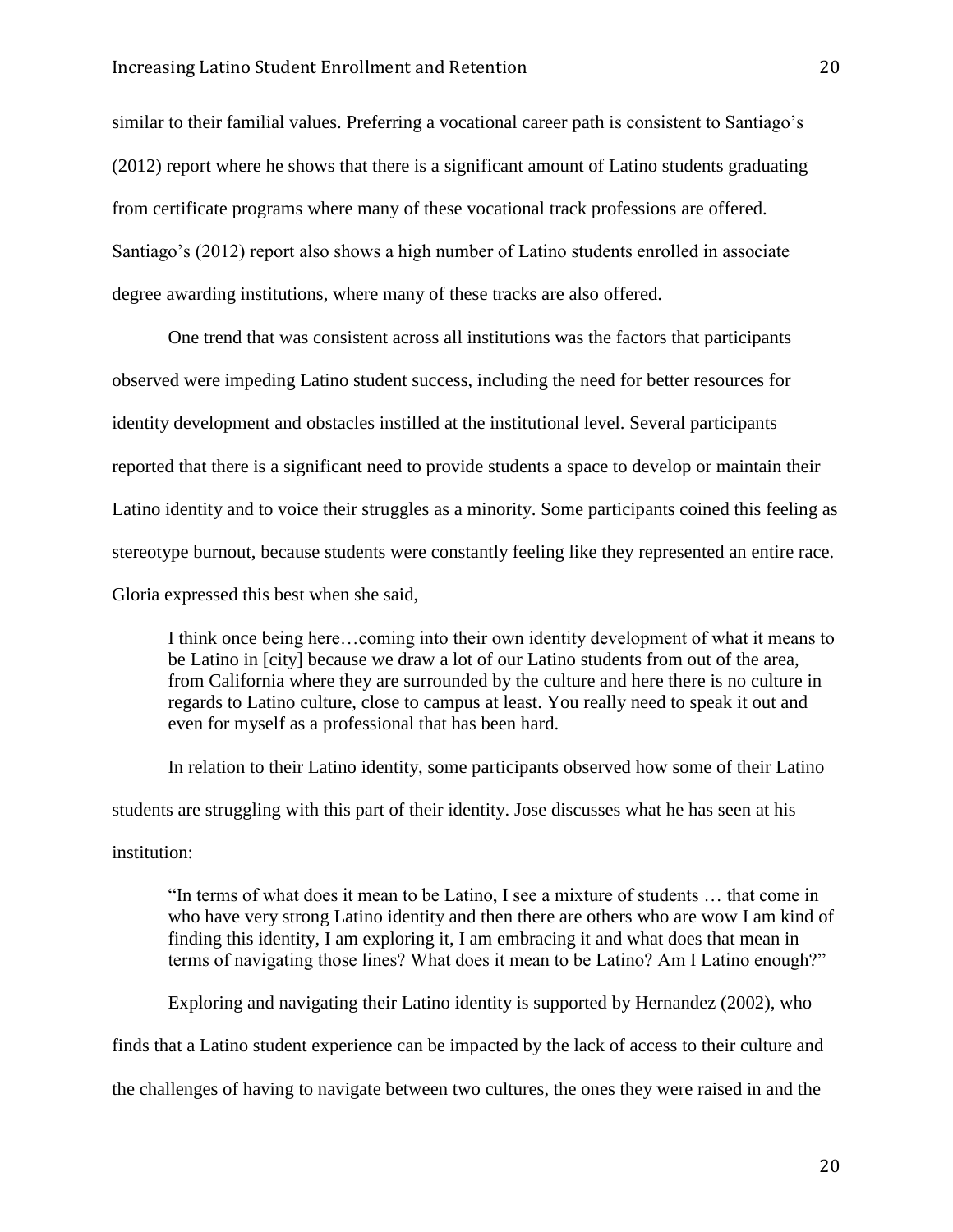one their parents were raised in. When students arrive on campus, for many of them it is the first time they have to independently explore who they really are versus who their parents and families want them to be.

Furthermore, some participants observed that there is a slow realization by the institution about the needs of these students as noted by Laura,

It's a population that we need to think about. It's a population that has very distinct needs and values and beliefs and my overall perception is that campuses, and my campus is a good example, we are not thinking enough about what this demographic shift means for our students.

Some of the needs identified by the participants, discussed later in this section, were academic, financial, and social support specifically related to identity development. This realization was resonant with other participants who commented on the needs for proper advising with Latino students because they are not graduating in four years, are spending a lot of their financial aid packages on developmental courses, and are accumulating credits that do not necessarily count towards their actual degree. Several participants credited this trend to the first-generation status of many Latino students and their lack of access to accurate information from immediate family members. They also related this trend to the limited English proficiency of many Latino students who in return are placed in developmental courses. Their limited English proficiency is due to either recently migrating to the United States, not speaking English at home, or coming in academically underprepared for college level work.

#### *Campus Environment and Identity Development*

All participants discussed the importance of empowering, identifying, and understanding culture and cultural identity and how that relates to the environment the institution creates for students. These themes were especially evident when participants were asked about strategies that can help recruit and retain Latino students, including academics, strengthening identity, and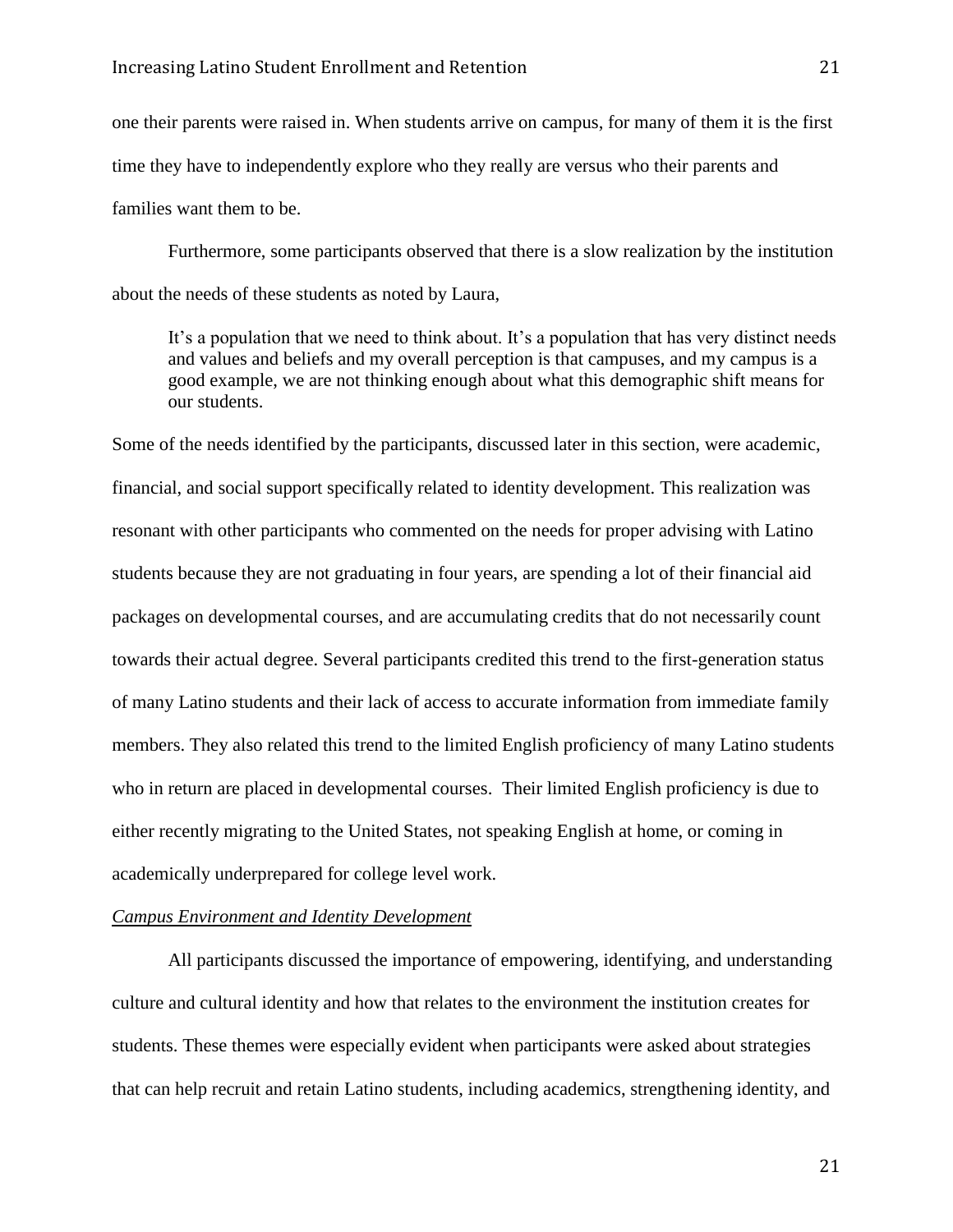#### Increasing Latino Student Enrollment and Retention 22

representation and advocacy within staff and faculty. Most participants acknowledged the importance of the students' Latino identity being represented in the literature that they read and the classes that they take. Therefore, many of them acknowledged the importance of offering Latin American or Ethnic Studies courses at the institution. Carla described her Latin American Studies department as interdisciplinary. She talked about the importance of taking this approach and describes it as a "critical thing, because if they were just a little solitary department in one place, we wouldn't have the reach and the influences that we have as faculty members in different departments." Some participants also talked about the importance of service learning and community engagement for Latino students, specifically talking about service trips to Latin American Countries, which allow for students to encounter the richness of Latin culture first hand and to experience being in the majority.

Dedicated spaces for Latino students were key components to making students feel welcomed and invited to come to and stay on campus. This strategy was referred to both in terms of an institution's recruitment and retention strategies. Participants found that creating dedicated spaces gives Latino students a voice and a community resource to develop their own Latino Identity, while educating others, including white allies. It is important to note that dedicated space does not only mean a physical space or center, because as noted by some participants, a center dedicated to Latino students might not be feasible or realistic at every institution. At some institutions, dedicated space meant programming and events that allowed Latino students to talk through some of these very relevant issues or to just be together with like-minded people and through that, building a sense of community within the Latino student population. To that point, many participants discussed the need for intentional outreach from offices who support and offer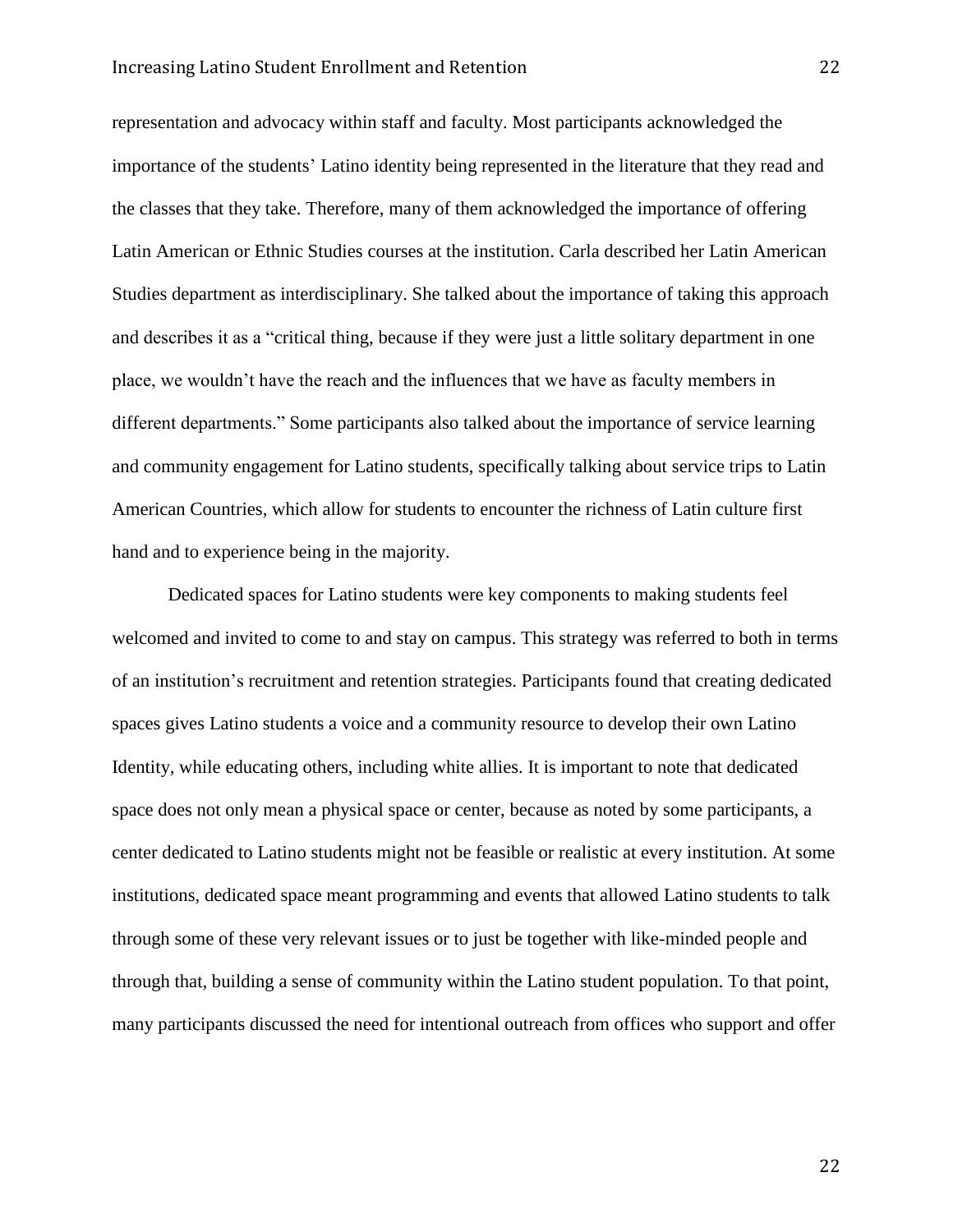these spaces so that students are aware that the services exist and that there are dedicated staff members there to help.

At some of the institutions in this study, that outreach started from the moment that Latino students were accepted into the college and at others it happened once the student had already starting attended. The need for these spaces is reflected in Castillo et al.'s (2006) study on the perception that Latino students had of campus. His findings similarly, reveal that in order to increase persistence, there is a need for institutions to support the existence of strong Latino student organizations. Specifically, these organizations function to provide opportunities for programs that may enable Latino students and faculty and staff member to have a positive interaction.

Maria, on the other hand, discusses the importance of dedicated spaces but for a different reason. She explains the importance of explaining and educating the rest of the college community on the differences that exist within the Latino culture. She specifically noted this when speaking on what her institutions is doing with students who are already on campus and what admission counselor can do while they are getting ready to recruit prospective students. She stated,

The [Latino Center] that we have here on campus, it really embodies that familial feel. Where when you walk in through the doors there is a sense of belonging and welcoming and provides students a place to go and experience different activities that relate to a variety of cultures within the Latino community…they recognize that there are differences, they don't clump everyone together in just one area and say ok you're Latino the end, no you're Latino, we have Puerto Ricans we have etc. and educate people about theses differences

She also explained how knowing the difference between Latino cultures can help admissions personnel when intentionally targeting Latino students: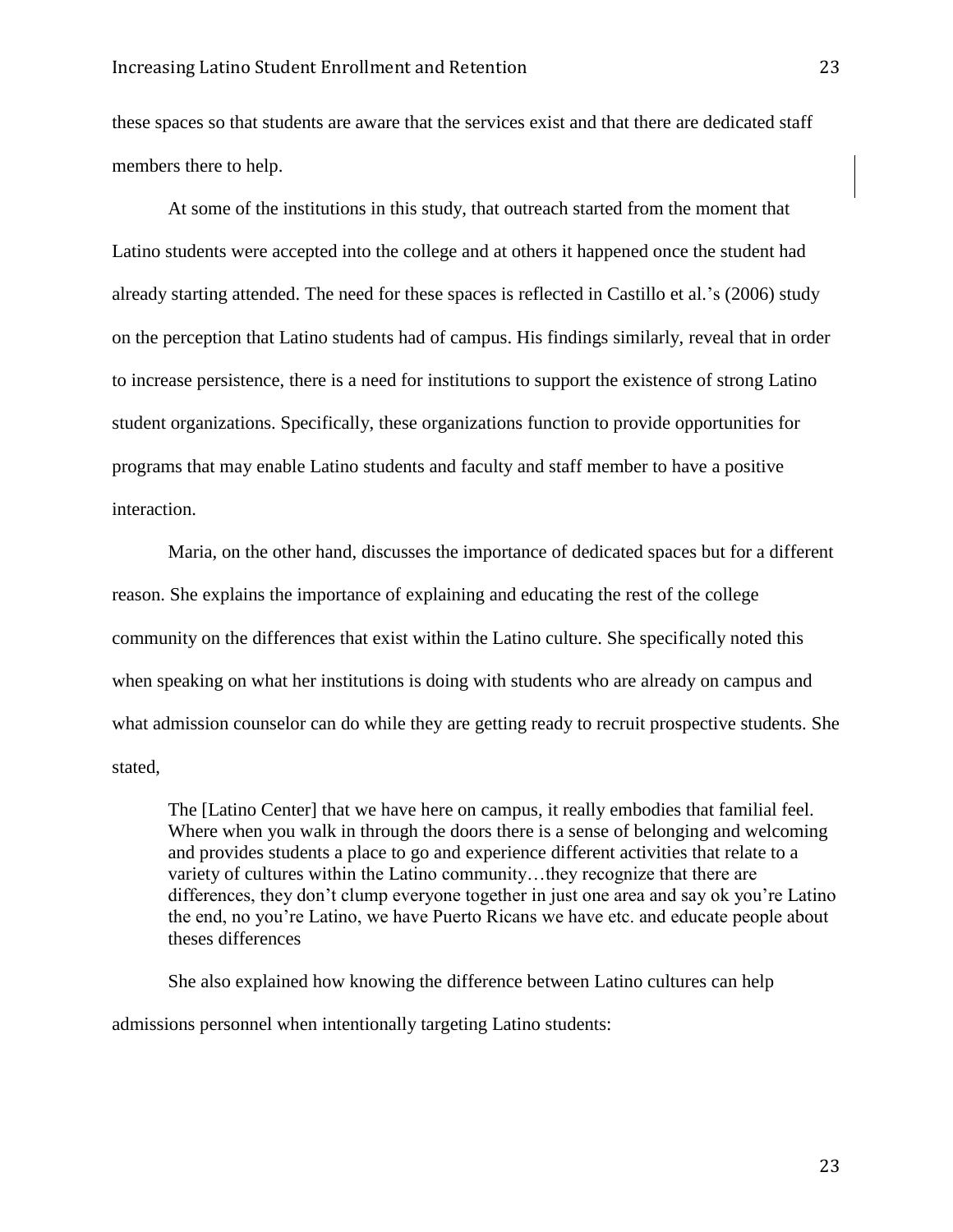It's important that if my territory is not Florida, but I am going down to Florida and I understand that Florida is going to consist mostly of Cubans who have, will have money to go to [institution's name], more so than those Latinos coming out of Cleveland.

Stavans (2006) echoes this need to educate the college community on the differences between Latin American cultures. He explains that Latino students who are admitted and attend institutions where they are the minority are being asked to represent an entire race, even though their traditions can be different from one another. This constant overreliance on seeing all Latino students as 'the same' relates to what Gloria described previously as stereotype burnout.

In addition to dedicated spaces and identifying the differences within the cultures, all participants talked about the importance of having the Latino population reflected within the staff and faculty in relation to both recruitment and retention. An admissions counselor is the first point of contact for many students at the institution. Many participants commented on how impactful it has been to have an admissions counselor who identifies as Latino, because the have the ability to make the process more personable and take into consideration the impact the culture and the family can have on the student. Rebecca notes, "I have to say that mostly the biggest difference when it comes to talking about Latino students is they know that I am Latina. They know that I speak the language fluently." In relation to admission, Laura asserted that

Thinking about your enrollment division and your admission division, how are Latino people represented in that division or do people in that division really understand the Latino community or do they understand how to engage Latino families.

Other participants also observed the importance and need for advocacy within the faculty at the institutions. Carla says,

Having Latino Faculty that can advocate is critical. And so we get on those committees and I'll be the token person…even though I hate being the only Latina in the committee, but if I wasn't there then there would be no one.

Some participants noted that at the very least, Latino students needs to be represented within the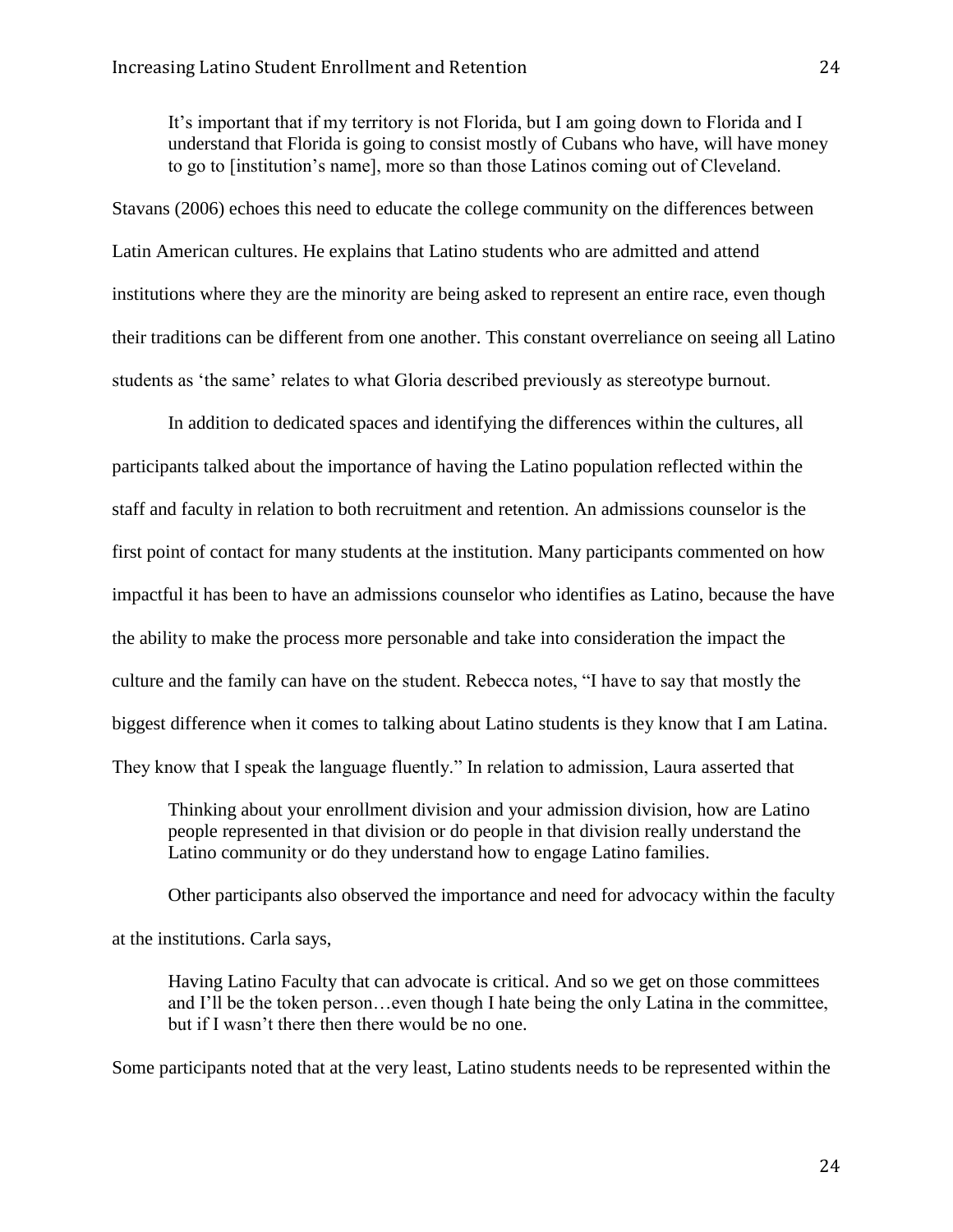student body especially when prospective Latino students are seeking information about the

institution. Jose states,

So as they are navigating the campus if they don't see someone that looks like them they are already feeling disconnected…So I think that when we are doing tours, we have to have our tour guides that look like the students coming in.

Even if the representation of Latino faculty, staff and students is not significant, some

participants discussed the need for other faculty, staff, and administrators to be present during

cultural events, because students notice their presence. Gloria summarized it best by saying,

I think the biggest thing is support. That is what we hear for our students of color and our Latino students. They are like there are no people on this campus that look like us which is ok but when people come out regardless of what they look like -- so talking about staff and faculty presence and how important that is – they're like that's cool when I see our Vice President at [Latino student group] annual dinner.

The need for Latinos in positions of power within higher education is one that is reflected

throughout the literature, but specifically in Stavans (2006) article and Oseguera et al. (2008) study on factors Latino students face before entering college and through their college experience. Stavans (2006) refers to the need for institutions to ensure there are Latinos in position of power so that they can shine light on some of the issues this population is facing within the institution. Otherwise, these students will not become a priority to the institution. Oseguera et al. (2008) also echoed these findings, noting that having a more diverse faculty will in return promote cultural awareness and they can serve as a role model or a point of contact for the student.

#### *Internal and External Partnerships*

When participants were asked about strategies to increase the Latino student population it was clear that establishing partnerships is a key component to succeeding. All participants agreed in the importance of partnering with both offices and department within the institution or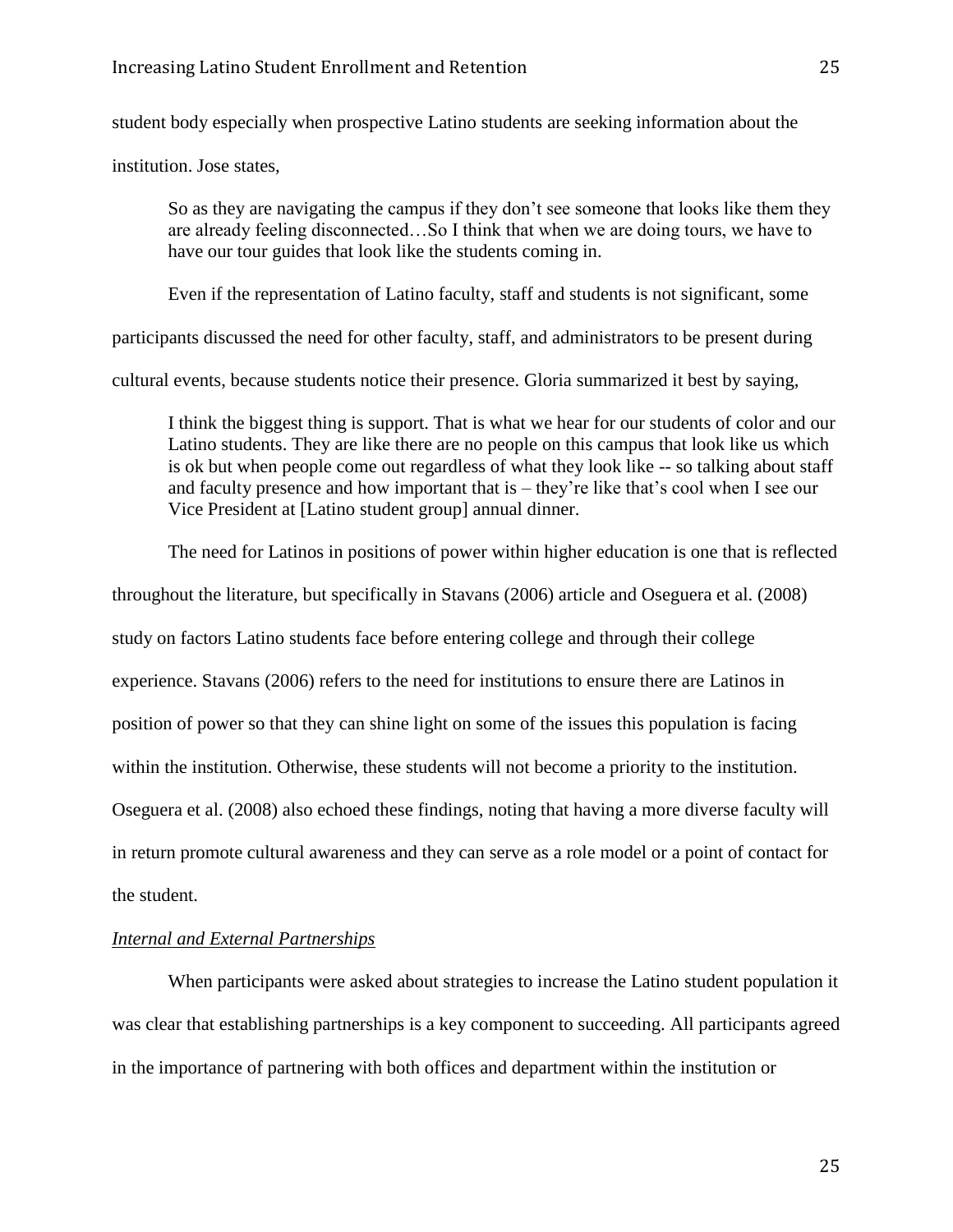community stakeholders. Ana explained that the Latino Center on campus has not only helped in attracting Latino students but also in creating a campus culture, and noted:

The work that we do is not done in isolation. We work hand in hand with the office of admission, we reach out to financial aid, to housing, to tie all the these loose ends…for our first generation Latino families in particular.

Other participants, such as Gloria, explained that because their office needs to serve the entire student population they promote diversity by "partnering with other departments so that we're not continuously doing programming on top of programming." Specifically she speaks to advertising events that come out of their Multicultural Center such as courageous conversations, which provides a space for students to discuss current issues or inter-group dialogues, which engages students of colors and White students in conversation about race and privilege. She continued by saying,

We are still influencing diversity work within what we are doing, we are just not directly producing it…we are all fighting for the same customer so how can we work together to be able to do that.

Participants also identified the effect of connecting with peers and faculty members when both recruiting and retaining Latino students. Ana described how her institution connects current students with future students, by bringing them to recruiting events so that prospective students immediately feel the connection to campus. Once students who identify themselves as Latino are admitted, current Latino students and Latino faculty participate in making phone calls, welcoming them and giving them the opportunity to ask questions. Students and faculty are usually paired with students depending on declared or intended major. Similarly, Gloria described a recruiting strategy new to the admission office where they will be "recruiting (currently enrolled) students who are proficient in other languages, particularly Spanish being one of them, to be able to help students with conversations on the pre-arrival ride, the admissions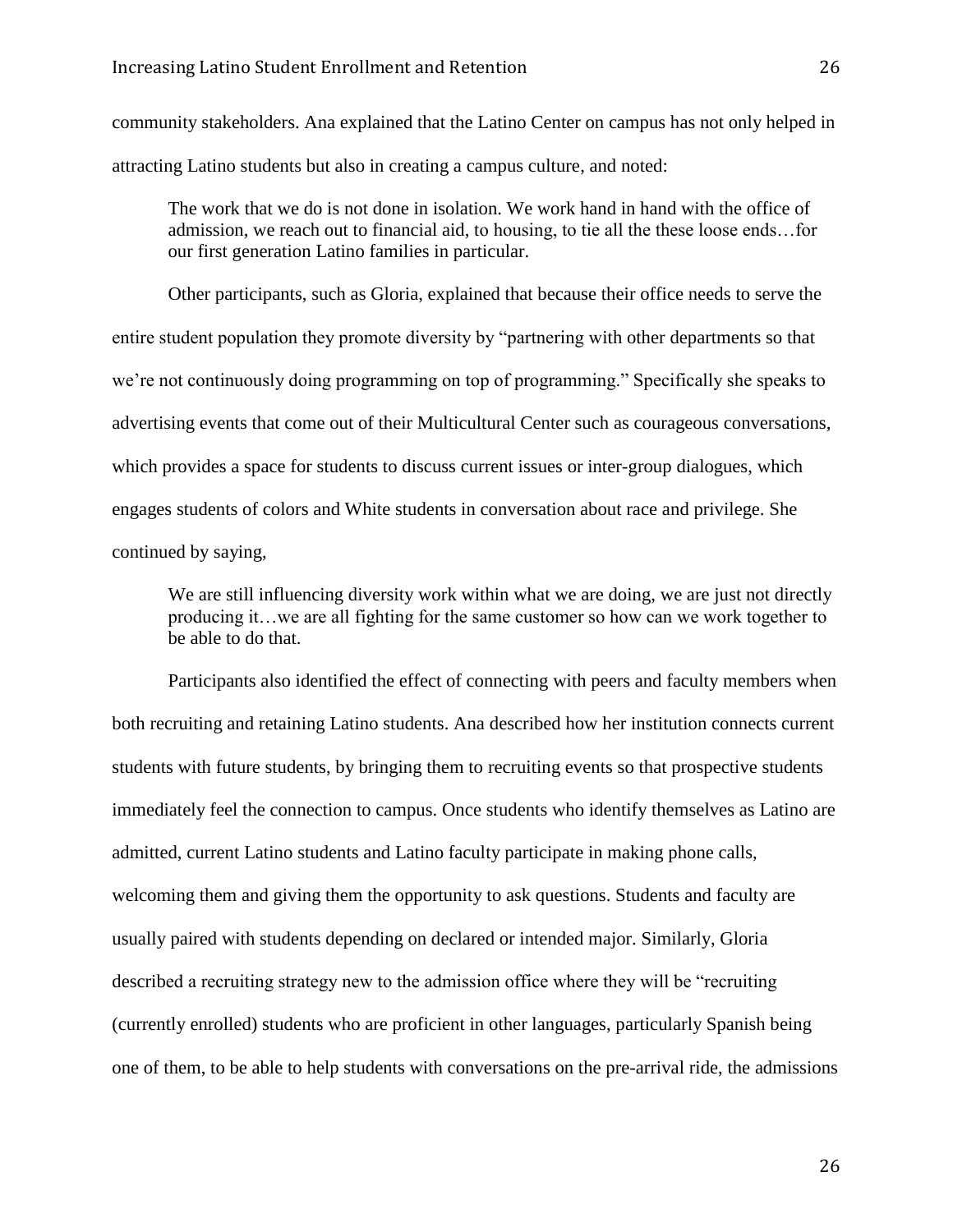application side." Using non-traditional students to recruit non-traditional students is found in Cortez and Cortez (2004) study where he identified this as key strategy for recruiting Latino students. However, Jose described another form of partnering within an institution when he explained his personal approach, and described it as follows:

One person or even three advisors can't do it all so what I try to do with my students is help them navigate, establishing and expanding their social capital on campus. So putting them in a position of meeting other students and other administrators who can be of service as a mentor, as a support system, identifying key players in a department that can make things happen.

Although Jose is not himself partnering with other offices, he connects students directly to people that can support them as they navigate their college experience and gain that social capital to persist.

In addition to partnering within the institution, some participants described how their institutions have engaged with the surrounding communities, including the importance of engaging Latino student's families in order to increase recruitment. In general, several participants acknowledged that these external relationships were important as noted by Jose who says, "I think it starts from establishing relationships with other non-profits, the high school, the pipeline." Other participants gave concrete examples of what their institution is doing, such as Carla who described a pathway initiative between her institution, the local community college, and local high school. The mission of the initiative is to increase post-secondary opportunities for Latino students. Carla says,

We want to start with the seniors, get those seniors who are overwhelmingly Latino, get them to take [college] classes…so they can believe and know that they can do college level work while still in high school.

She goes on to discuss that the classes are taught by professors from the community college and that the end goal is to create a pipeline for students to be able to go from the high school to the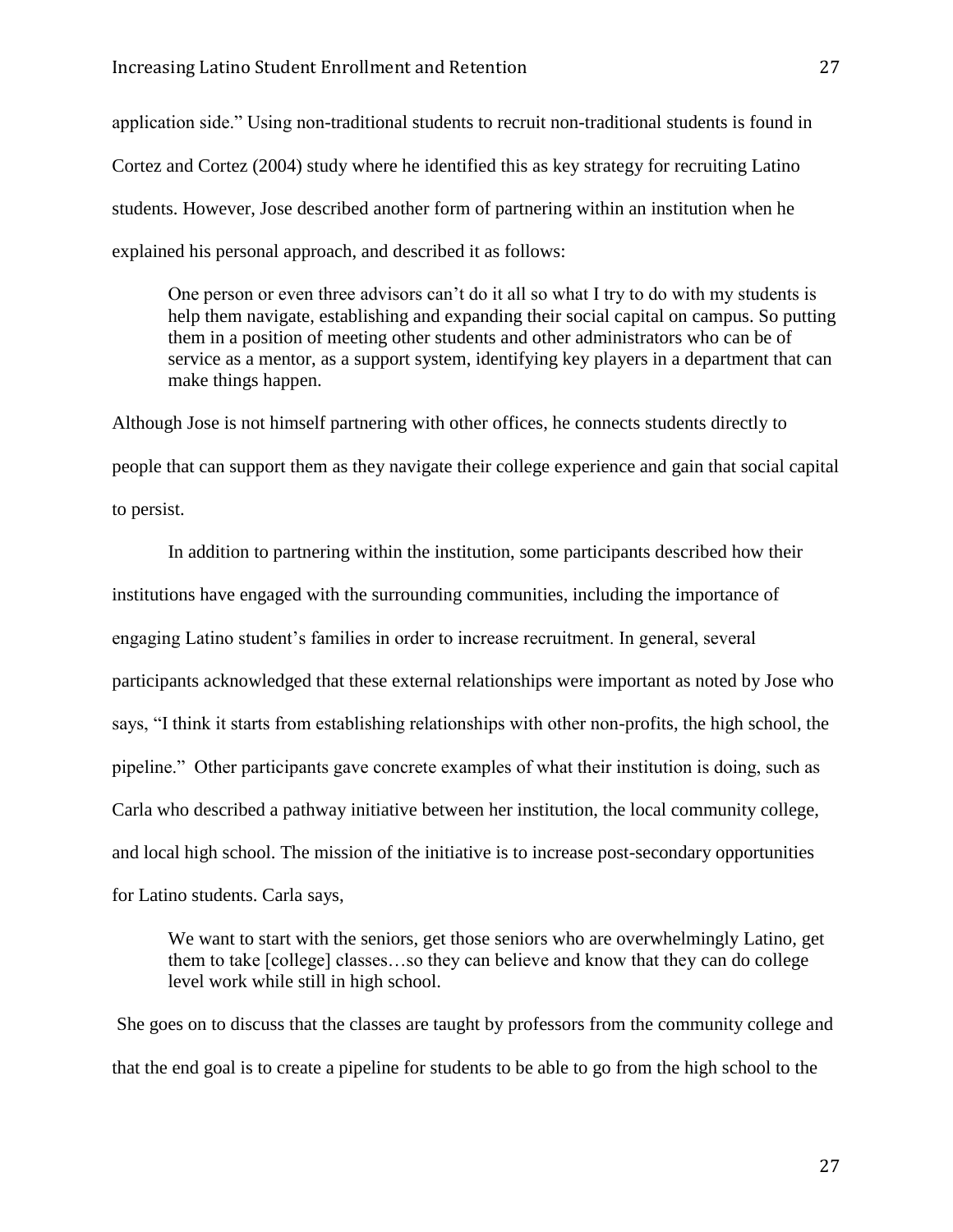community college and then transfer into the four year institution. This initiative concurs with Santiago's (2008) report where he stressed that need for open communication between community college and 4-year institutions to create clear pathways for students and provide accurate information for both the student and the families.

Along with these community partners identified by the initiative at Carla's institutions, Maria recognizes the need to engage students earlier then senior year:

What are you (institution) doing with students in the  $10<sup>th</sup>$  and  $11<sup>th</sup>$  grade to educate them about the admission process and encouraging that it is feasible to attend this university if you do x, y, and z. So I think that it is super important that there are programs, precollege, starting in the  $10<sup>th</sup>$  grade where they're (university personnel) in the school and really giving information and empowering them that the pathway is possible.

These findings are reflective of Cortez and Cortez (2004) findings where he identified

creating partnership with K-12 so that there is more access to accurate information as a key

strategy for recruiting Latino students.

All participants agreed on the importance of engaging families in the admissions process.

Laura affirmed this by stating that "going to college is not just the student's decision, it's a

family decision," showing that Latino students are heavily influenced by their familial beliefs

and values. Carla echoed Laura's statement by saying,

I would emphasize how the university works with that families because when you're working with Latino students, this is what they don't get, you really are working with the whole family and that is not just mom and dad, it is the whole thing.

When talking about strategies she used while recruiting Latino students, Maria described ways in which she engaged Latino parents including "making them feel comfortable, being able to understand the language and when you frame recruitment around the family you are going to be more successful than not." Rebecca specifies how she makes parents feel comfortable with this statement, "I read in the Common App that they are Spanish speakers and I will give those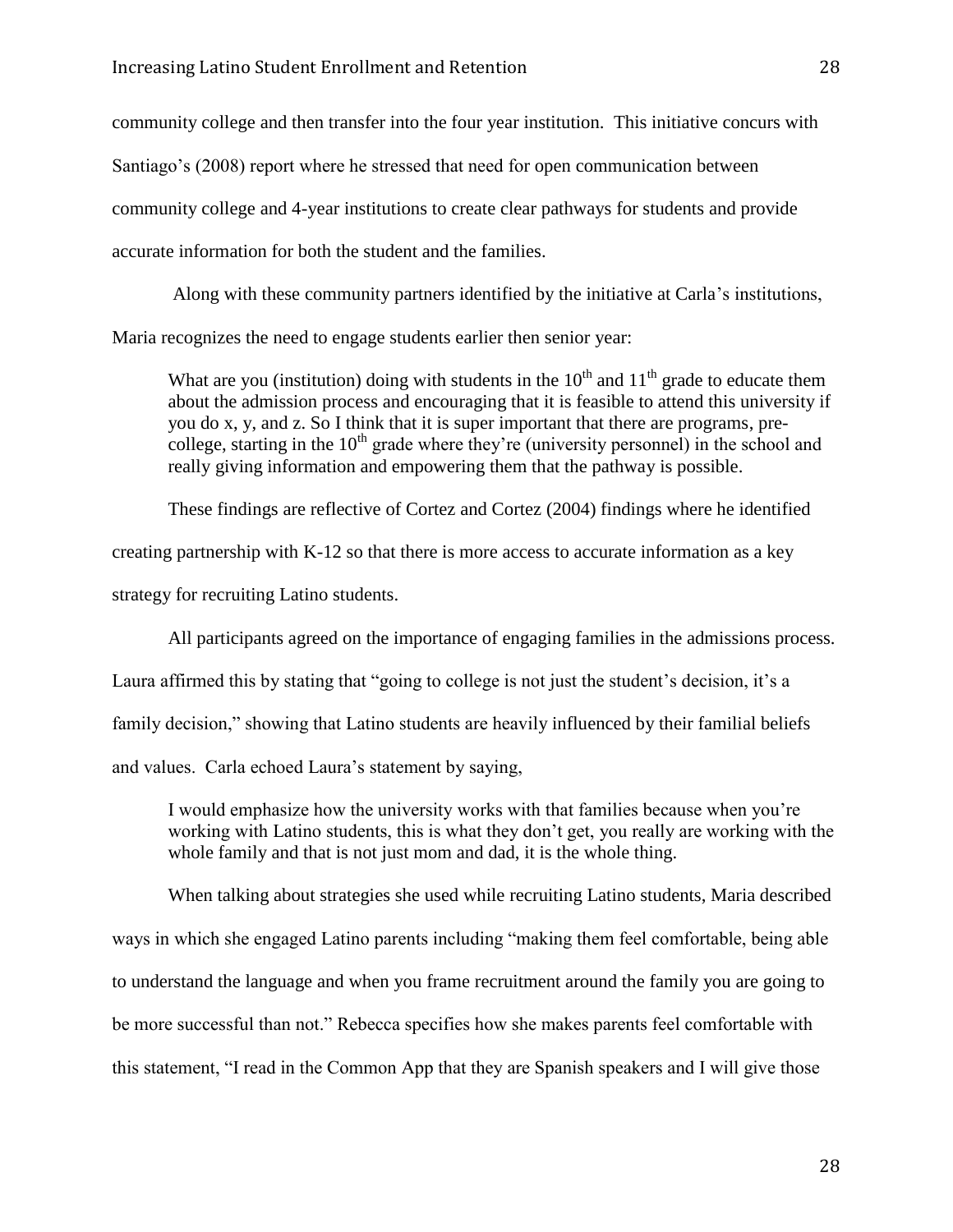families a call to let them know that I can help them out in Spanish." The need to engage families is consistent with Smith (2008), where he finds that outreach to Latino and African-American students needs to be more family-oriented rather than student-oriented and it is important for institutions to be more present and welcoming by inviting families on campus and being more visible on weekends to make sure that Latino families are getting the information and attention needed.

A notable remark was made by Ana when explaining why the work with Latino students needs to be a collaborative one. She stated:

So the smart institutions knows what the demographic shift is and they know what the demographic growth is and they are putting things in place so that they can be prepared for that and actually benefit from it. So I would encourage institutions to make it clear, to say it loud that it is an institutional effort. Not just to support the community, no, this is to help yourself and be prepared for what the future holds. It is not about poor Latina I feel like I gotta help her, NO, it's actually the complete opposite. This is a population that will make your institution stronger. You better be ready for it and it has to be intentional. It cannot be done just by the [Latino Center], it needs to be everyone joins hands, everyone collaborates. This is a team effort, campus wide.

Ana's statement supports the need to look at this population closely and prepare for the future of higher education, by recognizing that the Latino population is the fastest growing population in the United States right now. It also supports the findings in Cortez and Cortez (2004) study which identifies the importance of collaborating with individuals and entities to help develop exposure and provide insights for the rest of the community.

#### *Resources for Minimizing Cultural Barriers*

Several resources were found to be essential to the success of Latino students including mentoring, bilingual resources, and more financial aid opportunities. Some participants described resources used at their institutions and the impact that it has had on the student's connectedness to campus and own personal growth. They particularly highlighted the effect of mentoring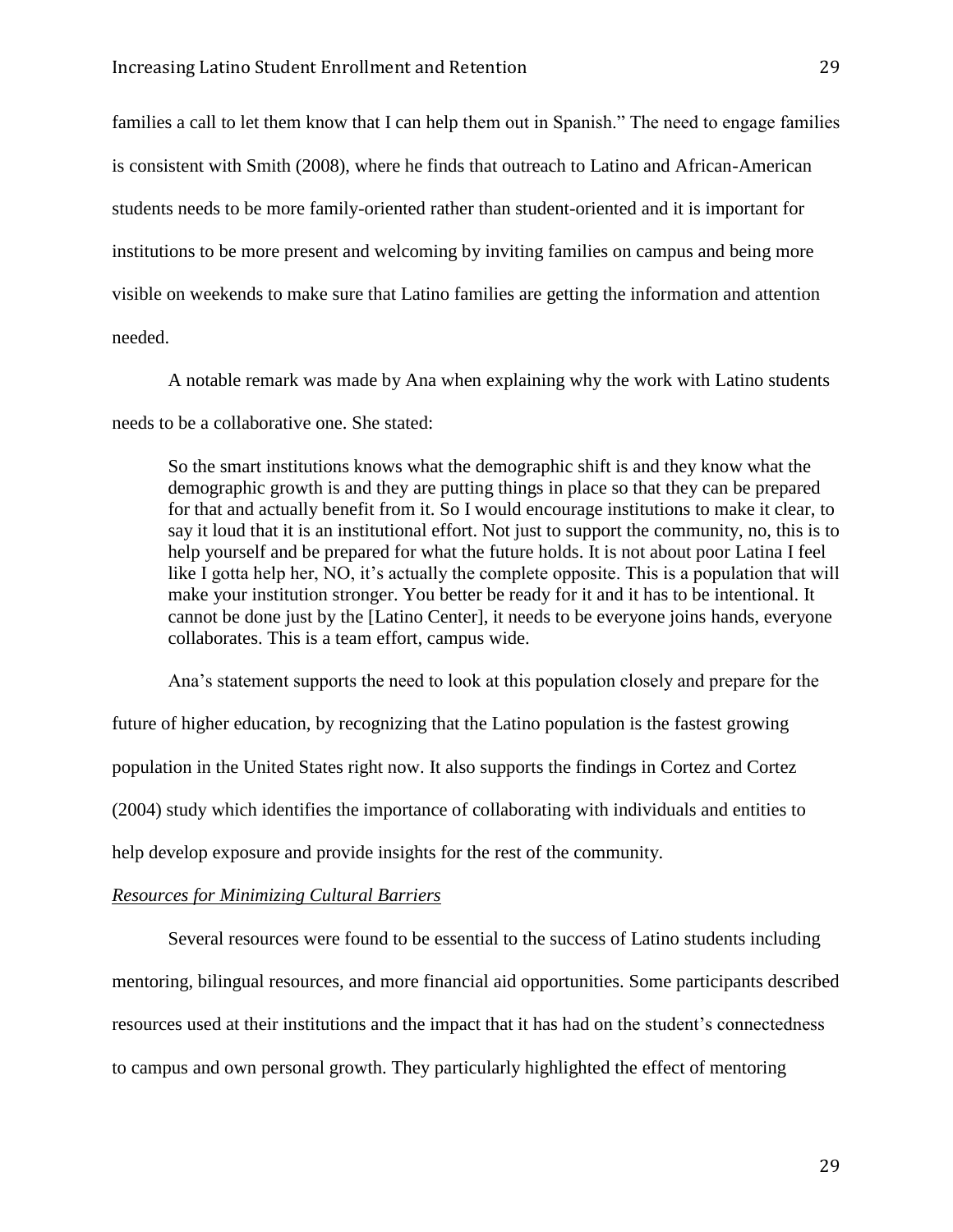programs on Latino students, whether peer mentoring, mentoring high school students or faculty to student mentoring. Gloria describes the importance of mentoring coming from faculty and staff and how it relates to the Latino culture,

I think mentorship is one of the biggest things because familia is so important and culturally looking up to our elders is also a huge part of Latino culture. I think being able to create mentoring programs, and that is one of the reason why [mentoring program] is so successful in regards to the retention of our students of color. It means students immediately have a staff person that they can look up to, not like a mother or father figure, but somebody that they can respect, a person of authority because authority again is also one of those pieces that is very engrained within the Latino culture.

Ana described a different form of mentoring program that comes out of her office where Latino students from her institution are paired with local high school students. The program targets first-generation high school students and provides them with access to activities such as SAT prep and campus navigation. Although she emphasizes that the program is not a pathway to the institution, students are expected to apply and about half of the students enroll. The high school students are not the only ones benefitting from this program because Ana also describes how the current students benefit, "the mentors are learning so much just by mentoring the younger ones, as in they are discovering their own talents and their own leadership skills."

All participants stressed the importance of providing bilingual support services for Latino students and their parents, both in the recruitment process and in order to retain students. For many of the institutions in this study these services were provided through a bilingual website where students and parents can access the information in Spanish. At Gloria's institutions there is even a website specifically for undocumented students that they can get all the information needed in order to understand what they are eligible for. At her institution, Rebecca provides students with tours in Spanish, making it easy for them and their families to feel at home and get the information in their own language. Once students are admitted participants described offering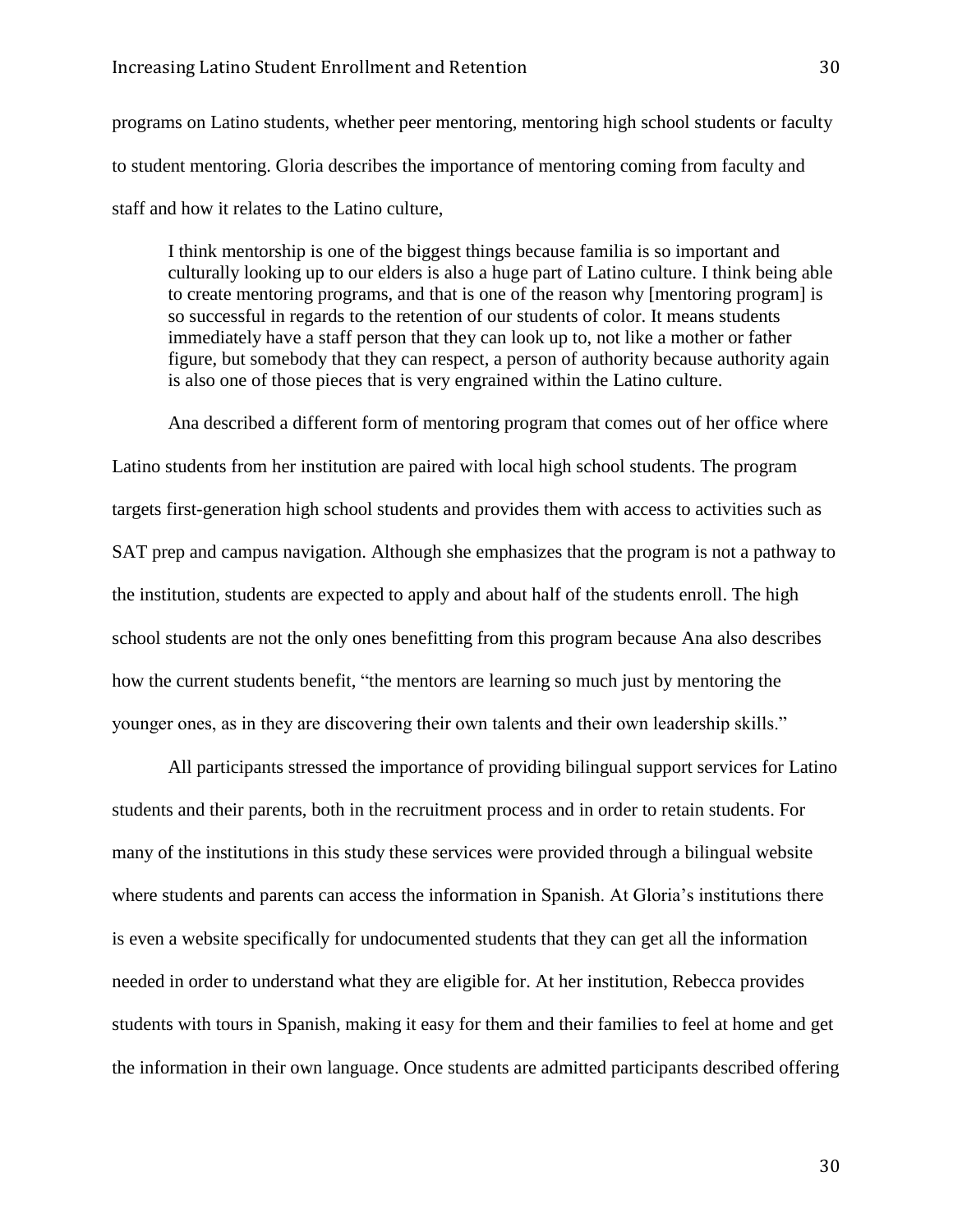a bilingual session at orientation where they are able to explain to both students and parents the expectations and challenges that may affect the student's college experience. Ana described a unique resource for Latino students once they are enrolled:

There is a great interest in maintaining or learning the Spanish language, if they haven't already. So we actually have classes that called Spanish for Bilinguals for students who may understand parts of the language but not necessarily write or read it.

Another unique resource is described by Carla, "we do a Latino graduation…we have a band and the family comes and they dance and they meet the professors and they meet the staff." Having services translated into Spanish is evident in Cortez and Cortez (2004) where they identify having public service announcements in Spanish TV stations as a key strategy specifically for recruiting students.

Although the institutions themselves are not specifically allocating money towards the Latino population, all participants discussed the importance of financial aid for Latino students. Some participants alluded to the reality that despite the resources provided by the institution, they were still going to lose Latino students to institution who offer a bigger financial aid package. Rebecca describes this exact feeling and state that "at the end, despite how hard I try it has to do with the financial aspect of the institutions." Laura also comments on the need of greater financial aid packages, specifically because of the competition that exist when recruiting the top Latino students.

To be honest every college wants the valedictorian who are students of color or at least the students that are in the top 10%...you need to show a very very good financial aid package because the truth is other people are doing that. So you are never going to get the students who say well I want to go to [institution's name] even though I have to pay 80% of the tuition versus another school who just gave me 90% of my tuition. So I think that institutions need to put their money where their mouth is.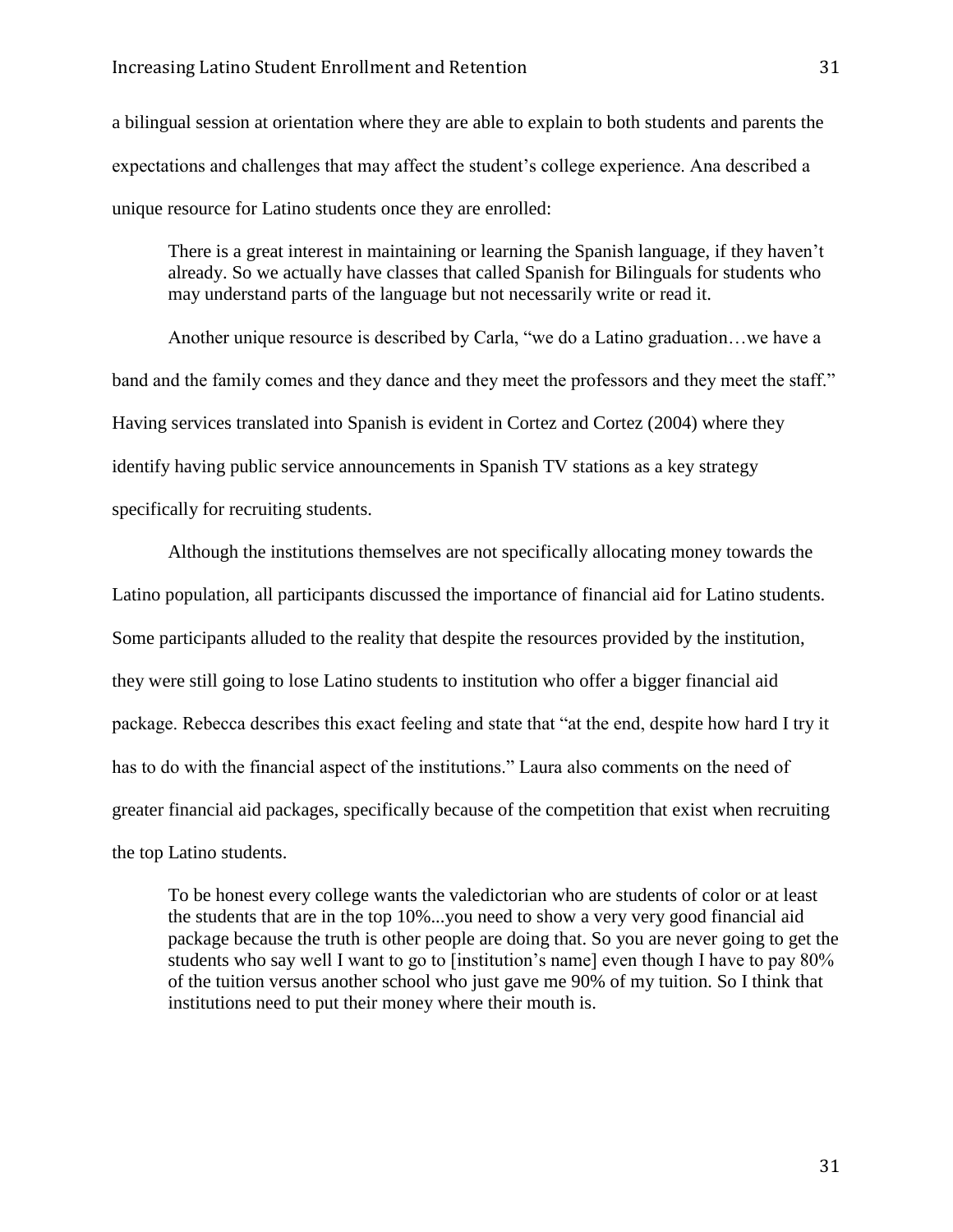Specifically, participants explained that it is not the top Latino student that they are losing

out on, it is the student with potential, but not in the top 10% of their class because they are not

awarded merit-based scholarships. Maria described:

Above all you have to attach money and unfortunately the constriction of public universities and politics and bureaucracy don't always allow for that…really pulling out the rug for them is going to be important too because if you have the high potential students the are looking at 4 other school and those 4 other schools are probably going to find them more than you are…and then for the middle of the road student who is doubtful that they can even get into [institution's name].

Similarly, Jose also refers to these students who do not fall in the top 10% in his statement:

So if you are trying to recruit Latino students are we providing them with the upfront financial resources and how do you designate maybe some dollars to attract that population…and for our institution obviously if they are not merit-based, not ranked one or two in their high school, what other packages can you provide that is not only based on FASFA to close that gap... if that gap is not closed we are going to continue to lose more and more of these students.

The need for larger financial aid packages is indicated several times within the literature.

Oseguera and his colleagues (2008), finds that finances are a major factor for Latino students

forcing them to rely greatly on financial aid packages. Others such as Stavans (2006) and Smith

(2008) highlight how by focusing on test scores and grades, institutions are targeting the same

Latino students and are overlooking other with great academic potential.

It is important to note that although none of the institutions are allocating money towards their Latino population, Gloria described that "last year one of the reasons why we had our most diverse class…because admissions and financial aid provided more money for students of color to be able to the help support their financial experience." Her institution is distributing money for all students of color, including multiracial, not just Latino students.

Through this research, the findings demonstrated that recruiting and retaining Latino students is an institutional effort and not one that can be solved by one person or one department.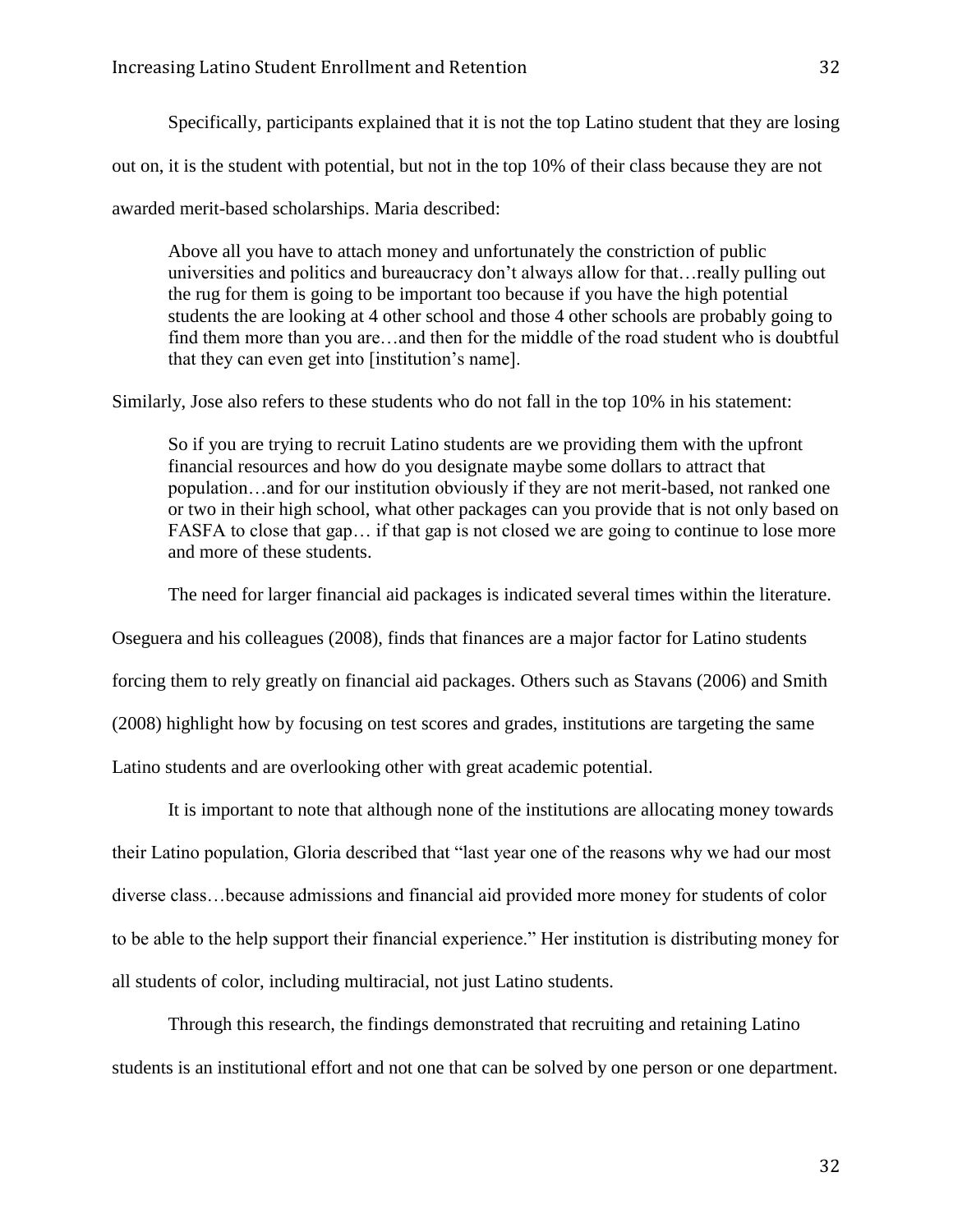There is a significant need to support Latino students as they explore and develop their Latino identity. When working with Latino students, staff and faculty need to remember that there are cultural and language barriers that might be holding these students back and not performing to their full potential. Finally, one of the greatest barriers for Latino students is their reliance on financial support to access a post-secondary education.

#### **Recommendations**

Conducting this research has allowed me to examine the needs of the Latino student population from a higher education perspective. The purpose of this study was to identify the best practices implemented by institutions across the country that aid in the enrollment and retention of Latino students. By integrating data from the interviews with knowledgeable stakeholders on the subject along with the literature, this section includes recommendations for institutions looking to also increase their Latino student population and better support their already existing Latino population.

# *Recommendation 1: Institutions should create a position that bridges recruitment and retention and that focuses on Latino students.*

A common theme throughout the findings and literature is that work with Latino students cannot be done in isolation, including the work done within admissions, student affairs, and academic affairs. As seen throughout the findings, the needs of Latino students begin from the moment they apply and continue to the moment they graduate. Many of those needs remain the same throughout the different stages of their student life, such as the need for engaging families or having people within the institution who understand Latino students' struggles and can speak their language in order to feel welcomed and connected. In order to better support these needs, institutions should implement a program that aids in and connects all aspects of college life.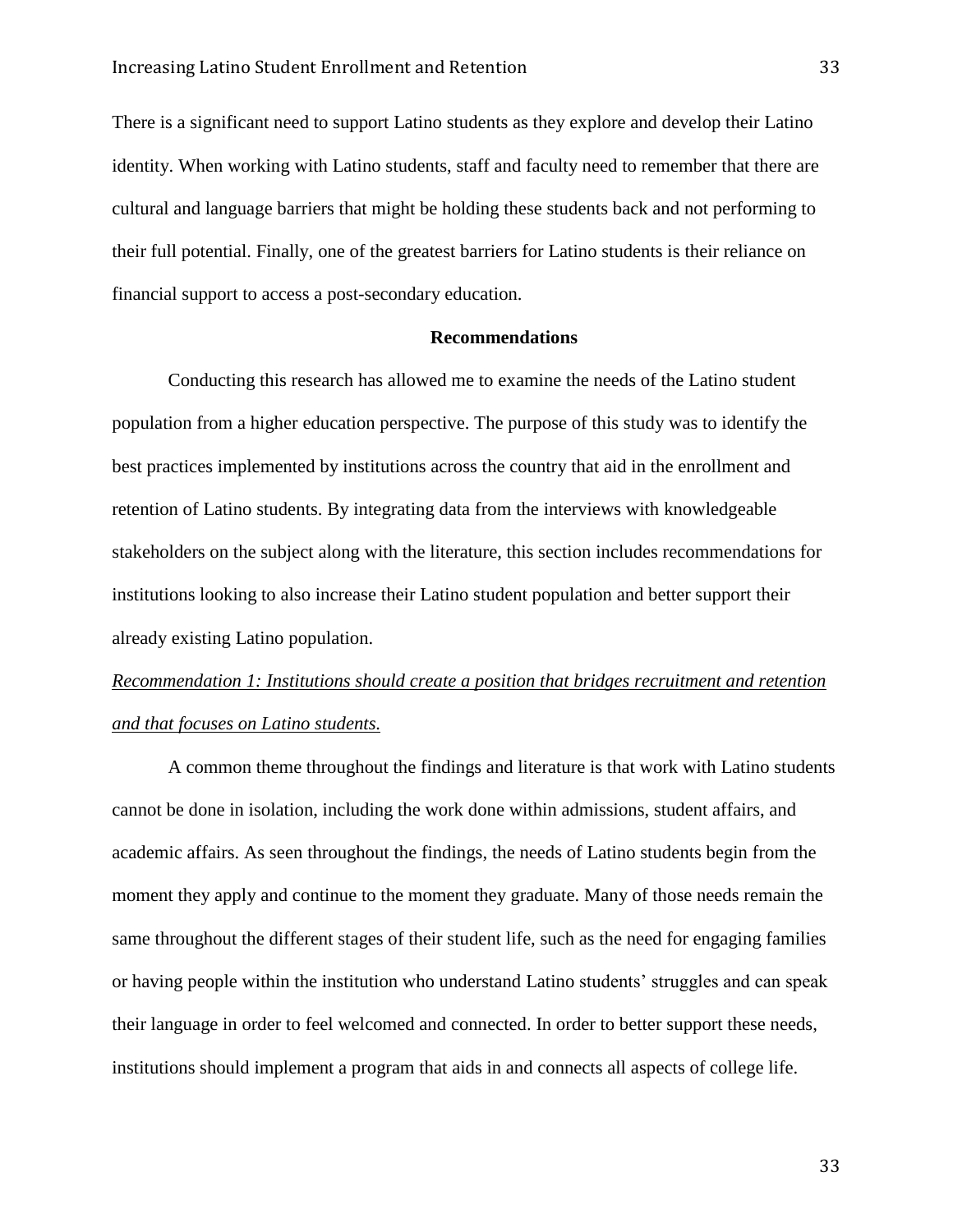Modeling after LARES at University of Illinois at Chicago (UIC), the program should provide comprehensive Latino student recruitment and support services. LARES, which stands for Latin American Recruitment and Educational Services Program (LARES), is a one stop shop for Latino students that helps them navigate the college application process and once they are admitted they have Latino academic advisors who help with the transition in (University of Illinois at Chicago, n.d.). LARES is staffed by a director, two assistant directors, a math academic skill specialist, an English academic skill specialist, and four academic advisors (University of Illinois at Chicago, n.d.). Because the number of Latino students at UIC is large, the numbers of staff members and services can be adjusted depending on the Latino population at the respective institution.

Although a program like this may look different depending on the institution, the goal and mission should remain the same: to support and serve Latino students every step of the way. LARES runs independently, meaning it is its own department, however this will not be possible at every institution. In the beginning stages of the program, this office should ideally be a subservice of the Office of Diversity and Inclusion or Multicultural Affairs, and Enrollment Services in order to ensure the success of the program. Similarly to LARES, this programs needs to include the word 'recruitment' as part of its name in order to make it clear that this is not just a program that focuses on students once they are on campus, but that it also extends into the community to support students before they enter. It can be an acronym such as LRaSS (Latino Recruitment and Support Services). This means that this office will focus on the entire Latino student experience, including engaging with Latino high school students and their families.

LRaSS needs its own space and two employee offices, separate from an overall multicultural space. The two offices will be for the Director of LRaSS and another one for an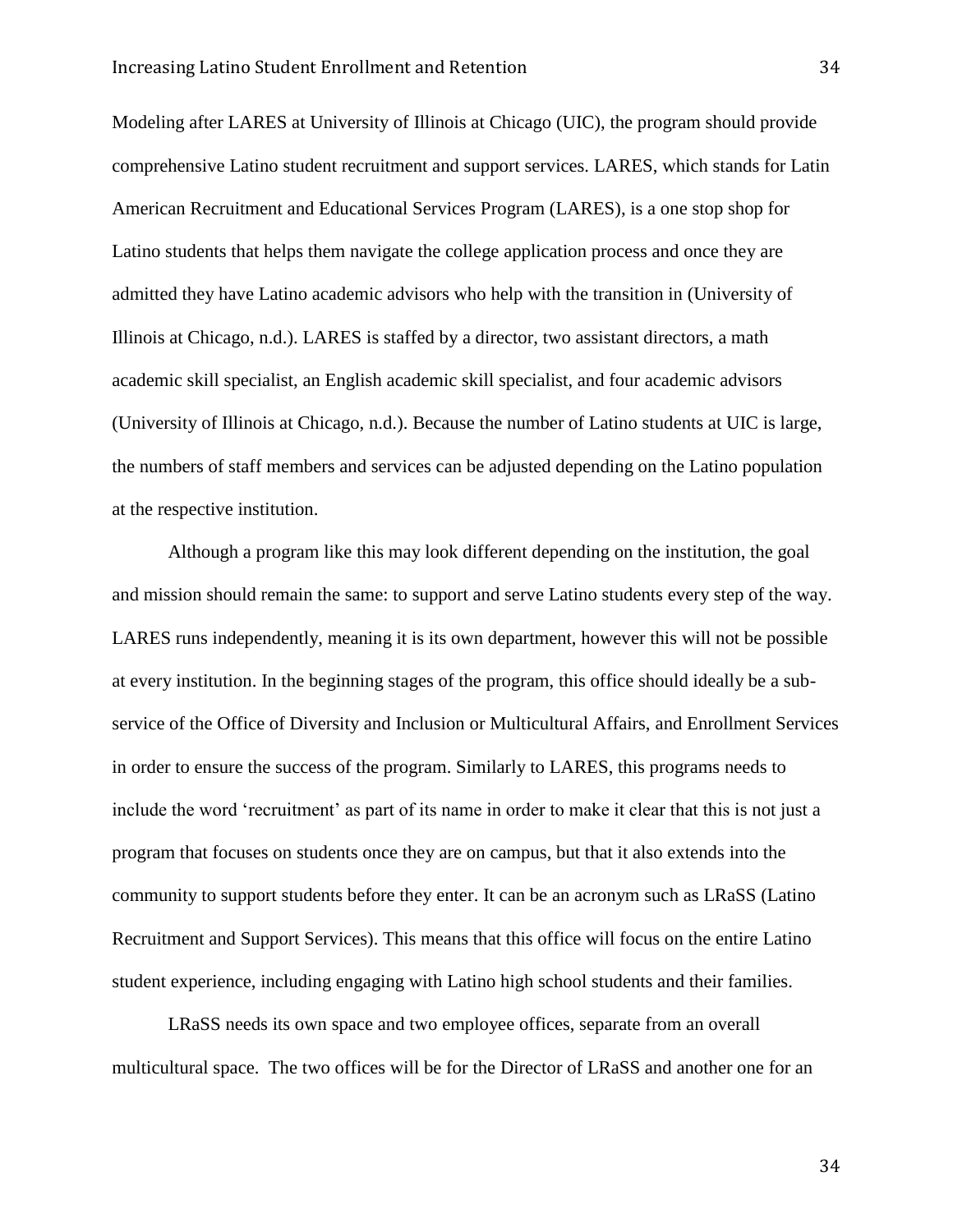Assistant Director. Similar to LARES, the director of LRaSS will oversee the overall success of the program and will represent the program's voice in administrative meetings. This person will also oversee and manage the tutoring portion of this program. The Assistant Director will focus on cultural programming and advising the Latino student affinity groups. Under the LRaSS program there should also be a Latino Recruiter who will focus on engaging the community and connecting students to campus. The Latino Recruiter's office, however, should be located under Enrollment Services, but they would have to report to both the Director of Admission and the Director of LRaSS. Additionally, it is crucial that all of these employees identify as Latino in order to create and foster a welcoming environment for these students and have experience working with Latino, first generation students, undocumented students and or students who are low income, first-generation, or undocumented. An admissions counselor, in most cases, is the first point of contact for students and there needs to be continuous contact with this person throughout their years at the college, especially for Latino students. Several participants in this study agreed that having someone who identifies as Latino in admissions has increased their numbers tremendously, due to the fact that they can make the experience personally relatable for students and parents.

In order to minimize the cost of having a program like this, and at the same time increase retention, LRaSS should have Latino student tutors who qualify for work-study rather than having professional instructors do the tutoring. This will provide current Latino students with leadership opportunities and get them connected to the campus, while also providing other Latino students, whether first-year or not, with a peer relationship that they might not be getting in the classroom. Similar to the LARES program, tutors need to work on a predictable and limited schedule so that they do not work more than is feasible for them or miss completing their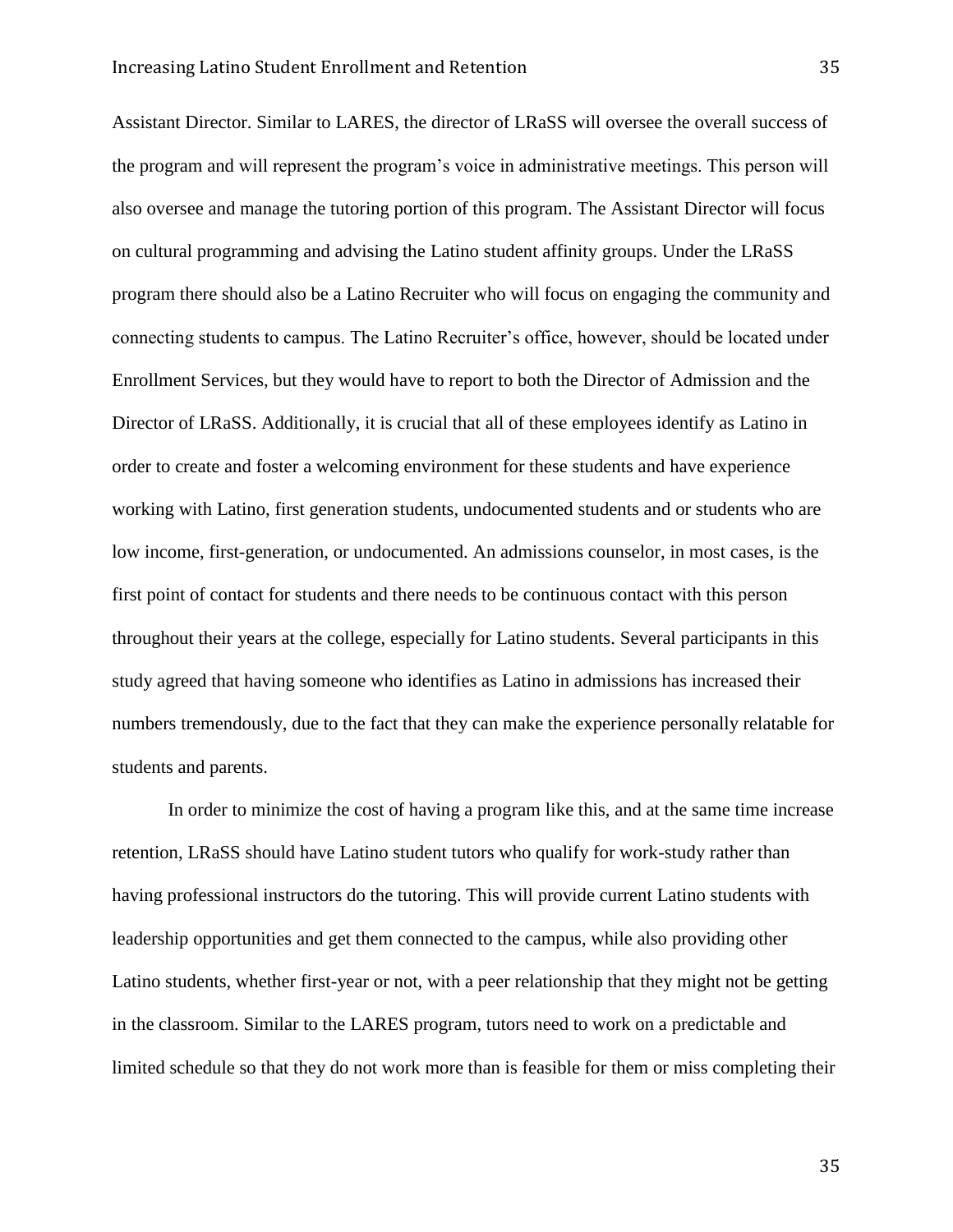#### Increasing Latino Student Enrollment and Retention 36

own assignments. Because students will provide the tutoring, LRaSS should have the flexibility to offer tutoring sessions in more than just English and Math, but also be able to tutor students in subjects such as the sciences and social sciences.

Aside from academic services, LRaSS should also provide cultural programming for their students and the overall campus. This includes educating the students and the campus on current Latino trends, facing the Latino community like the recent political climate and how it has affected the Latino population. This also includes cultural events and programming celebrating Latino cultures and educating others on the differences amongst them. These programs may be and should be mostly student-led with the supervision of the Assistant Director. These programs are important because they give students the voice and space to develop their Latino identities and to exhibit pride in their history.

In addition to student tutors, cultural awareness, and identity building, the program should provide opportunities for Latino students to work within the admissions office. Similar to the program described by the participant Ana, where current Latino students attend open houses and recruiting events in the area and are the voice and face of the institution. LRaSS should implement a similar program for admission so that current students are, again, developing their leadership skill and simultaneously recruiting prospective Latino students. These student ambassadors can also help the Latino Recruiter build a relationship and connect with the community surrounding the university, especially if the institution is bordering an urban city. This can also aid in the continuous connection that the Latino recruiter will have with students and emphasize that their relationship does not stop once admitted. This continuous connection will also help create the familial feeling that Latino students need in order to succeed in college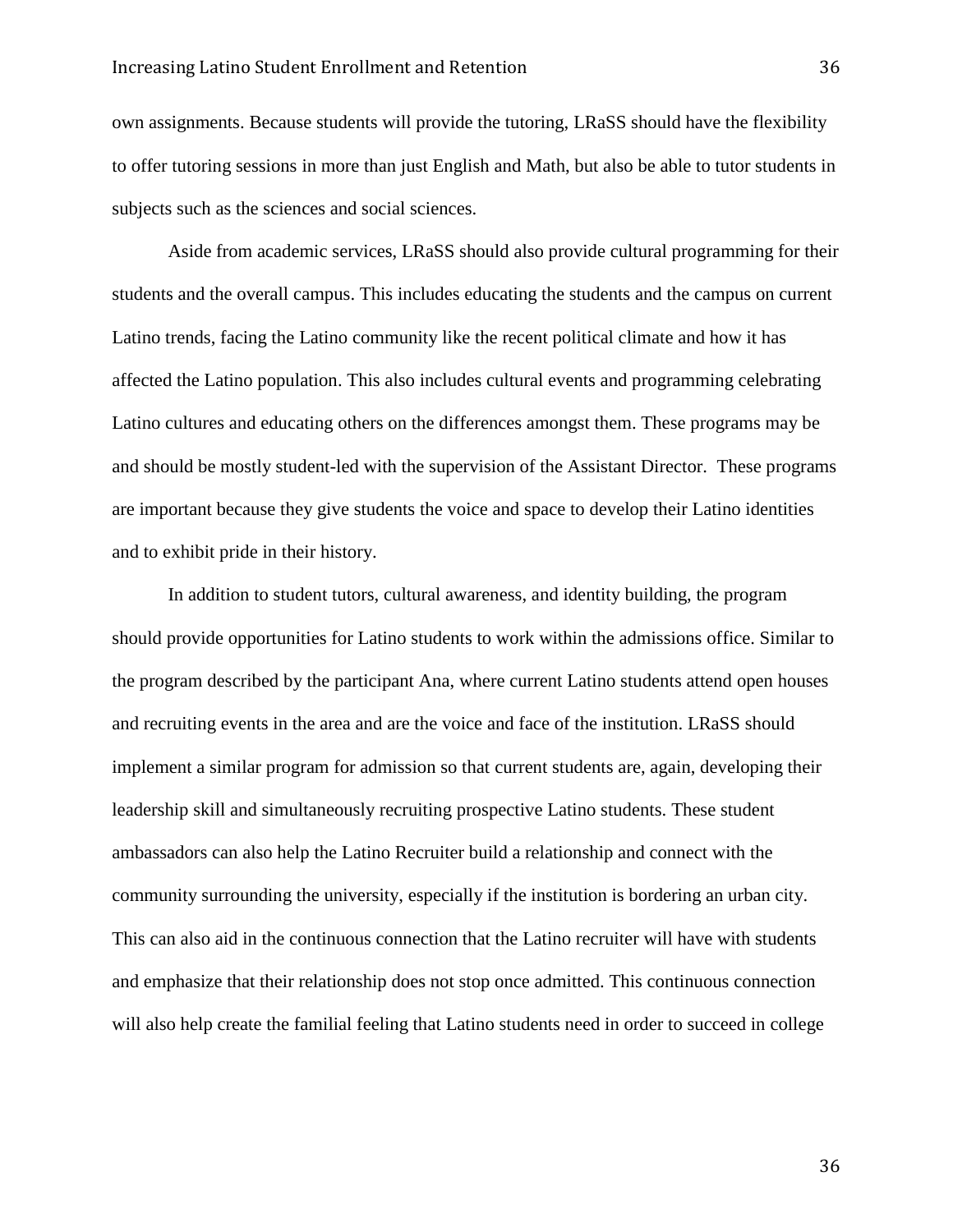because students are able to build on the relationship that was started through the application process.

Assessing the success of the program should be based on increases in Latino student enrollment, especially in the beginning stages of the program. This means examining the Latino student population and seeing whether it has grown since the implementation of this program, as well as whether retention has increased since the implementation of the program. This does not mean just looking at whether students are being retained from one year to another, but rather how they are being retained. They need to look at G.P.A's, involvement within the campus, their full-time or part-time status, and are they on the road towards graduation. Finally, evaluating students' experience, by holding focus groups where students are asked about their involvement with the program and how it has impacted their experience on campus.

Hernandez (2002) really speaks to this need in his study about the first year experience for Latino students. He found that students felt that they did not have access to their culture, which had a huge impact on their experience on campus. A program as extensive as LRaSS will address the many needs of Latino students. Hiring employers that identify as Latino will address their need to see themselves within the staff. Having someone who identifies as Latino to recruit students will attract more students to the institution. Creating an office and space dedicated to supporting their needs will create a welcoming and foster an inclusive environment. The cultural program will aid in their Latino identity and having peer tutors will allow them to get the academic support that they need, especially if they are coming underprepared for college-level courses.

*Recommendation 2: Institutions should make concrete efforts to hire more faculty and staff that identify as Latino.*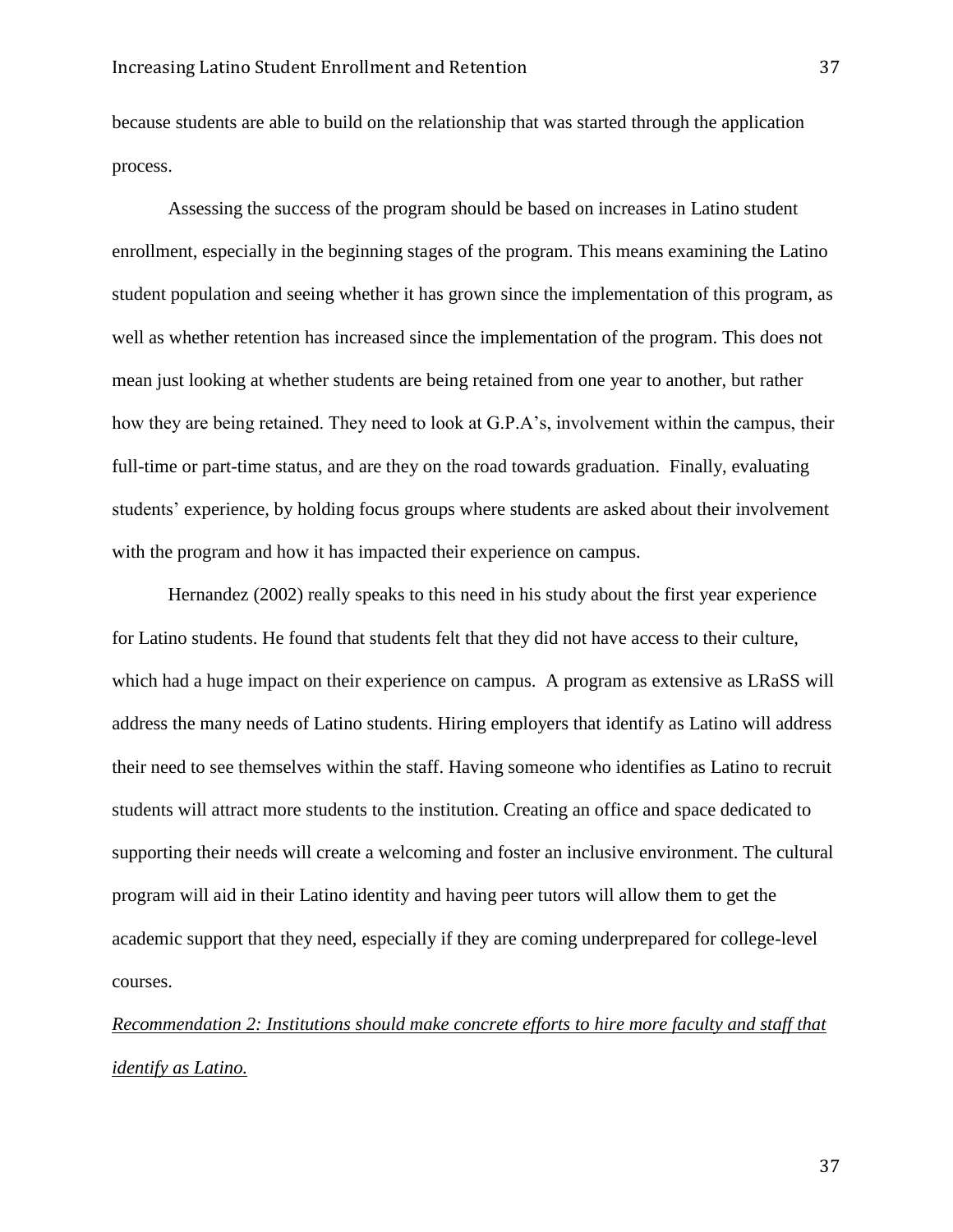According to the National Center for Education Statistics (2015), Latino faculty make up only 5% of the entire faculty population of US colleges and universities. That includes lecturers, instructors, assistant professors and professors (National Center for Education Statistics, 2015). Yet the Latino student population is the fastest growing population in the United States. Latino students already struggle with navigating their way around campus. It becomes even harder when they cannot find anyone on campus that looks like them or speaks their language. Institutions need to diversify their own personnel in order to create an environment where Latino students feel comfortable and welcome. The efforts to recruit more Latino staff and faculty need to be addressed from administrators and it needs to be a campus wide effort.

Ponjuan (2011), an assistant professor at the University of Florida, found that institutions who are trying to diversify their applicant pool need to educate search committees on three aspects of the search process: 1) linking positions to research on race and ethnicity issues, 2) creating a special strategy that allows you to seek to hire faculty of color, and 3) having other personnel of color as part of the search committee. Modeling after efforts made at Western Washington University, there a variety of initiatives that institutions can implement to recruit more Latino faculty and staff. One of the more popular ones being used at institutions, like Western Washington University, is creating fellowships that specifically targets students of color currently enrolled in a Ph.D. program to work in while completing their degree (Shlesinger & Ojikutu, n.d.). If the institution does not have the financial means to create positions such as fellowships, they could also increase their applicant pool by rephrasing the job description to include the ability to work with diverse programs as part of the job description (Shlesinger  $\&$ Ojikutu, n.d). Simply adding this may compel a Latino looking for a job to apply for the position because they now feel like the have more qualifications.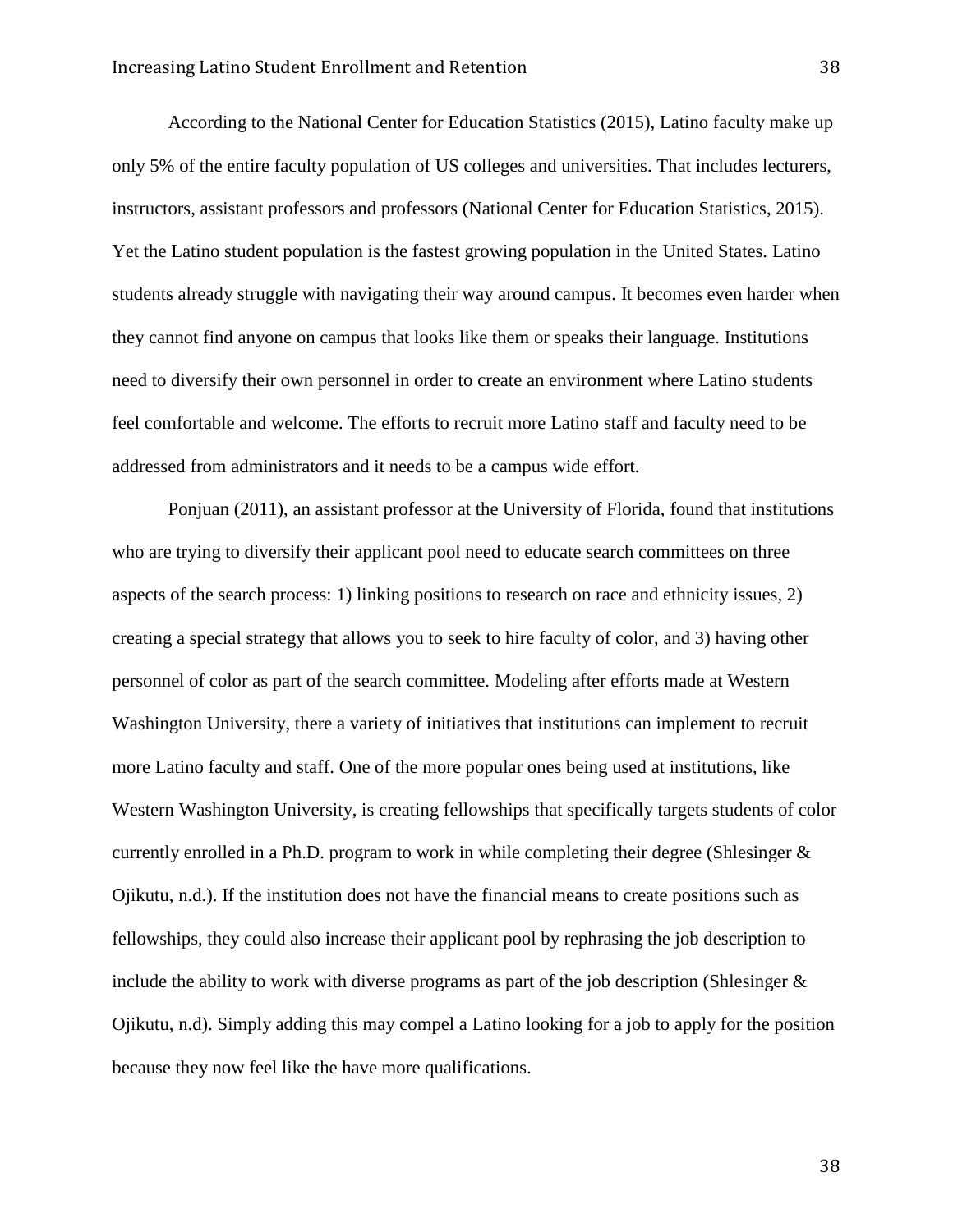Hiring more Latino faculty can provide students, in general, with a different perspective in the classroom. For Latino students this could mean seeing their experiences and stories being reflected in the material, and for other students it means looking at the same material they have been taught all their lives through the Latino perspective. However, increasing the number of diverse faculty members is not the only area of higher education that needs improvement. For Latino students living on campus, the classroom is only a small portion of their college experience. What they do outside of the classroom could have a higher impact on their retention. Therefore, there also needs to be and emphasis on hiring more professional staff, such as student affairs and academic affairs administrators, who identify as Latino. This should include staff in academic advising, student involvement, career services, residence life, library services, admissions, and in administrative positions of power so that they can advocate for them at the higher level. As mentioned previously, working towards Latino student success cannot be done in isolation, so having a representative in each department and support services will ensure the success of these students. Institutions can use a similar method as the one provided for faculty in order to also increase the applicant pool to include more Latino prospective in the student affairs field.

Although institutions will not be particularly saving resources because in the end this is personnel that are needed in order for an institution to function, making these small changes can help attract a larger pool of applicants and in the future move towards having personnel that mirrors the college student population. By adopting these strategies across all departments, the campus will be a step closer to becoming truly diverse and ease the transition for Latino students in any and every department.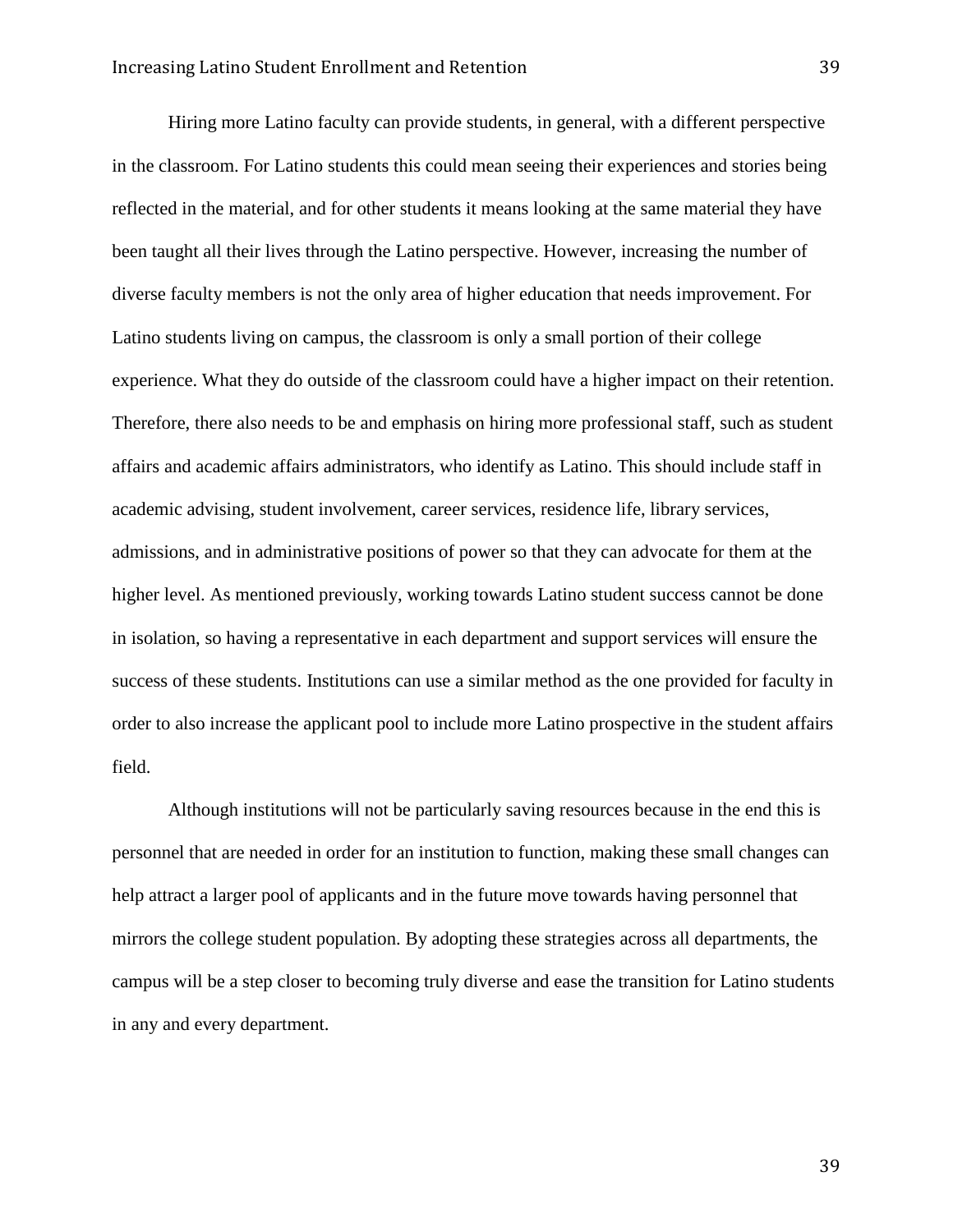# *Recommendation 3: Institutions should provide dedicated spaces for Latino students to engage in identity development activities and cultural celebrations.*

Both the literature and the findings show the importance of creating a space for Latino students to connect with other Latino students and the need to express themselves and their culture. Castillo et al. (2006) specifically found that students with a stronger ethnic identity had harder time adjusting to their college campus. Similarly to his findings, participants in the study repeatedly talked about the need for students to have a space they can call their own. Having a dedicated space for Latino students can be crucial to their retention on campus. Participants in this study suggested that creating a Latino Center may not be feasible depending on the size of the institution. However, institutions need to be more strategic in the way that they prepare for a Latino future and therefore, dedicated space needs to be created.

The space can look different at every institution as long as the outcomes remain the same: safe space for Latino students to celebrate their culture and each other, engage in dialogue about the issues affecting their community, and are able to simply speak their language. This space can come in the form of a Latino Student Office, or through a well-funded, Latino student-led organization that provides these spaces for students through programming and activities around campus. The programs and services should embody the mission and services provided by the Chicano Student Programs at University of California Riverside. The Chicano Student Programs not only provides a physical space for Latino Students, but they also provide a virtual space where students have easy access to resources on campus, including internships opportunities, events, and contact information for Latino faculty partners in different departments (UC Riverside, n.d.). Some of the programs organized by the Chicano Student Programs include a graduation banquet for Latino students and their families, Noche Cultural where students are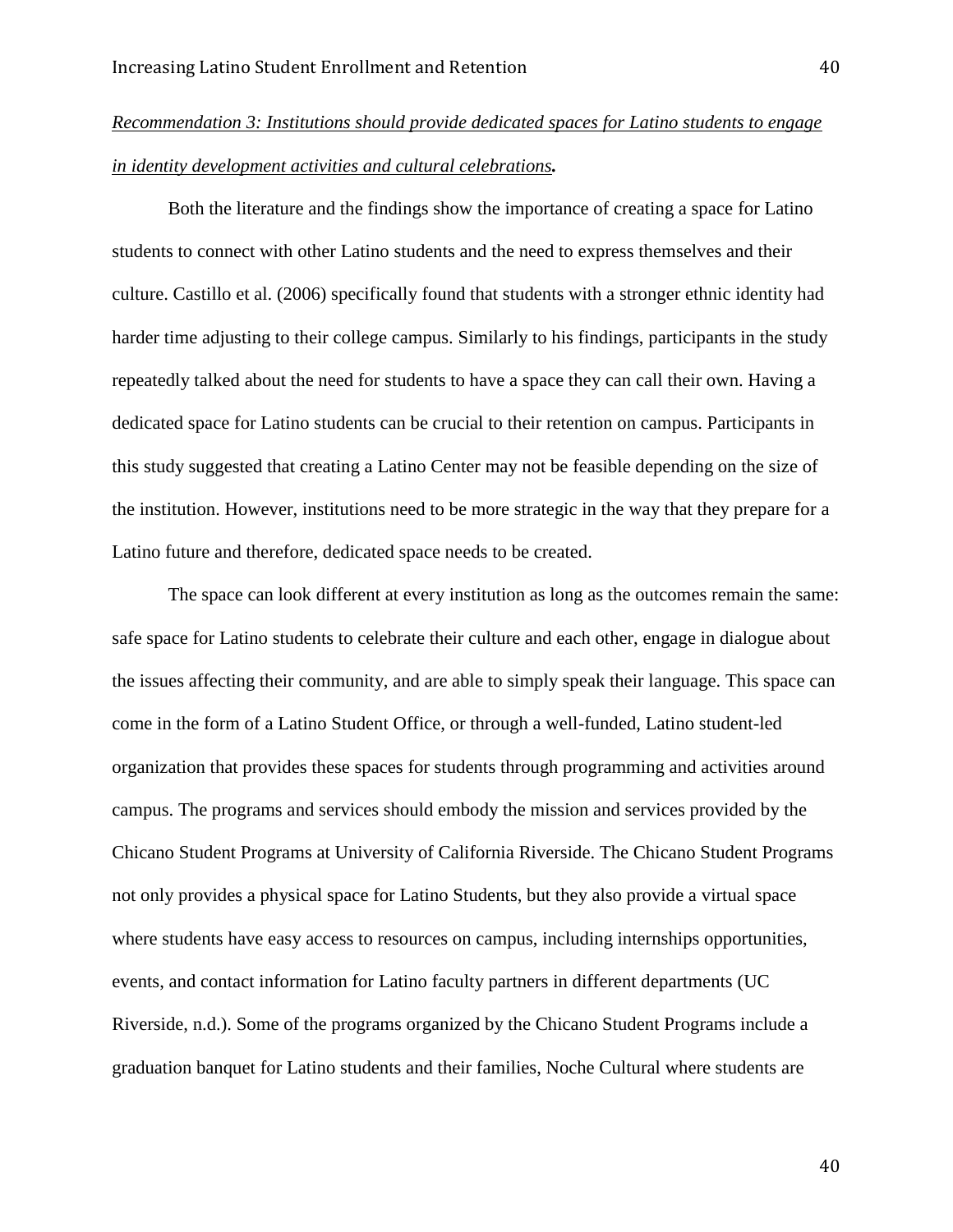#### Increasing Latino Student Enrollment and Retention 41

given a space to promote cultural differences through music, dance and spoken word, and a woman's week to celebrate Latina women and their accomplishments (UC Riverside, n.d.). All of these programs celebrate the Latino culture in a variety of ways. A graduation banquet where the family is invited onto campus can really make a difference for a student who their entire college experience had to navigate between their two cultures. Additionally, having nights dedicated to the Latino culture allows students to develop and, in some cases, make their Latino identity stronger, while educating the rest of the college community.

Because not every institution has the resources to have a physical space such as UC Riverside has, at the very least other institutions need to have student groups or organization with a Latino identity or that represents the Latino culture. Similarly to Latinas Unidas at Harvard, this group should provide a space for Latinos to come together and empower and encourage one another (Lead, 2015). Ways in which this group can do this is by holding events that discuss current issues and engages them in team-building exercises. They can also hold workshops that bring current Latino leaders within the community to share their stories, modeling after Latinas Unidas at Harvard. Latinas Unidas holds an annual conference called LEAD, which stands for Latina Empowerment and Development Conference. The mission and goal of the conference is to motivate Latina women to fulfill their professional and leadership goals (Lead, 2015). Similar to Latinas Unidas, a Latino student group should aspire to educate others while celebrating and empowering each other through a series of programs and activities that are both campus wide and on a smaller scale.

If the institution is running under a Multicultural Affairs model, then these groups or this dedicated space should operate under these services. Adopting a Latino Student Office will require additional personnel that can oversee the office, such as a director and or program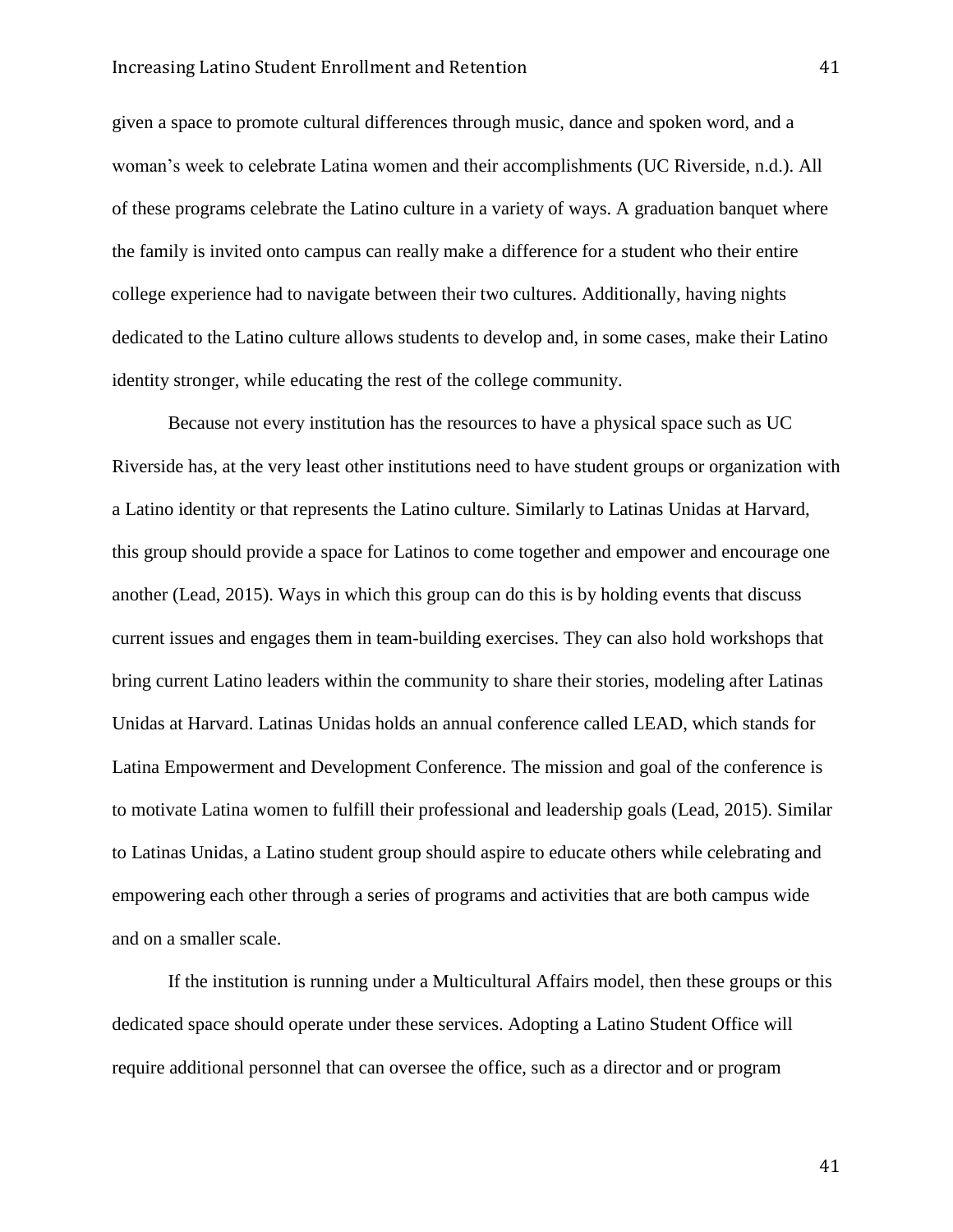coordinator and a permanent space. This person can measure the needs of their students and the success of various programs through evaluations, surveys, and the liveliness of the office. A Latino student group however would not require a permanent space, but it will require space for their events and meetings and a faculty or staff advisor that oversees these activities. The group can measure their success by keeping track of the number of people attending their events and getting feedback from members.

# *Recommendation 4: Mentoring programs specifically for Latino students should be established within each institution.*

Finding peers to relate to and connect with can make or break a student's college experience, especially for a Latino student. To ensure that Latino students are making that connection from their arrival on campus it is important that institutions organize and implement programs that provide students with a peer mentor who will help them navigate the campus culture and connect them with its resources. The mentoring program should be led by Latinos for Latinos and students should be paired up by interest, whether that is academic interest or social interest. Reflecting the peer-mentoring program at University of Virginia, which is specific to Latino students, this program should aspire to be completely student-led (University of Virginia, n.d).

Mentors are highly motivated Latino students who are organized and connected to campus through leadership roles and club memberships. A mentor must have a minimum G.P.A of a 3.0 to show that they are not only involved in the campus community, but also in good academic standing. Resembling the peer-mentoring program at University of Virginia, mentors should undergo a series of trainings (University of Virginia, n.d.). These trainings should relate to current trends facing the Latino community so that mentors are prepared to navigate tough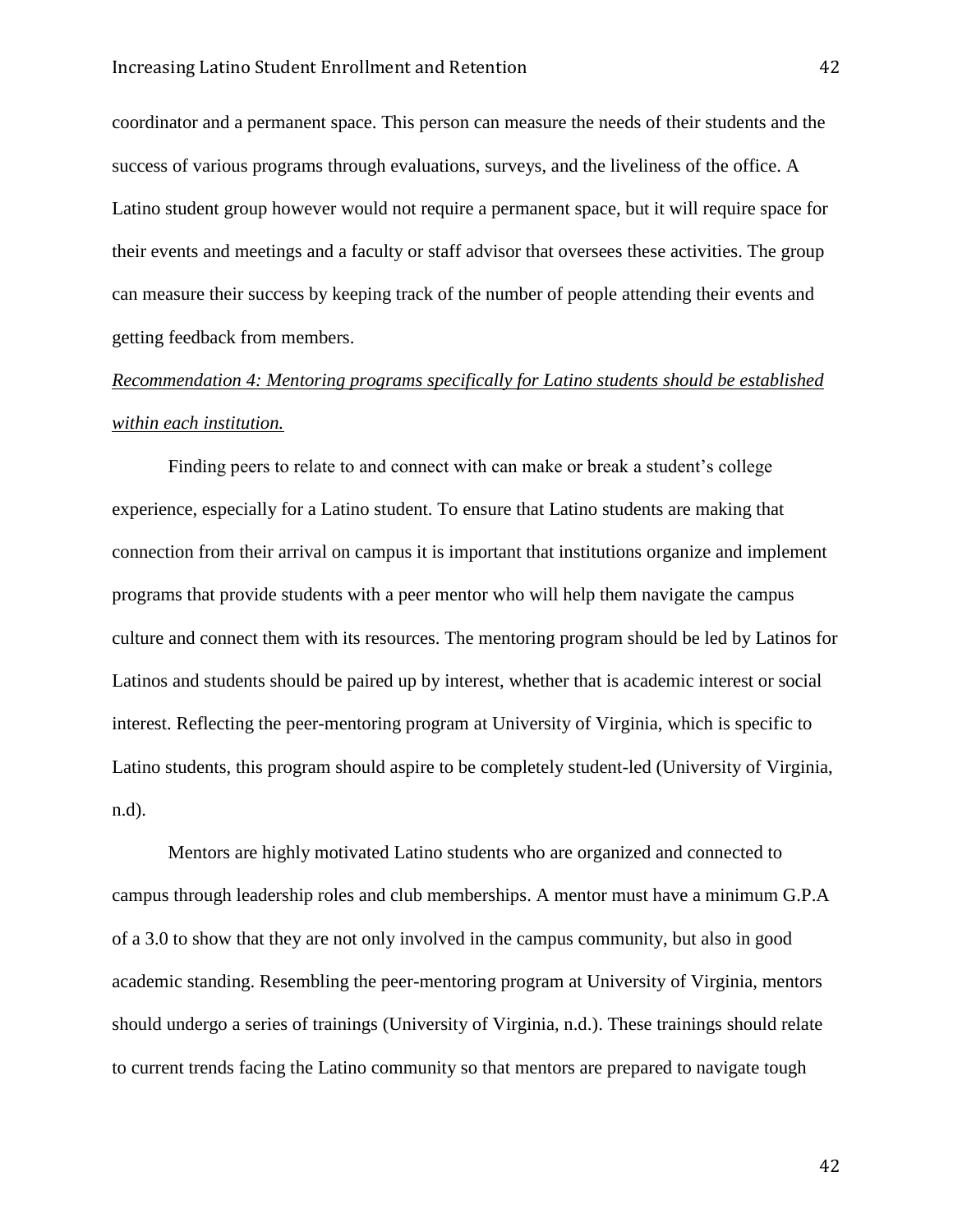conversations with their mentees. A mentee, on the other hand, should be a first-year or transfer student who also self-identifies as Latino.

To ensure the success of a mentoring program there needs to be a one-year commitment from both the mentors and the mentees. Ways to confirm that there is commitment is to have students go through an application process, with the application for the mentors being more comprehensive and followed by in person trainings. An application can also help match mentors and mentees based on their interests and similarities. If the institution has the financial means for it, they may also incentivize the mentoring role by making it a paid position on campus. Regardless of whether is it a paid position or not, to assess that meetings between mentors and mentees are actually happening, students need to log the hours they are meeting with their mentee followed by a summary of their meeting. Although the program should be student-led, they do need a staff member to help coordinate, advise, and oversee the success of the program. *Recommendation 5: Institutions need to allocate more money in form of financial aid and scholarships for Latino students.*

The financial need of Latino students will be a determinant factor of what college they choose to attend or whether they even attend at all. Both participants in this study and the literature call attention to the low socioeconomic status of Latino students and their families. Institutions need to meet the needs of these students in order to ensure that every student has an equal opportunity to attain a higher education. An issue identified by the participants in this study is institution's focus on merit-based scholarships, which in many cases can exclude Latino students, especially the ones who may not be the top of their class but still have the potential to succeed.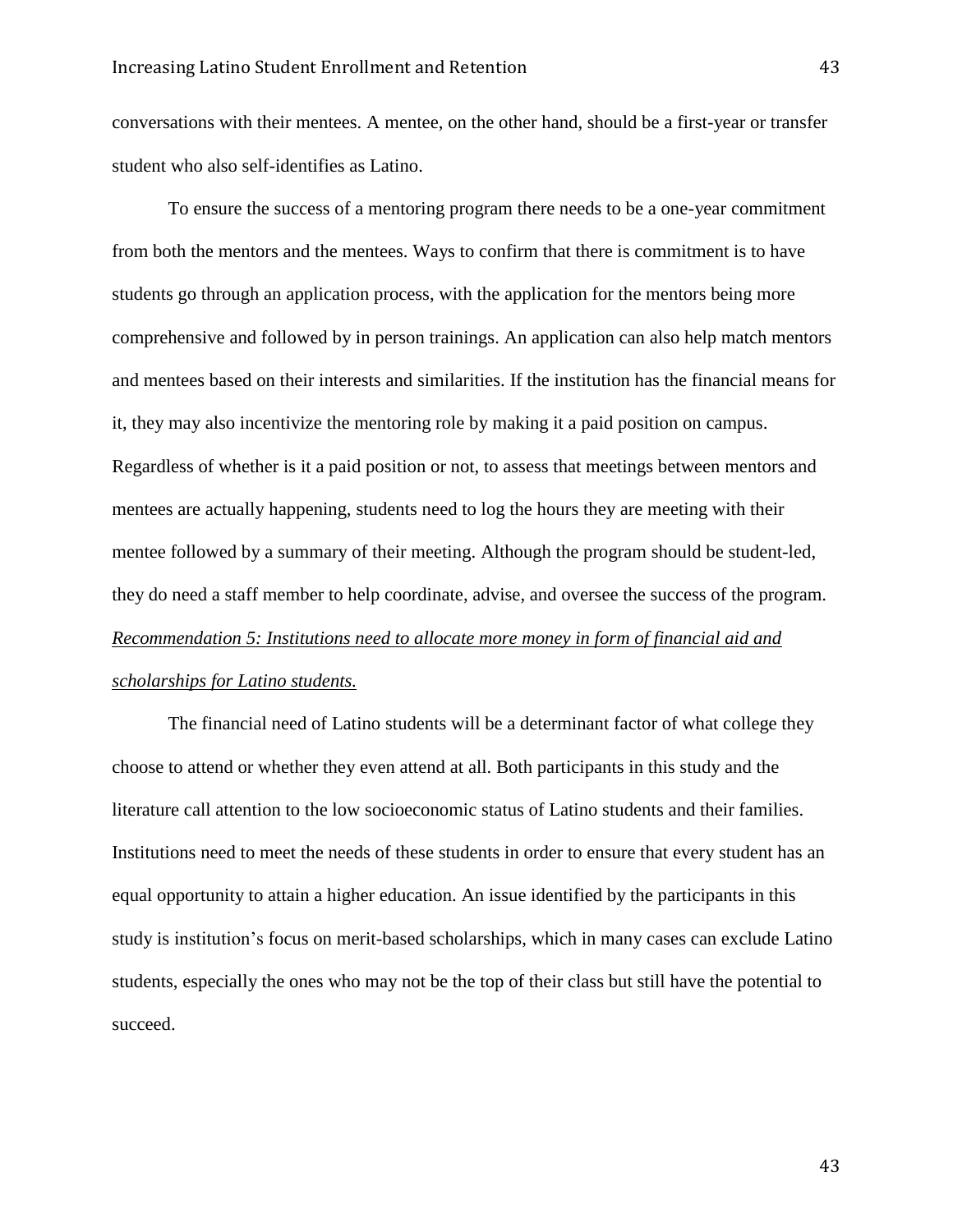Institutions can meet these needs by moving towards a similar model used at Franklin and Marshall College where they are an 100% needs based institution, meaning only students who show a need for financial support are awarded financial aid (Franklin and Marshall College, n.d.). In three years, this model has tripled their low-income and working class population (PBS Newshour, 2015). Although the model used at Franklin and Marshall is not specific to the Latino community, using a model such as this one will allow more access for low-income Latino students. It will also help Latino students focus more on applying and earning a degree rather than how they will pay for it, which in many cases can lead to a student not persisting. If institutions move to become need-based rather than merit-based, they will not be losing money they would just be allocating the resources they already have to recruit students with more needs.

Allocating resources to a specific racial population may be considered unethical because they are excluding other populations who are also in need. Therefore, to provide more funding for Latino students, institutions can partner with community organizations and individuals in order to sponsor and donate money for scholarships specifically for Latino students. This approach is modeled after University of South Florida Latino Scholarships where each year a number of sponsors award four-year scholarships to a handful of Latino students. Partnering with outside stakeholders could also help institutions not only recruit and retain a larger Latino population, but it can also help them create a presence within their community and grow their endowments.

For these relationships to be established there needs to be a committee made up of staff and faculty who have strong ties to the local community, school community, and knowledgeable of the Latino population and culture. The committee will be responsible for identifying outside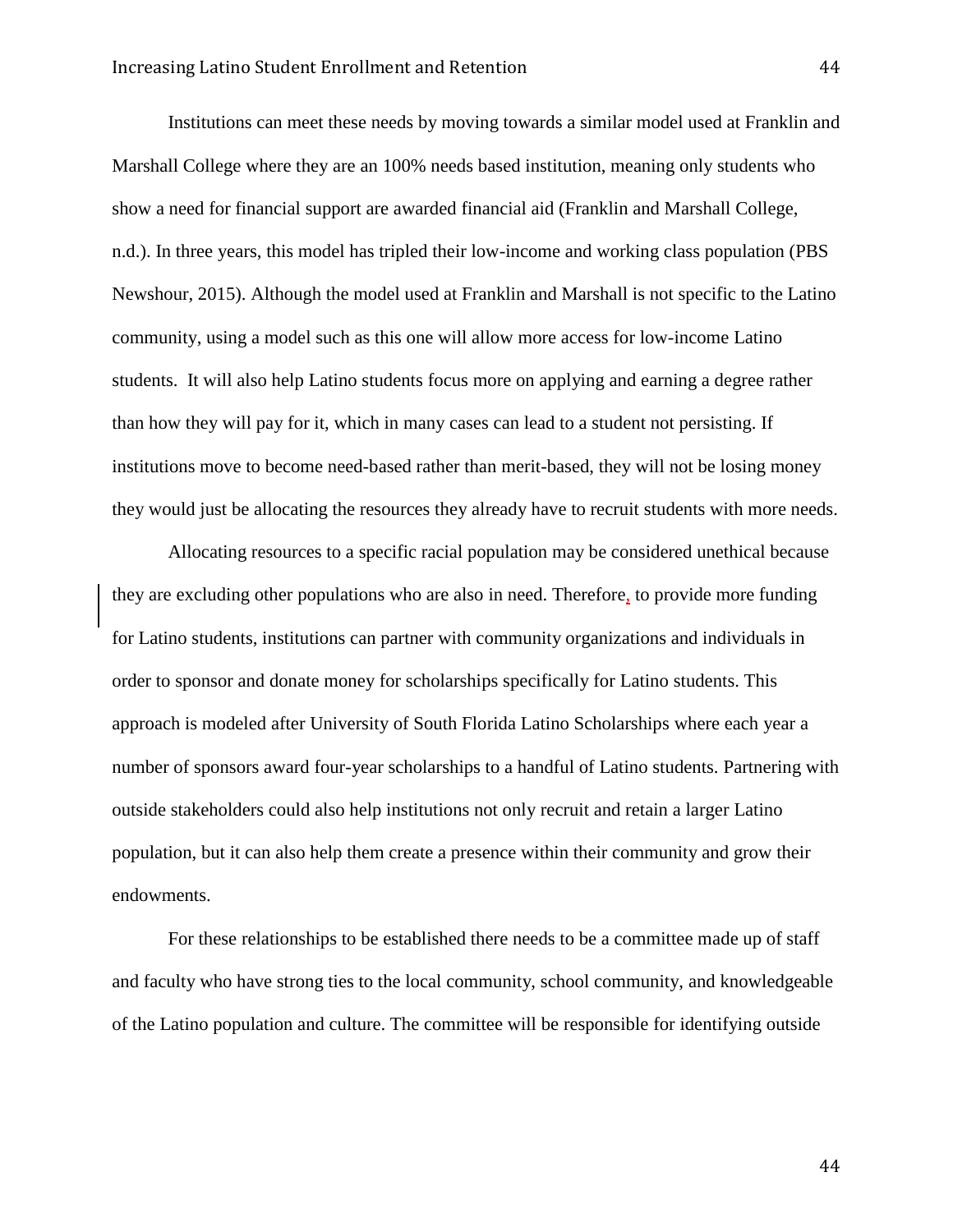stakeholders, marketing so that these organization and individuals want to participate, and upholding the criteria of the students who qualify for the scholarship.

### **Conclusion**

The literature shows that Latino students encounter many factors that impede their access and success to and in higher education, making them vulnerable and underrepresented. Perhaps, the biggest factor that these students must face is being misinformed and not knowing the tools necessary to acquire the right information. More specifically, the literature is divided into three major categories: recruiting strategies, how identity and campus environment can affect Latino student engagement and programs and services for Latino students. Within these three categories we find that 1) institutions need to include families in the college process and that institutions should work together instead of compete against each other to recruit more Latino students and not the same Latino students, 2) Latinos at institutions feel as if they are not only navigating the college, but they are also navigating between two culture, theirs and their parents, and 3) the need for programs, whether nationally, statewide, or locally that support Latino students and their family once in college.

Similarly, the findings in this study suggest that more work needs to be done by the institutions in order to support Latino students. The major findings identified in this study were how the campus environment can affect Latino identity development, the need to partner both internally and externally, and resources that can help minimize some cultural barriers. To support their identity development institutions can create dedicated spaces, hire more Latino faculty and staff, and offer Latin American courses. Working together as a campus and as a community is key to increasing Latino recruitment efforts and most importantly, institutions need to ensure that they are communicating with the family and distributing information in their language. Lastly,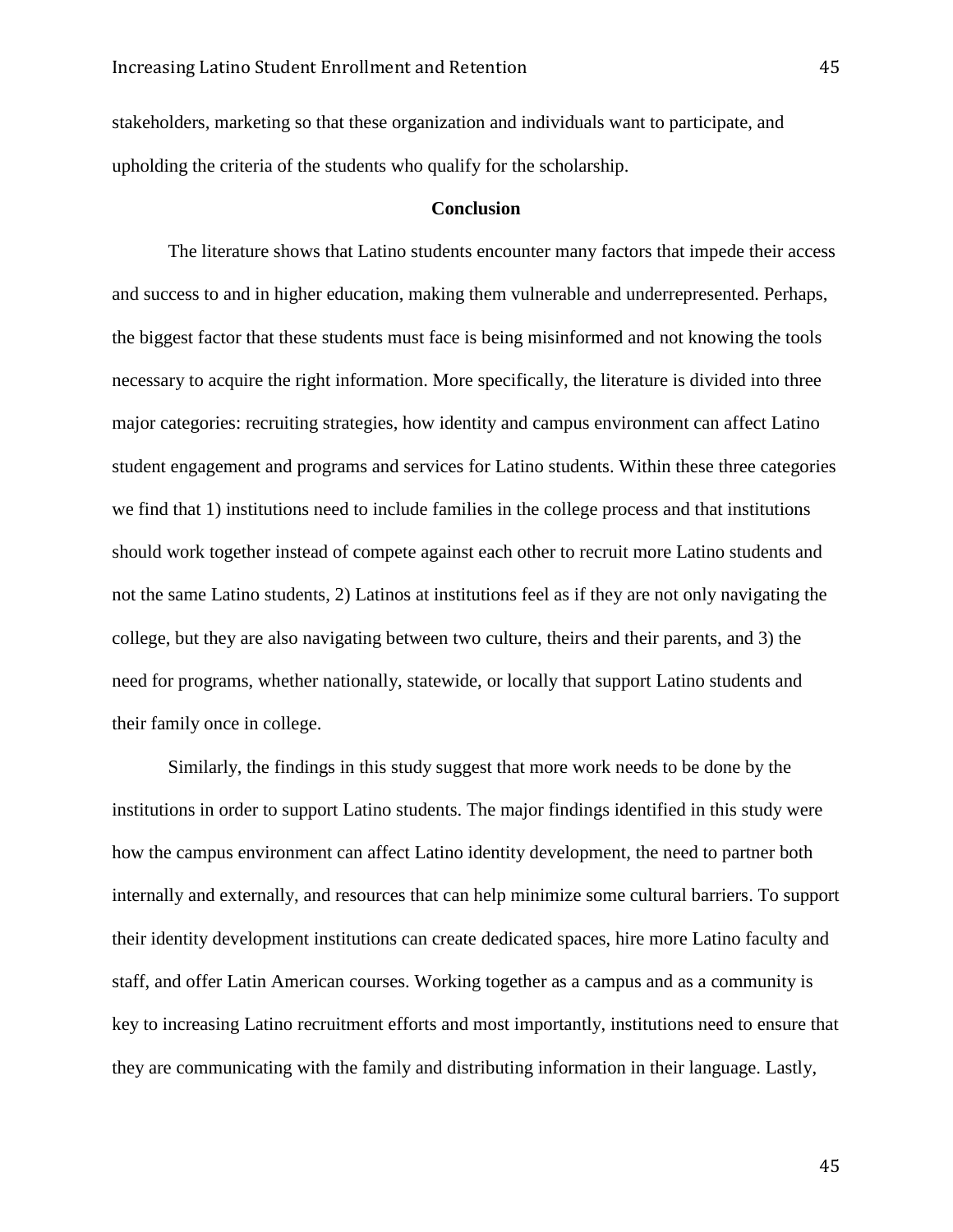there is a high demand for bilingual services, peer mentoring, and a big push for financial support.

As a result of conducting this study, I gained a better understanding of the Latino population and how to better support them in higher education. More specifically, I learned about the factors keeping Latinos from enrolling in college, such as financial needs, language barriers, and familial beliefs. I hope that through this project I have proven that instead of focusing on the factors, we should focus on the solutions and how to turn factors, such as strong family ties which so often is described as a deficiency, to something the institutions can use in their favor when recruiting and retaining these students. As the face of America changes, so does the population of applicants trying to access college. Providing Latino students with access to college is only the first step. Creating a campus climate that is hospitable to change and differences and that allows for students to question and think for themselves and for the good others is what campuses should aspire to be. More research on the Latino population needs to be done in order to make sure that every student is being served.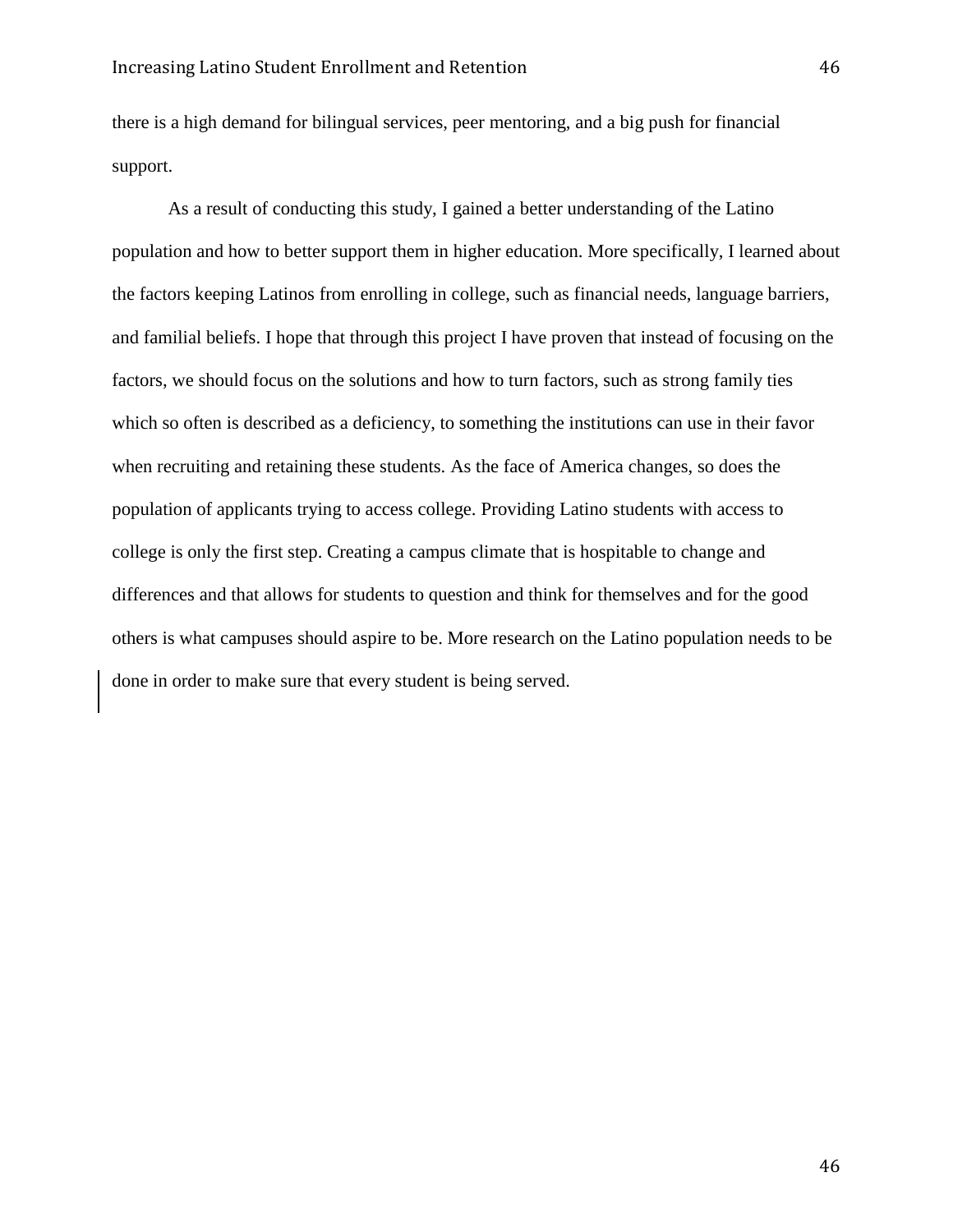#### **References**

- Castillo, L. G., Conoley, C. W., Choi-Pearson, C., Archuleta, D. J., Phoummarath, M. J., & Van Landingham, A. (2006). University environment as a mediator of Latino ethnic identity and persistence attitudes. *Journal of Counseling Psychology*, *53*(2), 267.
- Cortez, J. D., Cortez, A., & Intercultural Development Research Association, S. T. (2004). Effective higher education recruitment strategies: Findings from a research study of San Antonio College. *Intercultural Development Research Association*,
- Dumas-Hines, F. A., Cochran, L. L., & Williams, E. U. (2001). Promoting Diversity: Recommedations for Recruitment and Retention of Minorities in Higher Education. *College Student Journal*, *35*(3), 433.
- Excelencia in, E. (2012). What works for Latino students in higher education: 2012 compendium--profiles of selected programs. Examples of iExcelencia!. *Excelencia In Education*.
- Fry, R. (2011). Hispanic college enrollment spikes, narrowing gaps with other groups. *Washington, DC: Pew Hispanic Center. http://www. pewhispanic. org/2011/08/25/hispanic-college-enrollment-spikesnarrowing-gaps-with-other-groups*.
- Haro, R. (2004). Programs and strategies to increase Latino students' educational attainment. *Education and Urban Society*, *36*(2), 205-222.
- Hernandez, J. C. (2002). A qualitative exploration of the first-year experience of Latino college students. *Journal of Student Affairs Research and Practice*,*40*(1), 69-84.
- Lynch, M., & Engle, J. (2010). Big Gaps, Small Gaps: Some Colleges and Universities Do Better than Others in Graduating Hispanic Students. College Results Online. *Education Trust*.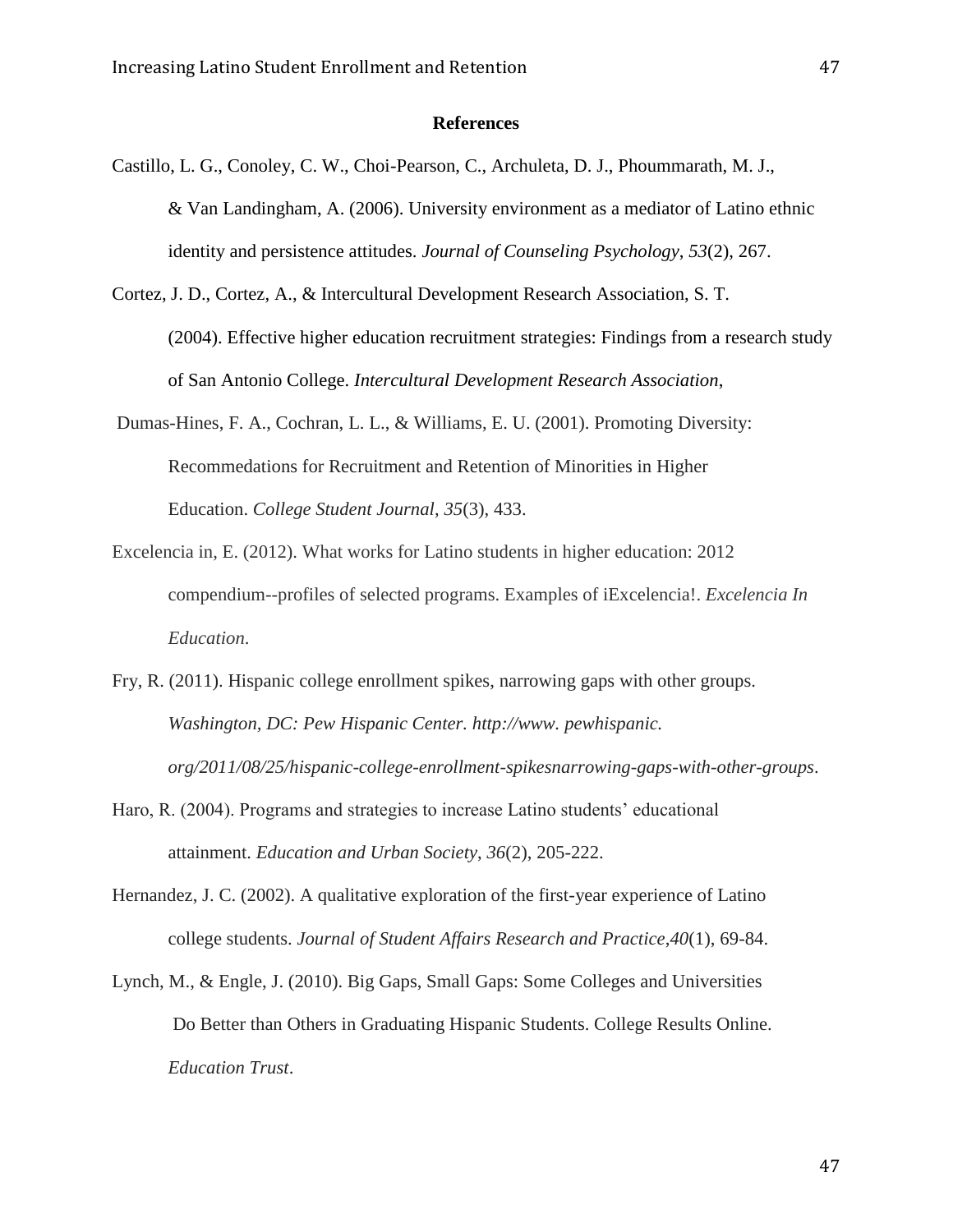- Martens, D.M. (2015). *Research and evaluation in psychology: Integrating diversity with qualitative, quantitative, and mixed methods approaches.* (4th edition). New York: Sage publications.
- Mazyck, J. E. (2014). Excelencia in education report reveals Latino college completion strides and struggles. *Diverse Issues in Higher Education*, (7), 8.
- National Center for Education Statistics. (2015). Fast Facts. Retrieved from https://nces.ed.gov/fastfacts/display.asp?id=61
- Nelson Laird, T. F., Bridges, B. K., Morelon-Quainoo, C. L., Williams, J. M., & Holmes, M. S. (2007). African American and Hispanic student engagement at minority serving and predominantly White institutions. *Journal of College Student Development*, *48*(1), 39-56.
- Oseguera, L., Locks, A. M., & Vega, I. I. (2008). Increasing Latina/o students' baccalaureate attainment: A focus on retention. *Journal of Hispanic Higher Education*
- PBS Newshour. (n.d.). Should financial aid only go to college students in need? Retrieved from http://www.pbs.org/newshour/bb/financial-aid-go-college-students-need/
- Santiago, D. A., & Excelencia in, E. (2008). Modeling Hispanic-Serving Institutions (HSIs): Campus practices that work for Latino students. *Excelencia In Education, 3. 1-20*
- Santiago, D., Soliz, M., & Excelencia in, E. (2012). Ensuring America's future by increasing Latino college completion: Latino college completion in 50 states. Executive Summary. *Excelencia In Education*.
- Santiago, D. A., & Soliz, M. (2012). Finding Your Workforce: The Top 25 Institutions Graduating Latinos. First in a Series Linking College Completion with US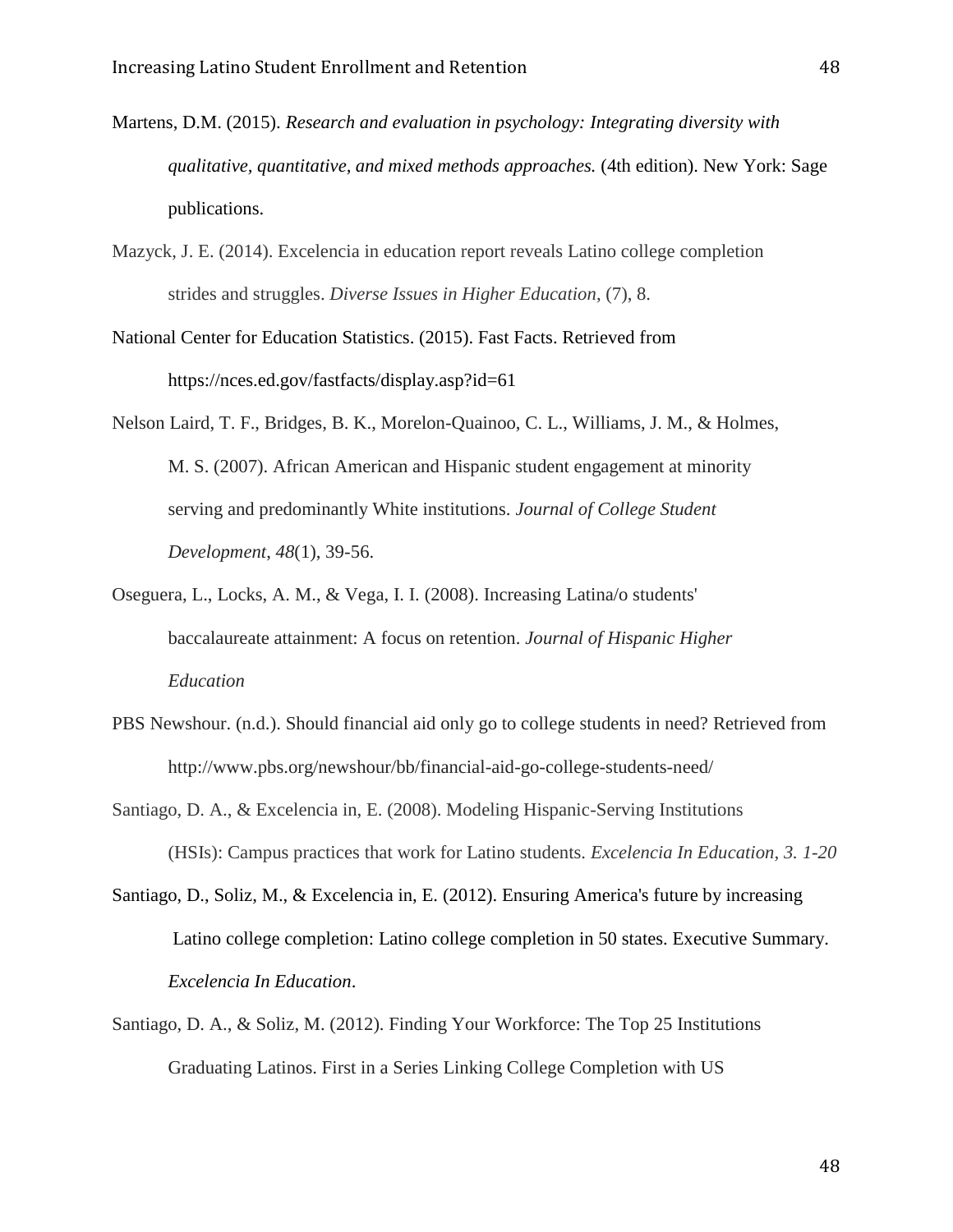Workforce Needs. *Excelencia in Education (NJ1)*.

- Saunders, M., & Serna, I. (2004). Making college happen: The college experiences of first-generation Latino students. *Journal of Hispanic Higher Education*, *3*(2), 146- 163.
- Shlesinger, S., & Ojikutu, K. (n.d.). Best practices: Recruiting & retaining faculty and staff of color. *Western Washington University.*
- Smith, M. J. (2008). Four steps to a paradigm shift: Employing critical perspectives to improve outreach to low-SES African-American and Latino students and their parents.
- Stavans, I. (2006). How Elite Universities Fail Latino Students. *Chronicle of Higher Education*, *52*(20).
- University of California, Riverside. (n.d.). Chicano Student Programs. Retrieved from http://csp.ucr.edu/index.html
- University of Illinois Chicago. (n.d.). LARES | Latin American Recruitment and Educational Services program. Retrieved from<https://lares.uic.edu/>
- University of South Florida. (n.d.). USF Latino Scholarship. Retrieved from http://usfweb2.usf.edu/latscholar/
- University of Virginia. (n.d.). Latino, Hispanic and Latin American Student Services » Peer Mentoring Program. Retrieved from http://www.virginia.edu/deanofstudents/lhla/pmp/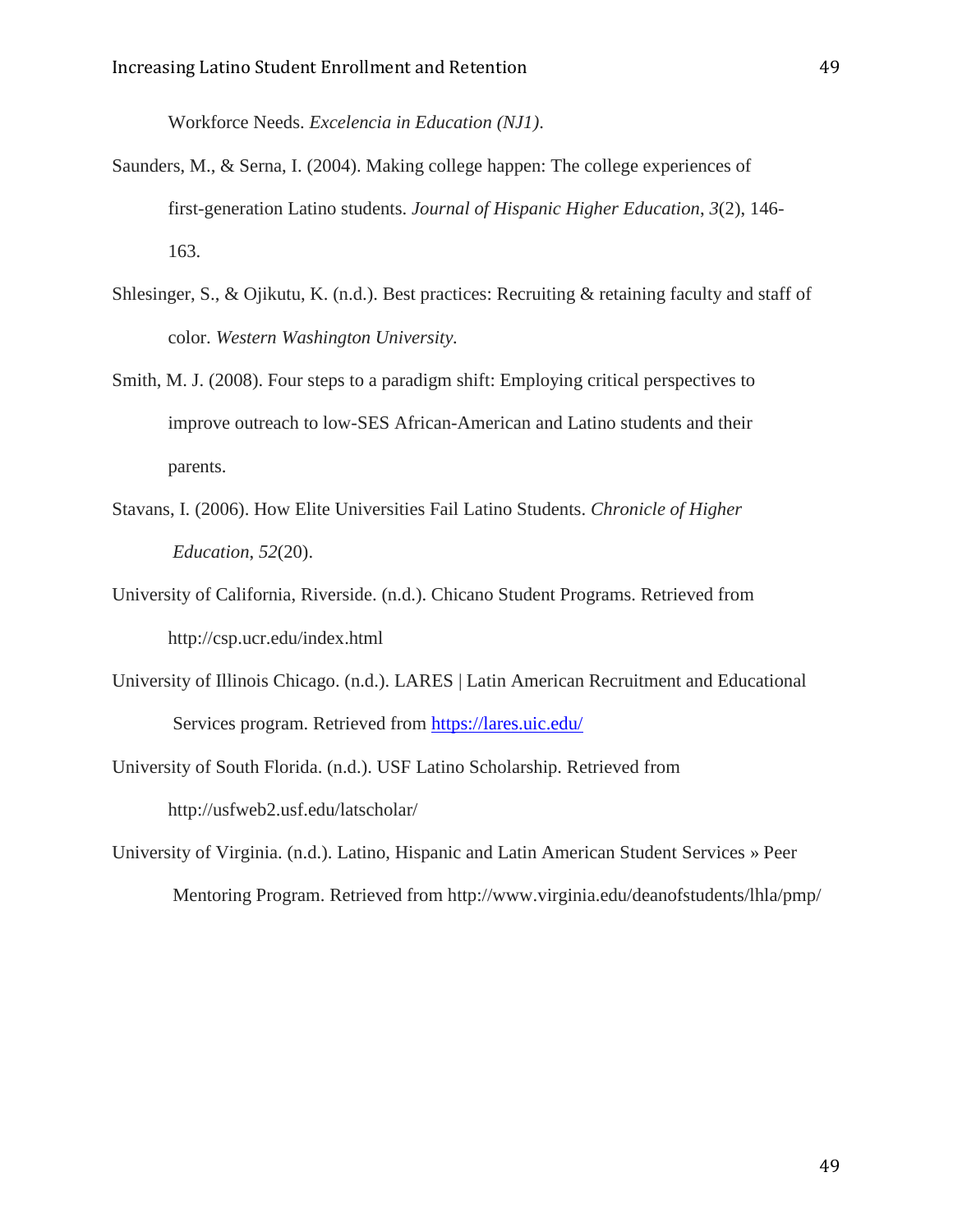# **Appendix A**

## *Interviewee Table*

| <b>Pseudo</b><br><b>Name</b> | <b>Position</b>                                           | <b>Institutional Type</b>                                          |
|------------------------------|-----------------------------------------------------------|--------------------------------------------------------------------|
| Maria                        | <b>Education Program Director</b>                         | Large, Public, Midwestern, PWI                                     |
| Ana                          | Director of a Latino Center                               | Medium, Public, Mid-Atlantic, PWI                                  |
| Gloria                       | <b>Student Orientation and First Year</b><br>Programming  | Medium, Private, Religiously Affiliated,<br><b>PWI, West Coast</b> |
| Laura                        | Director of Intercultural Affairs                         | Small, Private, Religiously Affiliated,<br>PWI, Northeast          |
| Carla                        | Director of Latino Studies and<br><b>Tenure Professor</b> | Large, Public, Northeast                                           |
| Rebecca/<br>Jose             | Admissions Counselor / Dean of<br><b>Students</b>         | Small, Public, Northeast, PWI                                      |